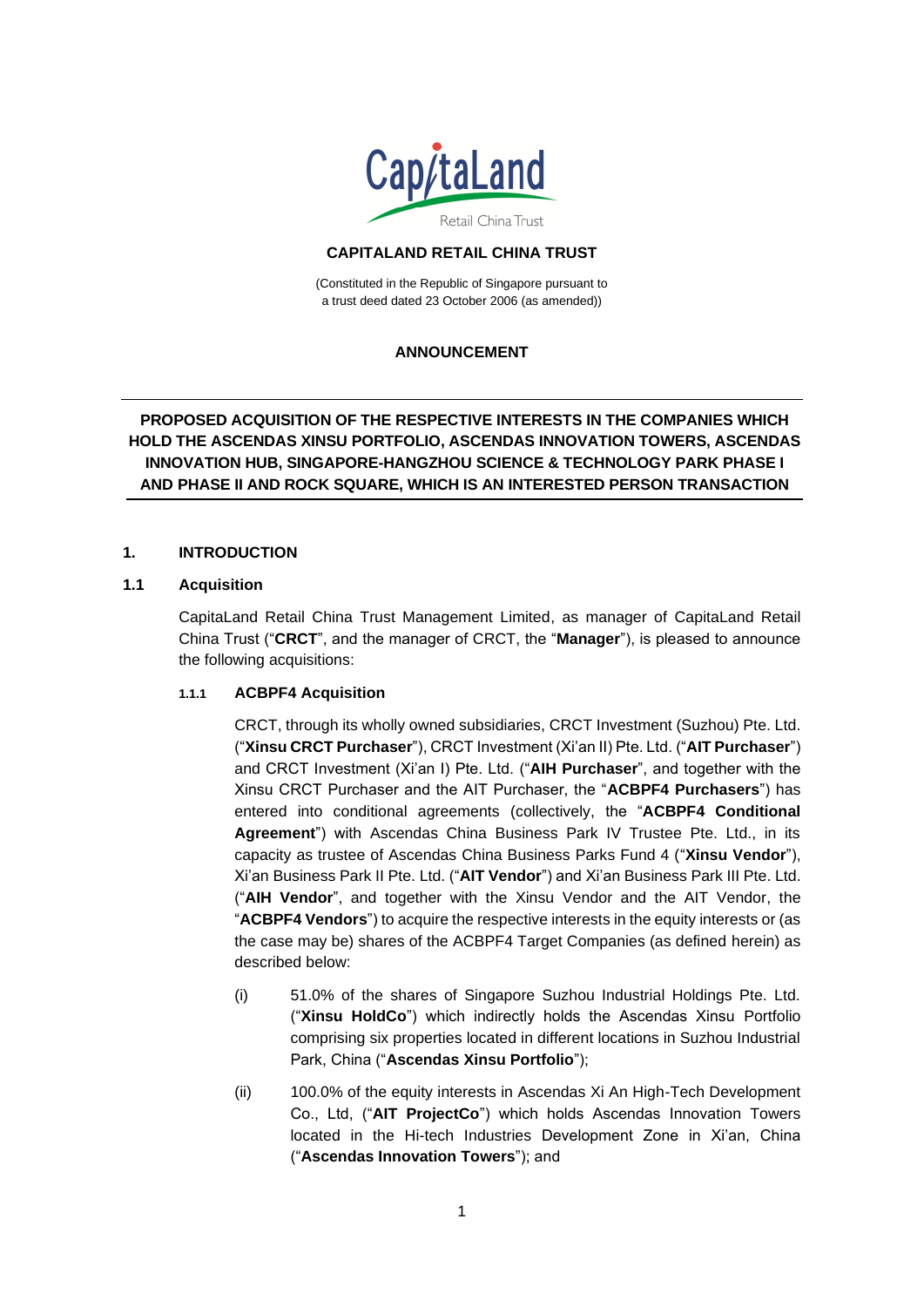(iii) 80.0% of the equity interests in Xi An Ascendas-Science Technology Investment Co., Ltd. ("**AIH ProjectCo**") which holds Ascendas Innovation Hub located in the Hi-tech Industries Development Zone in Xi'an, China ("**Ascendas Innovation Hub**"),

the acquisition of the respective interests in the equity interests or (as the case may be) shares of the Xinsu HoldCo, AIT ProjectCo and AIH ProjectCo (the "**ACBPF4 Target Companies**") (the "**ACBPF4 Acquisition**").

The balance 49.0% of the shares of the Xinsu HoldCo will be acquired by CLC Investment Nine Pte. Ltd., an indirect wholly owned subsidiary of CapitaLand Limited ("**CapitaLand**") ("**Xinsu CLC Purchaser**", and together with the Xinsu CRCT Purchaser, the "**Xinsu Purchasers**").

The balance 20.0% of the equity interests of AIH ProjectCo are owned by an unrelated third party joint venture partner (the "**AIH JV Partner**").

Upon satisfaction or waiver (as the case may be) of the conditions in the ACBPF4 Conditional Agreement (as described in paragraph 3.3 below):

- (a) separate equity transfer agreements in relation to the transfer of equity interests in each of the AIH ProjectCo and AIT ProjectCo, the form of which is set out in the ACBPF4 Conditional Agreement (the "**ACBPF4 Equity Transfer Agreements**"), shall be entered into within the requisite time frame as set out in the ACBPF4 Conditional Agreement; and
- (b) a share purchase agreement in relation to the transfer of shares in the Xinsu HoldCo (the "**Xinsu SPA**"), the form of which is set out in the ACBPF4 Conditional Agreement, shall be entered into within the requisite time frame as set out in the ACBPF4 Conditional Agreement.

## **1.1.2 SHSTP Acquisition**

Separately, CRCT, through its wholly owned subsidiaries, CRCT Investment (Hangzhou I) Pte. Ltd. and CRCT Investment (Hangzhou II) Pte. Ltd. (the "**SHSTP Purchasers**") has entered into a conditional agreement (the "**SHSTP Conditional Agreement**") with Ascendas Singapore-Hangzhou Science & Technology Park I Pte. Ltd. and Ascendas Singapore-Hangzhou Science & Technology Park IV Pte. Ltd. (together, the "**SHSTP Vendors**") to acquire 80.0% of the equity interests in Ascendas Hangzhou Science & Technology Co., Ltd. and Ascendas Hangzhou Data Processing Co., Ltd. (the "**SHSTP Target Companies**") which hold Singapore-Hangzhou Science & Technology Park Phase I and Phase II, respectively ("**SHSTP Phase I and Phase II**") located in the Hangzhou Economic & Technological Development Area in Jianggan District, China (the "**SHSTP Acquisition**").

The balance 20.0% of the equity interests in each of the SHSTP Target Companies are owned by an unrelated third party joint venture partner (the "**SHSTP JV Partner**").

Upon satisfaction or waiver (as the case may be) of the conditions in the SHSTP Conditional Agreement (as described in paragraph 3.4 below) separate equity transfer agreements in relation to the transfer of equity interests in each of the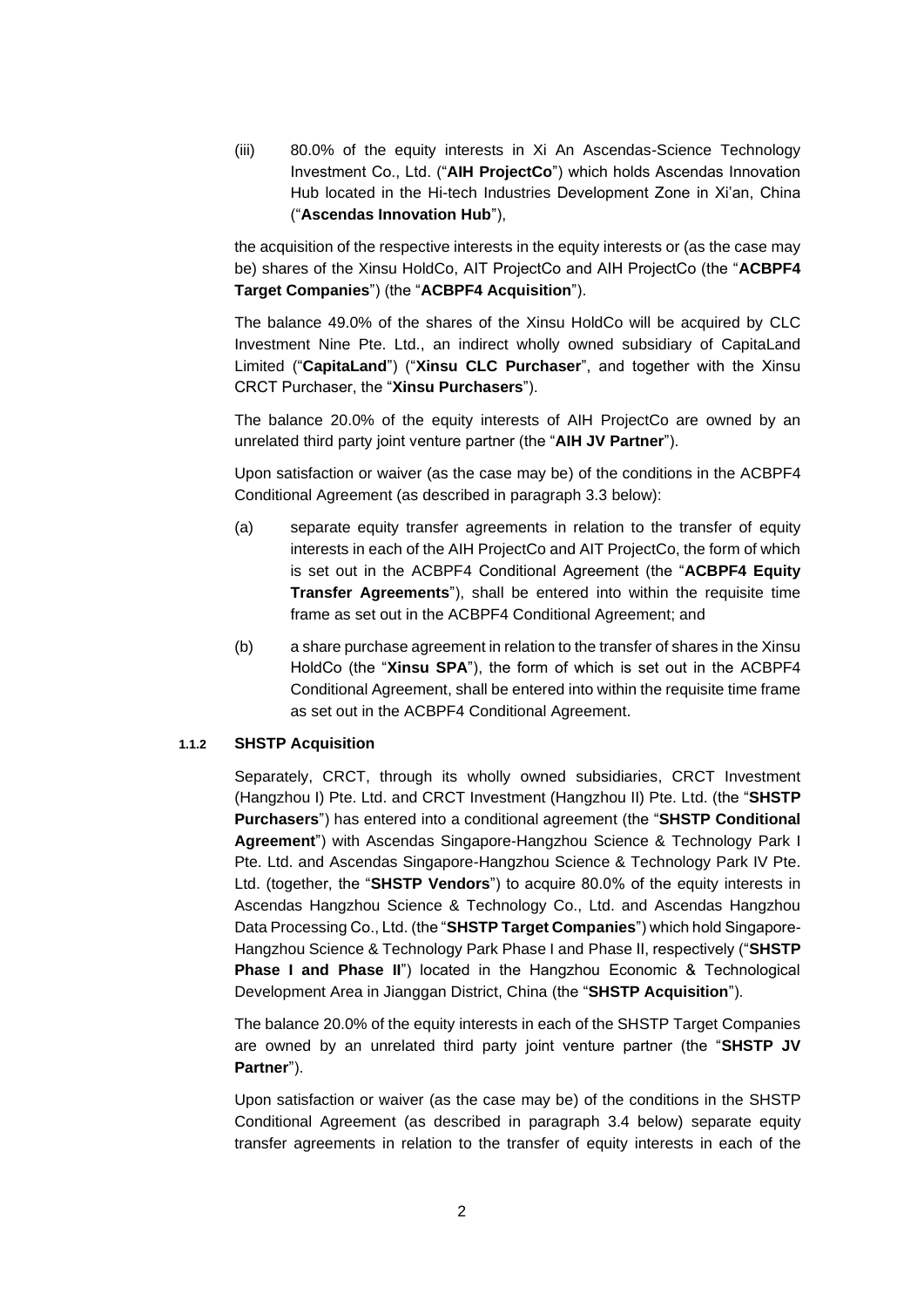SHSTP Target Companies, the form of which is set out in the SHSTP Conditional Agreement (the "**SHSTP Equity Transfer Agreements**"), shall be entered into within the requisite time frame as set out in the SHSTP Conditional Agreement.

#### **1.1.3 Rock Square Acquisition**

Separately, CRCT, through its wholly owned subsidiary, Gold Rock Investment Pte. Ltd. (the "**Rock Square Purchaser**") has entered into a conditional agreement (the "**Rock Square SPA**") with Gold Ruby Pte. Ltd. (the "**Rock Square Vendor**") to acquire the balance 49.0% of the shares of Gold Yield Pte. Ltd. (the "**Rock Square HoldCo**") which indirectly holds Rock Square located in Haizhu District in Guangzhou, China (the "**Rock Square Acquisition**", and collectively with the ACBPF4 Acquisition and the SHSTP Acquisition, the "**Acquisition**").

The "**Target Companies**" comprise the ACBPF4 Target Companies, the SHSTP Target Companies and Rock Square HoldCo.

The "**Properties**" comprise Ascendas Xinsu Portfolio, Ascendas Innovation Towers, Ascendas Innovation Hub, SHSTP Phase I and Phase II, and Rock Square.

#### **1.2 Relationship with the Vendors**

As at the date of this announcement, CapitaLand through (i) its indirect wholly owned subsidiaries namely, Retail Crown Pte. Ltd. and the Manager and (ii) CapitaLand Integrated Commercial Trust (formerly known as CapitaLand Mall Trust) ("**CICT**") has a deemed interest in 446,460,905 units in CRCT ("**Units**"), which comprises approximately 36.23% of the total number of Units in issue, and is therefore regarded as a "controlling unitholder" of CRCT under both the Listing Manual of the Singapore Exchange Securities Trading Limited (the "**SGX-ST**" and the Listing Manual of the SGX-ST, the "**Listing Manual**") and Appendix 6 of the Code on Collective Investment Schemes (the "**Property Funds Appendix**"). In addition, as the Manager is a wholly owned subsidiary of CapitaLand, CapitaLand is therefore regarded as a "controlling shareholder" of the Manager under both the Listing Manual and the Property Funds Appendix.

Each of the SHSTP Vendors and the Rock Square Vendor is a wholly owned subsidiary of CapitaLand. The AIH Vendor and the AIT Vendor are wholly owned subsidiaries of Ascendas China Business Parks Fund 4 ("**ACBPF4**") while the Xinsu Vendor is the trustee of ACBPF4. ACBPF4 is a fund which is 23% held by CapitaLand, and managed by Ascendas Asia Real Estate Fund Management Pte Ltd, a wholly owned subsidiary of CapitaLand. ACBPF4 owns (directly or indirectly) the Ascendas Xinsu Portfolio, Ascendas Innovation Towers and Ascendas Innovation Hub.

For the purposes of Chapter 9 of the Listing Manual and Paragraph 5 of the Property Funds Appendix, (i) the SHSTP Vendors and the Rock Square Vendor (being associates of a "controlling unitholder" of CRCT and a "controlling shareholder" of the Manager) are (for the purpose of the Listing Manual) "interested persons" and (for the purpose of the Property Funds Appendix) "interested parties" of CRCT, and (ii) the Manager also regards the acquisition of Ascendas Xinsu Portfolio, Ascendas Innovation Towers and Ascendas Innovation Hub as an interested person transaction and an interested party transaction as it is a transaction with a fund (ACBPF4) managed by an associate of a "controlling unitholder" of CRCT and a "controlling shareholder" of the Manager.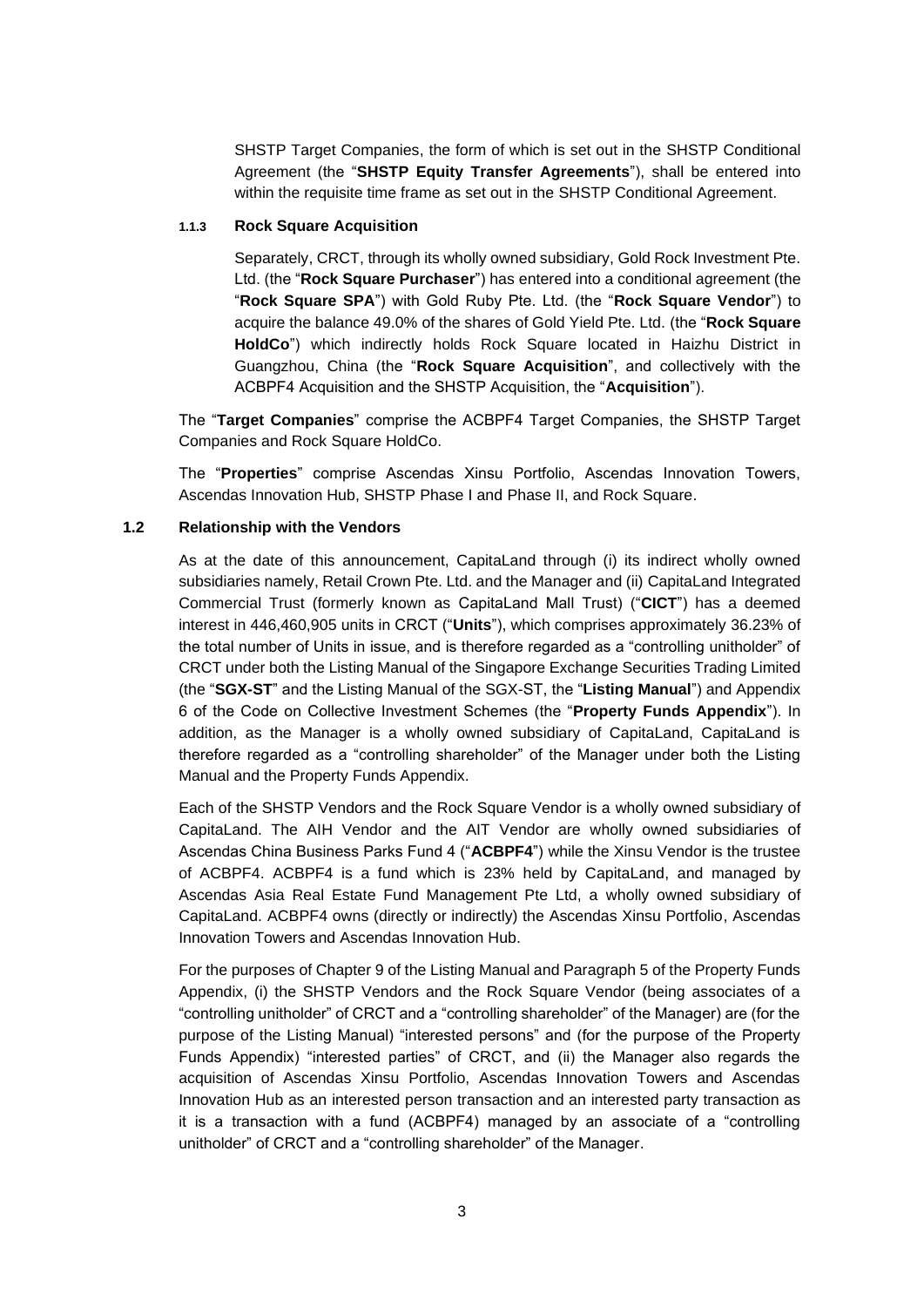Therefore, the Acquisition will constitute an "interested person transaction" under Chapter 9 of the Listing Manual as well as an "interested party transaction" under the Property Funds Appendix, in respect of which the approval of unitholders of CRCT ("**Unitholders**") is required.

A circular is expected to be issued to Unitholders in due course (the "**Unitholders' Circular**"), together with a notice of extraordinary general meeting, for the purpose of seeking the approval of Unitholders for the Acquisition.

## **2. INFORMATION ON THE PROPERTIES**

#### **2.1 Ascendas Xinsu Portfolio**

The Ascendas Xinsu Portfolio comprises six properties located in different locations covering a range of asset types, including business park, built-to-suit factories, and readybuilt factories. The Ascendas Xinsu Portfolio consists of 61 buildings including R&D and industrial portion. The R&D portion forms part of Ascendas Xinsu Square, comprising six business park office buildings with retail ancillaries. It is one of the first business park projects in the Suzhou Industrial Park and has since established a strong reputation for its quality specifications and premium location. The industrial portion includes 50 single-storey workshops with mezzanine floors and five four-to-six-storey workshops, located in six different properties (Ascendas Xinsu Square, Ascendas Xinsu North Belt, NIO Delivery Centre, Semi Detached Factory in EPZ, Nexteer BTS Phase 1 and 2, and Ascendas Xinsu Industrial Square II) in the Suzhou Industrial Park. The Ascendas Xinsu Portfolio has a total gross floor area of 373,334 sq m and net leasable area of 349,480 sq m.<sup>1</sup> The Ascendas Xinsu Portfolio is accessible via various modes of transportation including High Speed Railway Station, Metro Line 1, 3 and an upcoming Line 6 of Suzhou Rail Transit which is expected to provide easy access to other parts of Suzhou. Ascendas Xinsu Square, in particular, is well-connected to the city's public transit infrastructure via West Ligongdi Station on Metro Line 3 and is located only five minutes' drive to Suzhou Centre, the landmark of Suzhou Industrial Park, one hour's drive to Shanghai Hongqiao International Airport. It houses multinational companies and leading domestic enterprises, ideal for industrial, R&D and modern services functions. Some key tenants in the portfolio includes Beckman Coulter Laboratory Systems (leased since 1997), CCL Design Label (leased since 1996), TDK (Suzhou) Electronics Co Ltd (leased since 2000), Takasago Electric (Suzhou) (leased since 2003), Nexteer Automotive (Suzhou) Co., Ltd (leased since 2008) and Tobii Electronics Technology Suzhou Co (leased since 2018).

<sup>1</sup> In relation to Ascendas Xinsu Square, there is an agreement between the local authorities and the Xinsu ProjectCo (as defined herein) for the permanent acquisition of approximately 636.4 sq m of land for the construction of a new metro line in Suzhou. The current site area of Ascendas Xinsu Square includes this parcel of land as the compulsory acquisition process is underway and the land has not yet been carved out from the title certificate. When the exact land area to be acquired has been fixed and the purchase price paid over to Xinsu ProjectCo, the land will be carved out of the title certificate and returned to the government. This process is expected to take place after completion of the Acquisition and the price for the land will be retained for the account of the Xinsu Purchasers. The acquired land is not expected to affect the gross floor area and net leasable area of Ascendas Xinsu Square, and its current usage is not expected to be materially affected. The Independent Valuers' (as defined herein) valuation of the Ascendas Xinsu Portfolio has taken into account the compulsory acquisition.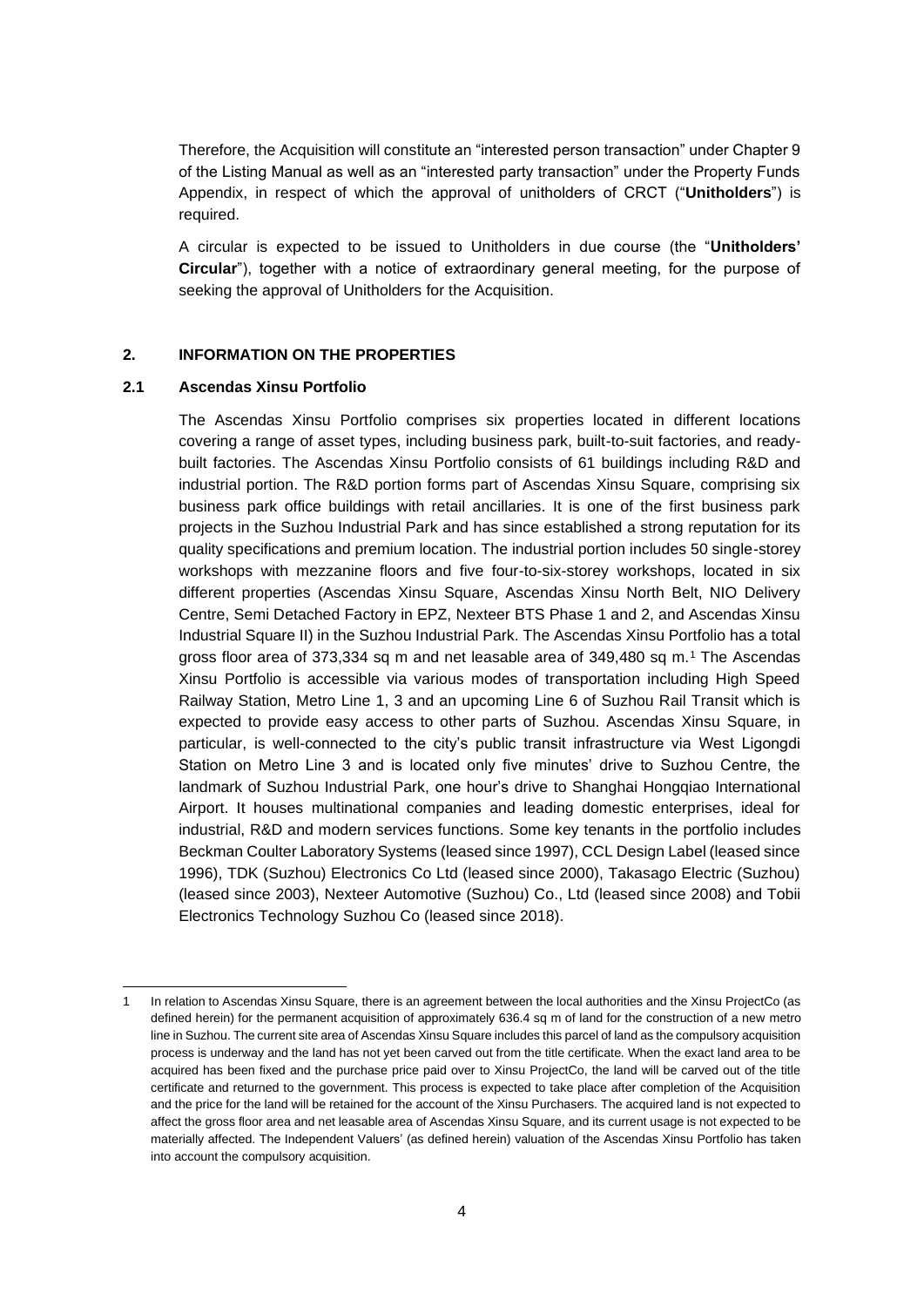#### **2.2 Ascendas Innovation Towers**

Ascendas Innovation Towers is a business park project with two 23-storey office towers with a five-storey podium and a three-storey standalone building with a total gross floor area of 118,495 sq m and net leasable area of 96,347 sq m. The property is located in 88 Tian Gu Seventh Road, Hi-tech Industries Development Zone, Xi'an, the capital of Shaanxi Province, which is well known for its cultural, industrial and educational resources. The Hi-tech Industries Development Zone registered 120,000 enterprises mainly from the electronics, semiconductors, manufacturing, biomedicine, new energy cars and innovative industries. Building A is a three-storey office podium building erected on a two-storey basement for car park use. Building B comprises two 23-storey office towers erected on a two-storey basement for car park use. Ascendas Innovation Towers is positioned as a landmark asset providing quality focal point for development of Xi'an's new economy, including hi-tech, innovation, software and R&D sectors. Notable tenants include Ping An Insurance Company (leased since 2017), Dahua Technology (leased since 2018), Anchnet (leased since 2019) and Transcosmos (leased since 2017).

#### **2.3 Ascendas Innovation Hub**

Ascendas Innovation Hub is a business park project with two office towers. The property is located in 38 Gao Xin Sixth Road, within the core area of Xi'an Software Park in Hi-tech Industries Development Zone, Xi'an, the capital of Shaanxi Province. The property comprises two six-storey business park office towers, both erected on a one-storey basement, with a total gross floor area of 40,547 sq m and net leasable area of 36,108 sq m. Ascendas Innovation Hub has good accessibility and the area is home to a mixture of office, retail, and residential as well as hotel developments. Located in the core area of Hitech Industries Development Zone, Ascendas Innovation Hub is served by more than 10 bus lines and is 1.2 km away from the Zhangba North Road Metro Station on Metro Line 3, providing good accessibility to the city centre and airport of Xi'an (estimated travel time of 30 minutes and 45 minutes respectively). Ascendas Innovation Hub is positioned as a hightech incubator and R&D space for manufacturing and semiconductor enterprises. Notable tenants include UniIC Semiconductors (leased since 2006), Montage Technology (leased since 2019) and Qualcomm (leased since 2011).

#### **2.4 SHSTP Phase I and Phase II**

Singapore-Hangzhou Science & Technology Park is an integrated business park located in the middle of Hangzhou Xiasha Education Zone of the Hangzhou Economic & Technological Development Area (part of Hangzhou Qiantang New Area). SHSTP Phase I and Phase II is located at 2 Kejiyuan Road, Hangzhou Economic & Technological Development Area in Jianggan District. Phase I comprises five R&D buildings of 4 to 20 storeys and two ancillary buildings, with a total gross floor area of 101,811 sq m and a net leasable area of 101,450 sq m. Phase II comprises five R&D buildings of 11 to 15 storeys and five semi-detached standalone R&D buildings of four storeys and ancillary facilities, with a total gross floor area of 130,261 sq m and a net leasable area of 126,294 sq m. The property is located in the heart of Hangzhou Economic and Technological Development Area (HEDA) and is only 500 metres away from the Hangzhou Bay Ring Expressway and 1 km away from Yunshui Station on Metro Line 1. HEDA is a national level economic and technological development zone. Over the decades, HEDA has achieved rapid development where many leading companies and Fortune 500 companies have set up their branches in the area. With the growth of IT,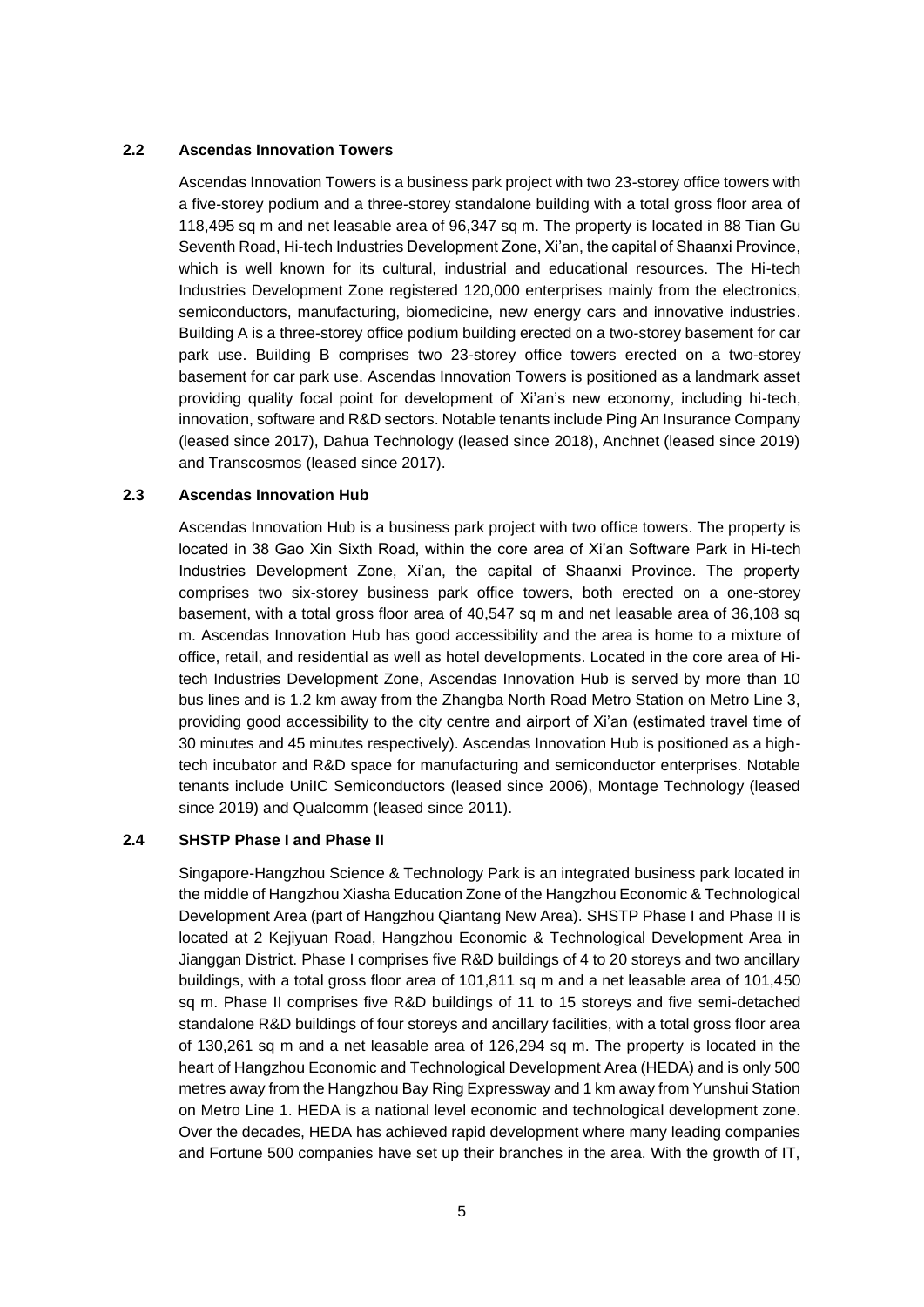innovative, high technology industries, the property provides alternative office space for the start-ups. The property is adjacent to Zhejiang's largest university zone and provides ideal office space for many companies in E-commerce, Biomedical Sciences, Information and Communication Technology and R&D functions. Notable tenants include Zhimei (leased since 2014) and Sowow (leased since 2015) for Phase I property, as well as Taodao Technology (leased since 2017) and Weinian Technology (leased since 2017) for Phase II property.

## **2.5 Rock Square**

Rock Square is located in Gongye Avenue North, Haizhu District, Guangzhou City, the most populous city of Guangdong province in Southern China. Opened in 2013, the property is the largest mall in Jiangnanxi, an established retail cluster located in Guangzhou's Haizhu District. Haizhu District is Guangzhou's 2nd most populous urban district that also ranks high in terms of disposable income per capita. The mall has five retail levels with three levels above-ground and two levels at the basement with gross floor area of 88,279 sq m. The mall is directly connected to Shayuan metro station, which serves Line 8 that links Guangzhou's eastern and western areas, and Guangfo Line that connects Guangzhou with Foshan. Surrounded by densely populated residential estates, the mall caters to about 800,000 residents from middle- and high-income households within a three-km radius. Offering a wide range of fashion, dining and entertainment options for modern lifestyle needs, the mall presents a one-stop shopping and lifestyle experience, featuring well-known domestic and international brands such as AEON, UNIQLO, ZARA, Victoria's Secret, Xiaomi, Green Tea restaurant and HEYTEA.

The table below sets out some details of the Properties (on a 100.0% basis) as at 31 August 2020 (unless otherwise indicated).

|                                      | <b>Ascendas</b><br><b>Xinsu</b><br><b>Portfolio</b>                     | <b>Ascendas</b><br><b>Innovation</b><br><b>Towers</b>                                     | <b>Ascendas</b><br><b>Innovation</b><br>Hub                                        | Singapore-<br>Hangzhou<br>Science &<br><b>Technology</b><br>Park Phase I     | Singapore-<br>Hangzhou<br>Science &<br><b>Technology</b><br><b>Park Phase II</b>    | <b>Rock</b><br><b>Square</b>                                              |
|--------------------------------------|-------------------------------------------------------------------------|-------------------------------------------------------------------------------------------|------------------------------------------------------------------------------------|------------------------------------------------------------------------------|-------------------------------------------------------------------------------------|---------------------------------------------------------------------------|
| Location                             | Suzhou<br>Industrial<br>Park, Suzhou                                    | 88 Tian Gu 7<br>Road, Xi'an<br>Hi-Tech<br><b>Industries</b><br>Development<br>Zone, Xi'an | 38 Gao Xin 6<br>Road, Xi'an<br>Hi-Tech<br>Industries<br>Development<br>Zone, Xi'an | 2 Science &<br>Technology<br>Park Road,<br>Qiantang<br>New Area,<br>Hangzhou | 2 Science &<br>Technology<br>Park Road,<br><b>Qiantang New</b><br>Area,<br>Hangzhou | 106-108<br>Gongye<br>Avenue<br>North,<br>Haizhu<br>District.<br>Guangzhou |
| Year<br>of<br>Opening<br>Gross Floor | Xinsu<br>Industrial:<br>1996-2013;<br>Xinsu R&D:<br>Oct 2016<br>373,334 | Apr 2017<br>118,495                                                                       | Tower A:<br>Oct 2003<br>Tower B:<br>Nov 2005<br>40,547                             | Sep 2009 -<br>Jun 2013<br>101,811                                            | Jun 2016<br>130,261                                                                 | Jul 2013<br>88,279                                                        |
| Area (sq m)                          |                                                                         |                                                                                           |                                                                                    |                                                                              |                                                                                     |                                                                           |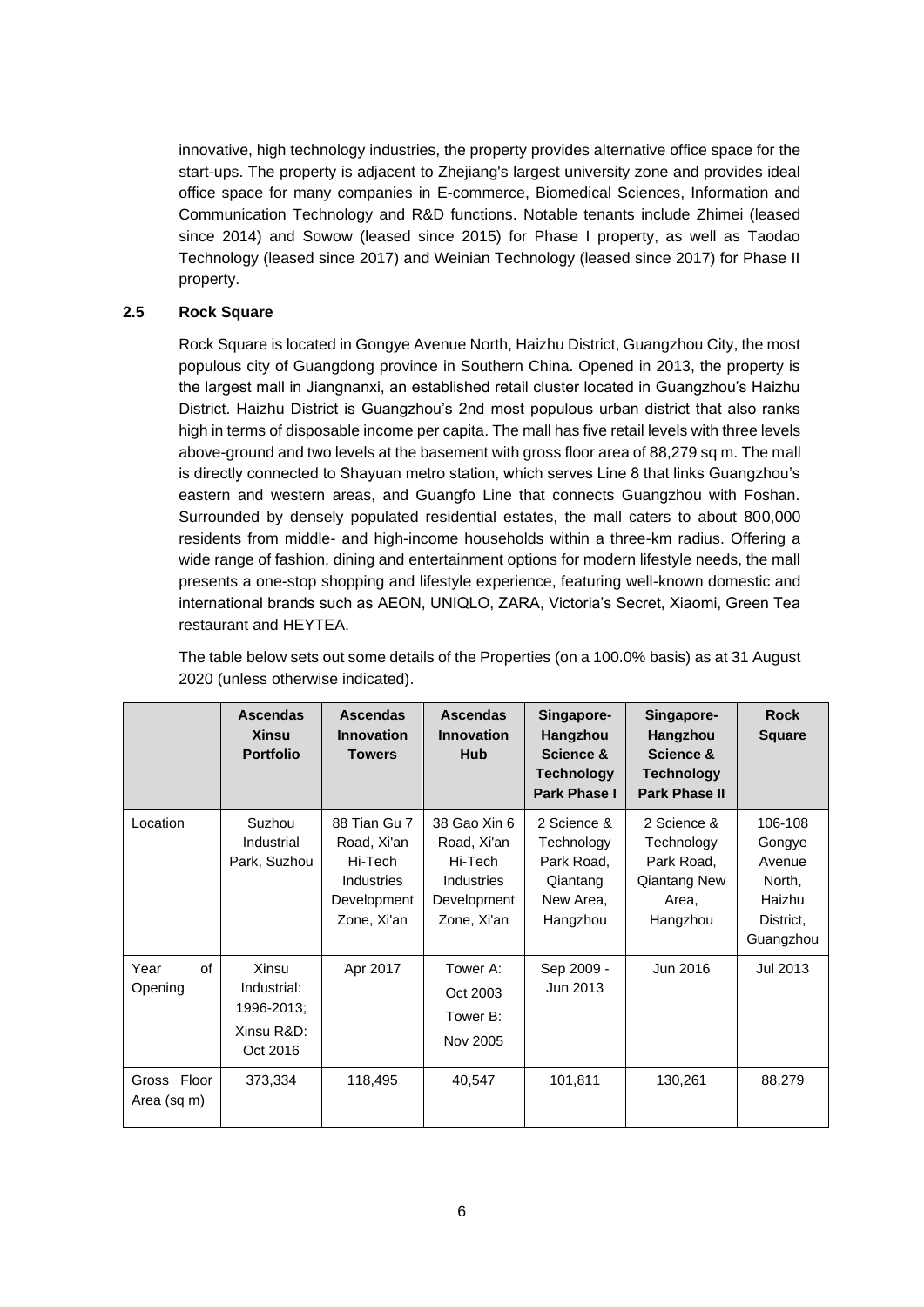|                                                                      | <b>Ascendas</b><br><b>Xinsu</b><br><b>Portfolio</b> | <b>Ascendas</b><br><b>Innovation</b><br><b>Towers</b> | <b>Ascendas</b><br><b>Innovation</b><br><b>Hub</b> | Singapore-<br>Hangzhou<br>Science &<br><b>Technology</b><br><b>Park Phase I</b> | Singapore-<br>Hangzhou<br>Science &<br><b>Technology</b><br><b>Park Phase II</b> | <b>Rock</b><br><b>Square</b> |
|----------------------------------------------------------------------|-----------------------------------------------------|-------------------------------------------------------|----------------------------------------------------|---------------------------------------------------------------------------------|----------------------------------------------------------------------------------|------------------------------|
| Net Lettable<br>Area (sq m)                                          | 349,480                                             | 96,347                                                | 36,108                                             | 101,450                                                                         | 126,294                                                                          | 53,108                       |
| Committed<br>Occupancy<br>Rate<br>(as at 30 Sep<br>(20)              | 90.3%                                               | 91.4%                                                 | 93.1%                                              | 93.0%                                                                           | 93.7%                                                                            | 91.9%                        |
| of<br>No.<br>Leases                                                  | 310                                                 | 79                                                    | 47                                                 | 184                                                                             | 78                                                                               | 175                          |
| Agreed<br>Value (RMB<br>million) (on a<br>100% basis)                | 2,265.0                                             | 759.0                                                 | 298.0                                              | 641.0                                                                           | 767.0                                                                            | 3,400.0                      |
| FY2019 Net<br>Property<br>Income<br>("NPI")<br>Yield $(1)$ (%)       | 6.1%                                                | 4.7%                                                  | 8.2%                                               | 7.5%                                                                            | 6.4%                                                                             | 4.3%                         |
| 1H2020<br>Annualised<br>Yield <sup>(2)</sup><br><b>NPI</b><br>$(\%)$ | 6.2%                                                | 6.0%                                                  | 9.5%                                               | 8.3%                                                                            | 6.7%                                                                             | $3.9\%^{(3)}$                |

## **Notes**:

(1) Based on FY 2019 NPI and Agreed Value

(2) Based on 1H 2020 annualised NPI and Agreed Value

(3) Excluding one-off rental rebate due to COVID-19 outbreak, the yield would have been 4.4%

# **3. PRINCIPAL TERMS OF THE ACQUISITION**

# **3.1 Total Acquisition Cost**

The total cost of the Acquisition (the "**Total Acquisition Cost**") is approximately S\$822.4 million, comprising:

(i) the Consideration and the CRCT Xinsu Entrustment Loan (each as defined below) of approximately S\$799.9 million, which is subject to closing adjustments;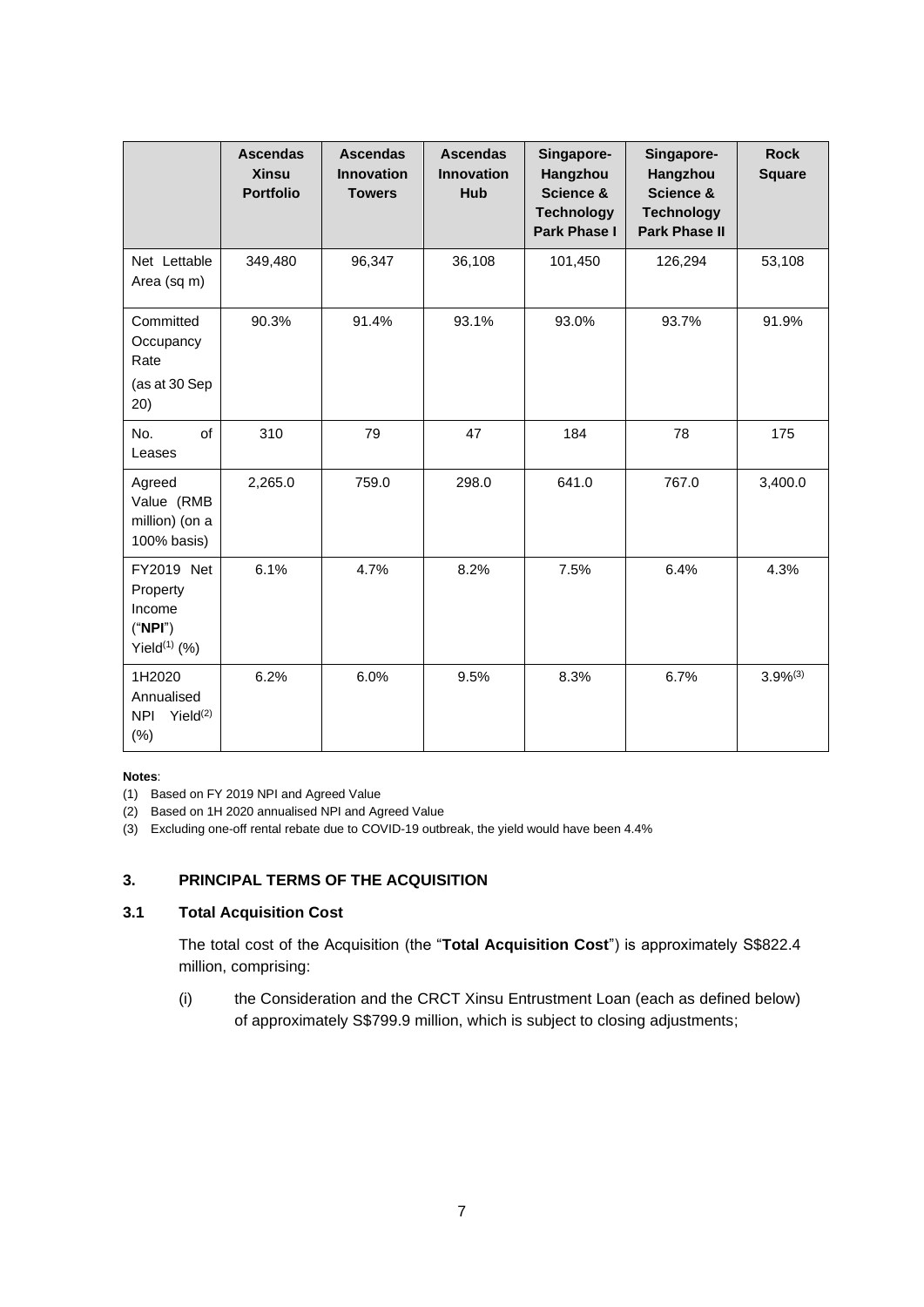- (ii) an acquisition fee (the "**Acquisition Fee**") payable in Units to the Manager pursuant to the trust deed dated 23 October 2006 constituting CRCT (as amended) for the Acquisition (the "Acquisition Fee Units") of approximately S\$10.0 million<sup>1</sup>; and
- (iii) the estimated professional and other fees and expenses incurred or to be incurred by CRCT in connection with the Acquisition (inclusive of the equity financing-related expenses and debt financing-related expenses) of approximately S\$12.5 million.

## **3.2 Consideration and Valuation**

The estimated aggregate consideration (the "**Consideration**") of S\$769.8 million payable to the ACBPF4 Vendors, the SHSTP Vendors, and the Rock Square Vendor (collectively, the "**Vendors**") in connection with the acquisition of the Target Companies takes into account:

- (i) the assumed net asset value ("**Assumed NAV**") <sup>2</sup> of RMB6,300.6 million (approximately  $\$1,281.1$  million<sup>3</sup>) computed based on the unaudited accounts as of 30 June 2020 of each of the Target Companies on a 100% basis and RMB3,750.5 million (approximately S\$762.6 million) on the effective stake to be acquired by CRCT in each of the Target Companies, taking into account, among other things, the agreed market value on a 100% basis (the "**Agreed Value**") of:
	- (a) Ascendas Xinsu Portfolio of RMB2,265.0 million (S\$460.6 million);
	- (b) Ascendas Innovation Towers of RMB759.0 million (S\$154.3 million);
	- (c) Ascendas Innovation Hub of RMB298.0 million (S\$60.6 million);
	- (d) SHSTP Phase I of RMB641.0 million (S\$130.3 million);
	- (e) SHSTP Phase II of RMB767.0 million (S\$156.0 million); and
	- (f) Rock Square of RMB3,400.0 million (S\$691.3 million).

The Agreed Value of each of the Properties was negotiated on a willing-buyer and willing-seller basis and takes into account the independent valuations of each of the Properties;

- (ii) the outstanding existing shareholder's loan extended by the Xinsu Vendor to the Xinsu HoldCo which is to be fully discharged on the date of completion of the acquisition of the Xinsu HoldCo; and
- (iii) the outstanding existing shareholder's loan extended by the Rock Square Vendor to the Rock Square HoldCo which is to be fully discharged on the date of completion

As the Acquisition will constitute an "interested party transaction" under the Property Funds Appendix issued by the Monetary Authority of Singapore, the Acquisition Fee shall be in the form of Acquisition Fee Units and shall not be sold within one year from the date of issuance in accordance with Paragraph 5.7 of the Property Funds Appendix.

<sup>2</sup> The "**Assumed NAV**" means (i) the NAV of each of the AIT ProjectCo, the AIH ProjectCo and the SHSTP Target Companies, and (ii) the consolidated NAV of each of the Xinsu HoldCo and the Rock Square HoldCo, in each case as of 30 June 2020 in respect of the relevant Target Company. The NAV of the Target Companies take into account the assets and the liabilities of the Target Companies, while the Agreed Value reflects the agreed value for the Properties. Accordingly, the NAV and Agreed Value would differ as the

Agreed Value is one component in the computation of the NAV of the Target Companies.

<sup>3</sup> Except where the exchange rate between the Chinese RMB and the Singapore dollar is expressly stated otherwise, certain Chinese RMB amounts in this Announcement have been translated into Singapore dollars based on the fixed exchange rate of RMB 4.9179 = S\$1.000 pursuant to the Agreement.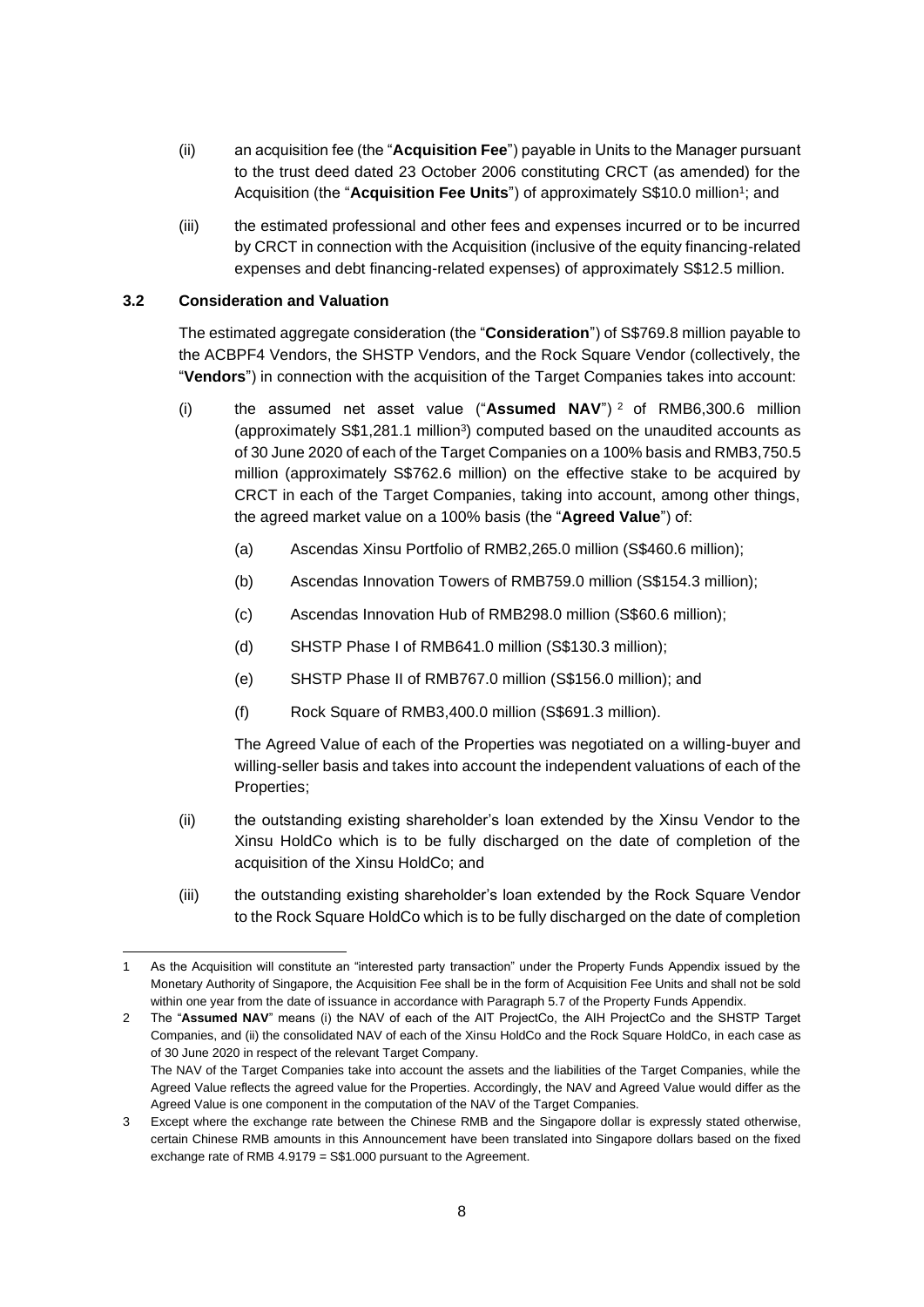of the acquisition of the Rock Square HoldCo.

The final Consideration payable to the Vendors will be subject to completion adjustments.

In addition, the Xinsu CRCT Purchaser will procure that a subsidiary of CRCT will extend an entrustment loan (the "**CRCT Xinsu Entrustment Loan**") to Ascendas-Xinsu Development (Suzhou) Co., Ltd. ("**Xinsu ProjectCo**"), the wholly owned subsidiary of the Xinsu HoldCo which directly holds the Ascendas Xinsu Portfolio, in proportion to its indirect shareholding in the Xinsu ProjectCo, which will be an amount based on the outstanding principal amount of an existing onshore bank loan owing by the Xinsu ProjectCo (the "**Xinsu Onshore Loan**") for the prepayment of the Xinsu Onshore Loan using the proceeds of the Xinsu Entrustment Loans (as defined herein).

The Manager has commissioned an independent property valuer, Jones Lang Lasalle Corporate Appraisal and Advisory Limited ("**JLL**"), and the Trustee has commissioned another independent property valuer, CBRE Limited ("**CBRE**", and together with JLL, the "**Independent Valuers**"), to value the Properties. The valuations of the Properties (on a 100.0% basis) as at 31 October 2020 are set out below.

|                                                                                       | <b>JLL</b>          | <b>CBRE</b>  | <b>Agreed Value</b> |              |
|---------------------------------------------------------------------------------------|---------------------|--------------|---------------------|--------------|
|                                                                                       | <b>RMB' million</b> | RMB' million | <b>RMB' million</b> | S\$' million |
| <b>Ascendas Xinsu</b><br><b>Portfolio</b>                                             | 2,267.0             | 2,270.0      | 2,265.0             | 460.6        |
| <b>Ascendas Innovation</b><br><b>Towers</b>                                           | 802.0               | 789.0        | 759.0               | 154.3        |
| <b>Ascendas Innovation</b><br><b>Hub</b>                                              | 311.0               | 302.0        | 298.0               | 60.6         |
| <b>SHSTP Phase I</b>                                                                  | 657.0               | 680.9        | 641.0               | 130.3        |
| <b>SHSTP Phase II</b>                                                                 | 792.0               | 802.2        | 767.0               | 156.0        |
| <b>Rock Square</b>                                                                    | 3,414.0             | 3,390.0      | 3,400.0             | 691.3        |
| <b>Total</b>                                                                          | 8,243.0             | 8,234.1      | 8,130.0             | 1,653.1      |
| <b>Total (effective stake)</b>                                                        |                     |              | 4,945.0             | 1,005.5      |
| Discount of<br>aggregated Agreed<br>Value from aggregate<br>independent<br>valuations | 1.4%                | 1.3%         |                     |              |

The valuation methods used by the Independent Valuers were the Discounted Cash Flow method and Income Capitalisation method.

#### **3.3 Certain Terms and Conditions of the ACBPF4 Conditional Agreement**

The principal terms of the ACBPF4 Conditional Agreement include, among others, the following:

**3.3.1** The entry into the ACBPF4 Equity Transfer Agreements and the Xinsu SPA is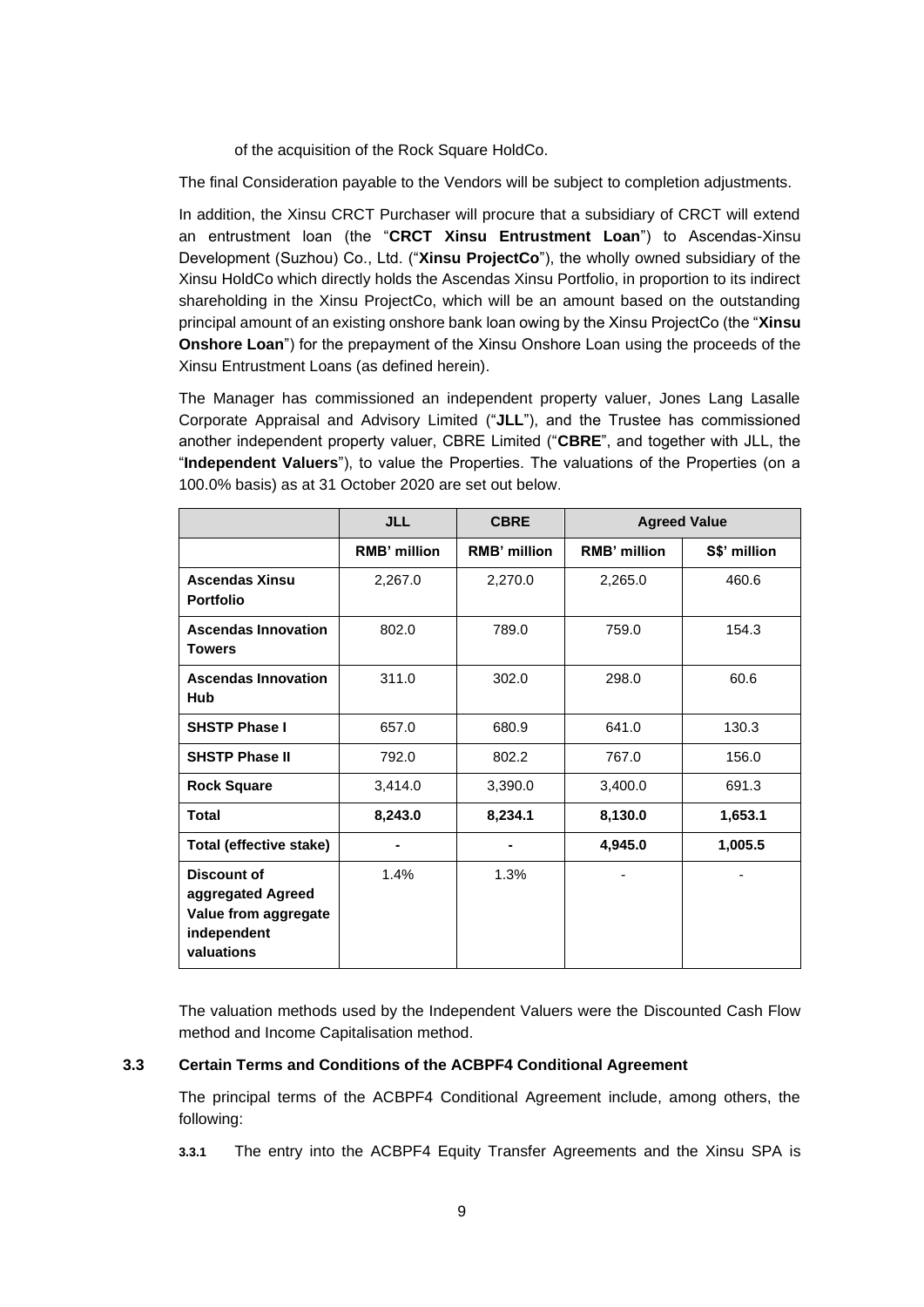subject to the satisfaction of a number of conditions, including:

- (i) the ACBPF4 Purchasers having obtained the approval of the Unitholders for the ACBPF4 Acquisition;
- (ii) CRCT having secured funds to its account to undertake the ACBPF4 Acquisition;
- (iii) there having occurred no material adverse change as at the date of the ACBPF4 Vendors' written notice to the ACBPF4 Purchasers that the entry into the ACBPF4 Equity Transfer Agreements and the Xinsu SPA will take place;
- (iv) there having been no breach of any of the fundamental warranties contained in the ACBPF4 Conditional Agreement as at the date of the ACBPF4 Vendors' written notice to the ACBPF4 Purchasers that the entry into the ACBPF4 Equity Transfer Agreements and the Xinsu SPA will take place;
- (v) the AIH Vendor having obtained written documentation from the AIH JV Partner evidencing its consent or that it has no objections to the joint venture agreement entered into between the AIH Vendor and the AIH JV Partner being amended and/or the AIH Vendor having procured the AIH JV Partner's entry into the AIH SHA (as defined below); and
- (vi) the equity pledge over the equity interests in the AIH ProjectCo and the Xinsu ProjectCo held by the AIH Vendor and the Xinsu Vendor respectively having been discharged.
- **3.3.2** following the entry into the relevant ACBPF4 Equity Transfer Agreements, the necessary filings with the Administration for Market Regulation of the PRC ("**AMR**") and Ministry of Commerce of the PRC (if applicable) shall be undertaken;
- **3.3.3** completion ("**ACBPF4 Completion**") in respect of the relevant ACBPF4 Target Companies is subject to the satisfaction of a number of conditions, including:
	- (i) the AIH ProjectCo having repaid its existing offshore and onshore bank loans;
	- $(iii)$  (a) the Xinsu HoldCo having repaid its existing offshore bank loan; (b) the Xinsu ProjectCo having repaid its existing onshore bank loan; and (c) all encumbrances over the shares in the Xinsu HoldCo having been discharged; and
	- (iii) there having been no breach of any of the fundamental warranties contained in the ACBPF4 Conditional Agreement (as if repeated at completion in respect of the relevant ACBPF4 Target Companies);
- **3.3.4** the Xinsu Purchasers agree to, prior to or upon the ACBPF4 Completion, procure the extension of entrustment loans ("**Xinsu Entrustment Loans**") to the Xinsu ProjectCo, proportionate to the number of shares in the Xinsu HoldCo to be acquired by the Xinsu Purchasers. The Xinsu Entrustment Loans (which includes the CRCT Xinsu Entrustment Loan) would be applied towards prepayment of the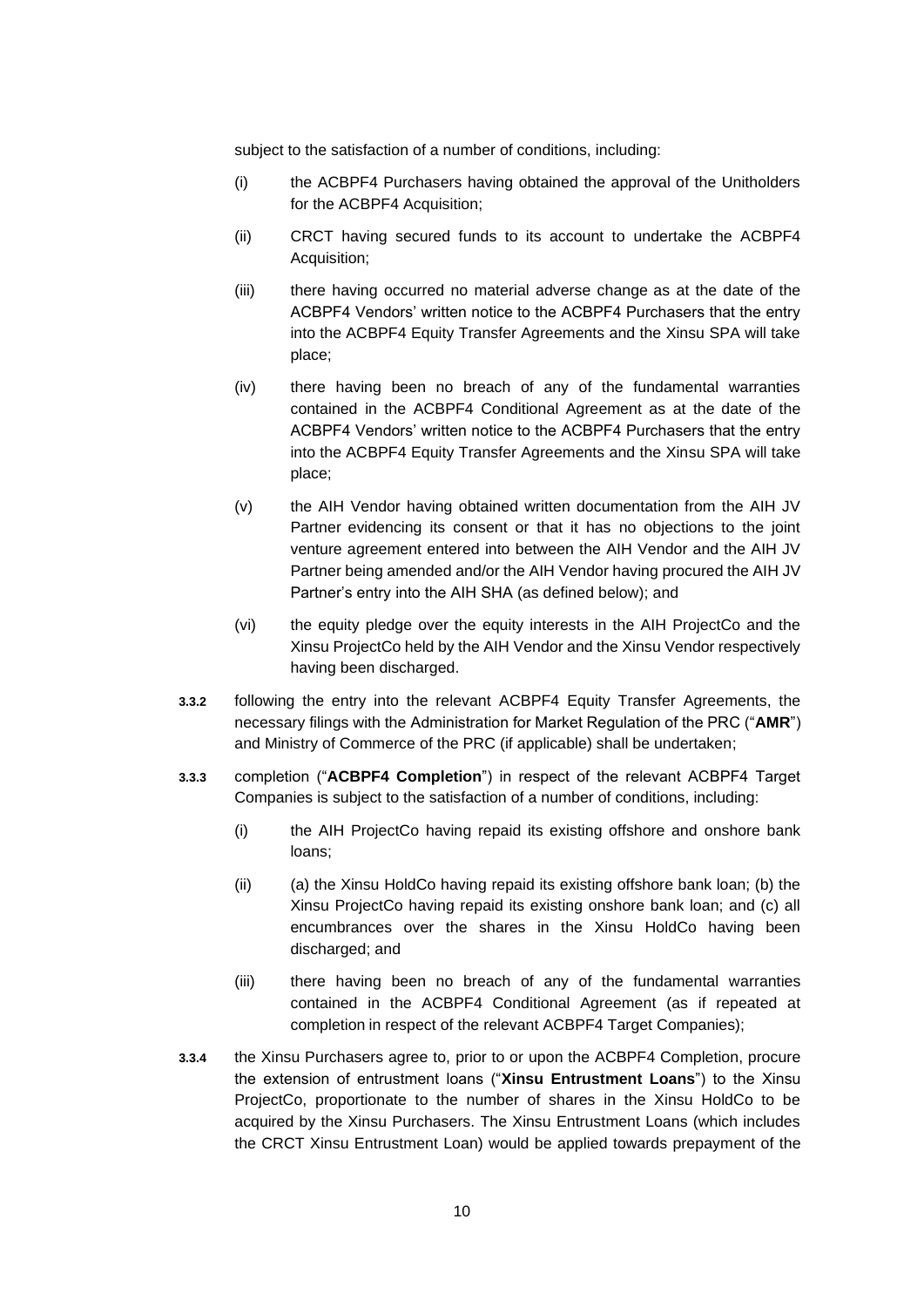principal amount of the Xinsu Onshore Loan and, as such, the aggregate principal amount of the Xinsu Entrustment Loans is approximately up to RMB290.0 million, which is equivalent to the principal amount under the Xinsu Onshore Loan. As the CRCT Xinsu Entrustment Loan is extended to the Xinsu HoldCo on a *pro rata* basis and is akin to shareholders' loans extended by joint venture partners to joint venture entities, it will fall within the exception under Rule 916(3) of the Listing Manual, such that even if the aggregate value of all interested person transactions (including those contemplated under the CRCT Xinsu Entrustment Loan) exceeds 5.0% of the latest audited NTA of CRCT, the approval of the Unitholders for the Xinsu Entrustment Loan is not required;

- **3.3.5** as a condition subsequent to the ACBPF4 Completion in respect of the relevant ACBPF4 Target Companies, the relevant ACBPF4 Vendors covenants and undertakes to the relevant ACBPF4 Purchasers to procure and ensure the release of the mortgage granted to the lender over the relevant Property held by the AIH ProjectCo and the Xinsu Project Co;
- **3.3.6** the relevant ACBPF4 Vendors undertake to the relevant ACBPF4 Purchasers that each of the AIH Vendor, the AIT Vendor and ACBPF4 shall not be terminated, liquidated and/or wound up until after 2 March 2022; and
- **3.3.7** claims for breach of fundamental warranties, tax-related warranties or tax-related indemnities must be made within the earlier of 36 months from the ACBPF4 Completion or the end of the fund life of ACBPF4 and all other claims must be made within 24 months from the ACBPF4 Completion or the end of the fund life of ACBPF4.

#### **3.4 Certain Terms and Conditions of the SHSTP Conditional Agreement**

The principal terms of the SHSTP Conditional Agreement include, among others, the following:

- **3.4.1** the entry into the SHSTP Equity Transfer Agreements will be subject to the satisfaction of a number of conditions, including:
	- (i) the SHSTP Purchasers having obtained the approval of the Unitholders for the SHSTP Acquisition;
	- (ii) CRCT having secured funds to its account to undertake the SHSTP Acquisition;
	- (iii) there having occurred no material adverse change as at the date of the SHSTP Vendors' written notice to the SHSTP Purchasers that the entry into of the SHSTP Equity Transfer Agreements will take place;
	- (iv) there having been no breach of any of the fundamental warranties contained in the SHSTP Conditional Agreement as at the date of the SHSTP Vendors' written notice to the SHSTP Purchasers that the entry into of the SHSTP Equity Transfer Agreements will take place;
	- (v) each of the SHSTP Vendors having obtained written documentation from the SHSTP JV Partner evidencing its consent or that it has no objections to the joint venture agreement entered into between each of the SHSTP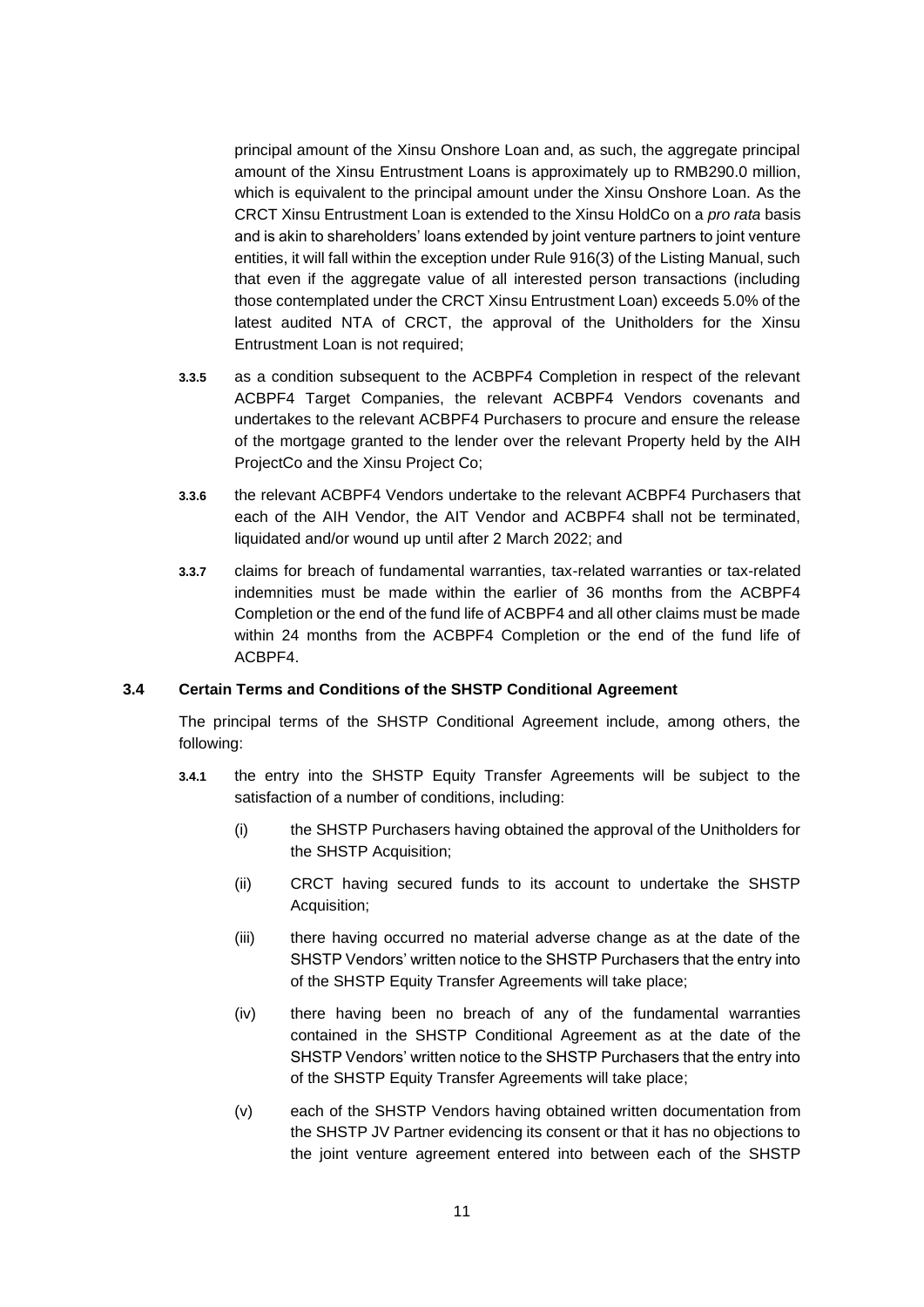Vendors and the SHSTP JV Partner being amended and/or each of the SHSTP Vendors having procured the SHSTP JV Partner's entry into the SHSTP SHAs (as defined herein); and

- (vi) the existing onshore loans granted to the SHSTP Target Companies ("**SHSTP Onshore Loans**") remaining in full force and effect, and not being discharged as a result of the entry into the SHSTP Equity Transfer Agreements.
- **3.4.2** the SHSTP Purchasers will take over the remaining SHSTP Onshore Loans that are not repaid by the SHSTP Vendors on or prior to the SHSTP Completion (the "**Subsisting SHSTP Onshore Loans**");
- **3.4.3** following the entry into the relevant SHSTP Equity Transfer Agreements, the necessary filings with the AMR and Ministry of Commerce of the PRC (if applicable) shall be undertaken; and
- **3.4.4** completion ("**SHSTP Completion**") in respect of the relevant SHSTP Target Companies is subject to the satisfaction of a number of conditions including:
	- (i) there having been no breach of any of the fundamental warranties contained in the SHSTP Conditional Agreement (as if repeated at completion in respect of the relevant SHSTP Target Companies); and
	- (ii) the Subsisting SHSTP Onshore Loans remaining in full force and effect, and not being discharged as a result of the SHSTP Completion.

#### **3.5 Certain Terms and Conditions of the Rock Square SPA**

Completion of the Rock Square Acquisition is subject to the satisfaction of a number of conditions, including:

- **3.5.1** the Rock Square Purchaser having obtained the approval of the Unitholders for the Rock Square Acquisition;
- **3.5.2** CRCT having secured funds to its account to undertake the Rock Square Acquisition;
- **3.5.3** there having occurred no material adverse change; and
- **3.5.4** there having been no breach of any of the fundamental warranties contained in the Rock Square SPA.

## **3.6 Completion of the Acquisitions**

Completion of the acquisition of all the Properties is expected to take place by 1Q 2021. The completion of the acquisition of each Property may take place on different dates. Accordingly, it is possible that CRCT may complete the acquisition of one or more of the Properties but not complete the acquisition of the other Properties if the conditions (as described in paragraphs 3.3 to 3.5 above) are not satisfied.

#### **3.7 Property Management Agreements**

The Rock Square HoldCo had on 1 February 2018 entered into a property management agreement with a wholly owned subsidiary of CapitaLand for the provision of property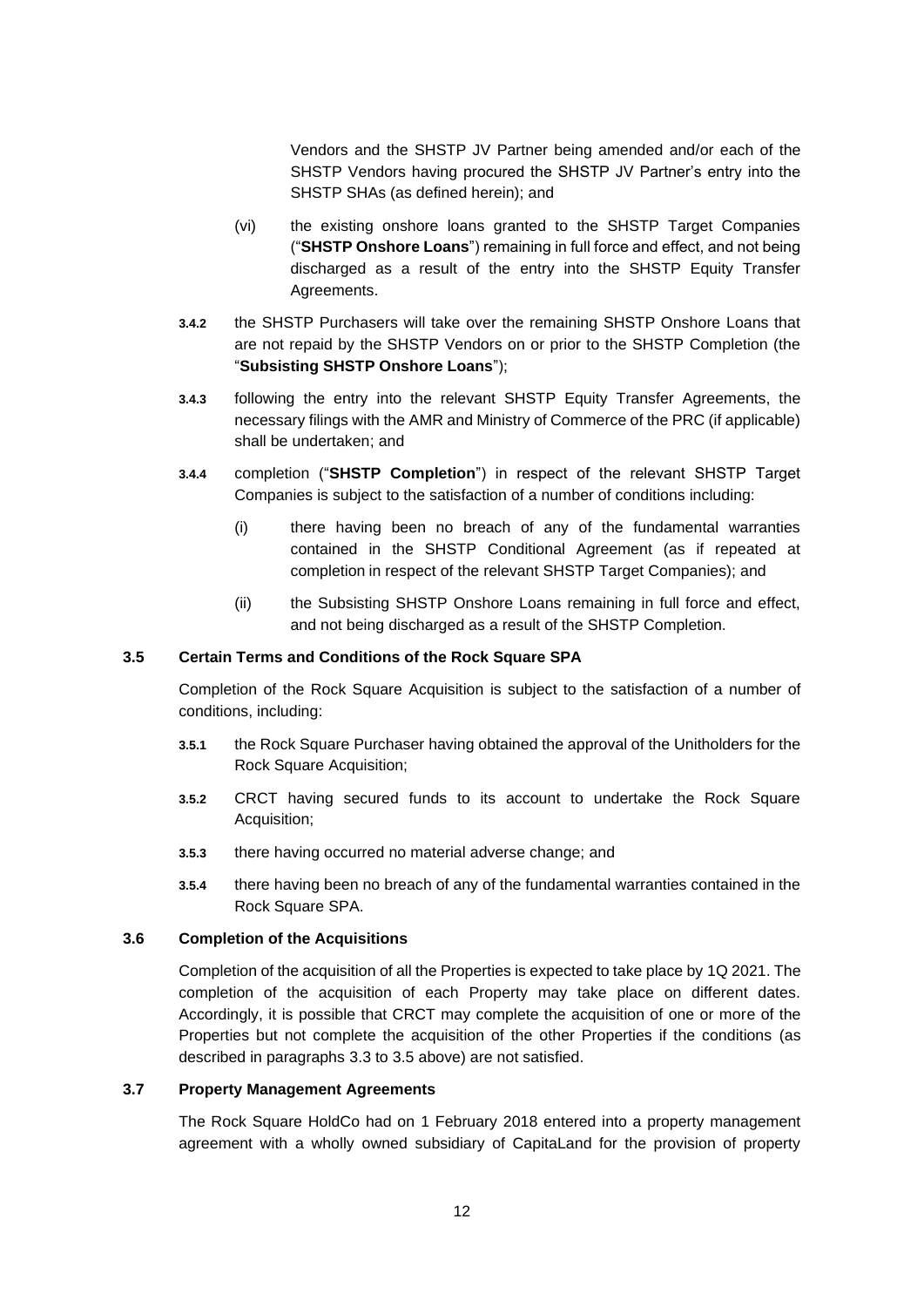management services for Rock Square. In respect of the Properties (other than Rock Square), under the terms of the property management agreements to be entered into between the respective Target Companies and certain wholly owned subsidiaries of CapitaLand (together with the property manager of Rock Square, the "**Property Managers**", and the property management agreements collectively, the "**Property Management Agreements**"), the relevant Property Managers will provide property management services for the relevant Properties. As each of the Property Managers is a wholly owned subsidiary of CapitaLand (being a "controlling Unitholder" and a "controlling shareholder" of the Manager), for the purposes of Chapter 9 of the Listing Manual, each of the Property Managers (being a subsidiary of a "controlling Unitholder" and a "controlling shareholder" of the Manager) is (for the purposes of the Listing Manual) an "interested person" of CRCT.

The fees payable pursuant to the Property Management Agreement in respect of Rock Square, is as follows:

- (i) 2.0% per annum of the gross revenue of Rock Square; and
- (ii) 2.5% per annum of the NPI of Rock Square.

The fees payable pursuant to the Property Management Agreements in respect of the Properties (other than Rock Square) will be as follows:

- (i) 3.0% per annum of the gross revenue of each of the relevant Properties;
- (ii) (a) a commission equivalent to one (1) time of the monthly gross rent (including service charges and advertisement and promotional fees if any), for each new lease of a term of three (3) years or less;
	- (b) a commission equivalent to two (2) times of the monthly gross rent (including property management fee and marketing fee if any), for each new lease of a term of more than (3) years and equal to or less than five (5) years (together with (a) above, the "**Marketing Commission Fee**");
	- (c) a commission equivalent to 50% of the relevant Marketing Commission Fee, for each renewal of lease; and
	- (d) for leases of a term of less than one  $(1)$  year or longer than five  $(5)$  years, the respective Property Managers and the respective Target Companies may review and adjust the Marketing Commission Fee on a case by case basis; and
- (iii) if any lease is referred by a third-party agent and if so requested by the respective Property Managers, the respective Target Companies shall pay to the third-party agent such amount of commission as notified by the respective Property Managers and concurrently pay to the respective Property Managers 20% of the amount payable to the third-party agent as marketing support and administrative charges.

Under the Property Management Agreements, the Property Manager will be fully reimbursed for (i) the employment costs and remuneration relating to certain personnel engaged solely for the provision of services for the Property, (ii) for the allocated employment costs and remuneration relating to the centralised team of personnel engaged exclusively to provide group services for the Property, as approved in each annual budget by the project company,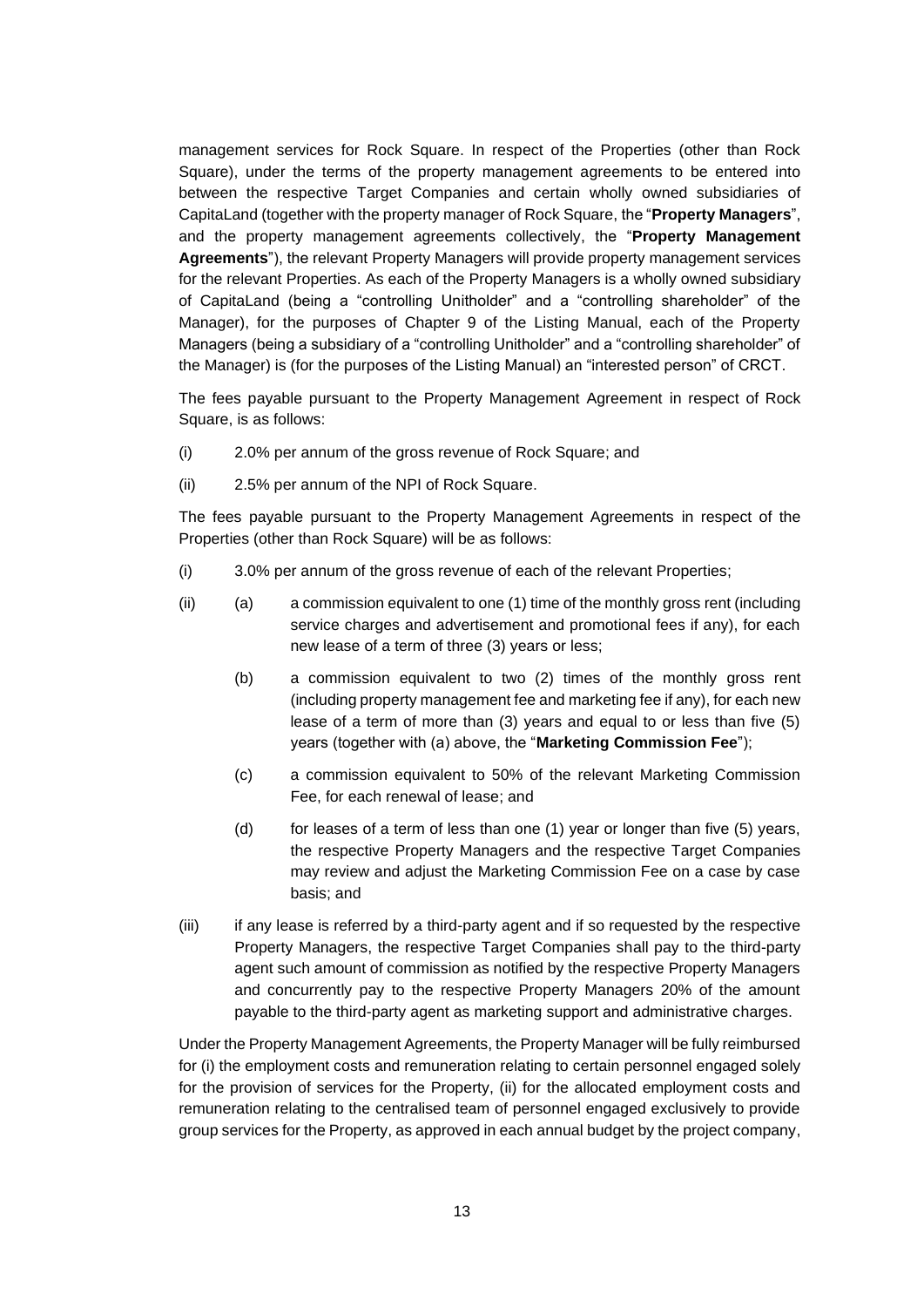and (iii) certain shared services, including but not limited to finance shared service, IT consulting service and corporate shared services.

The term of the Property Management Agreement in respect of Rock Square expires on 30 June 2021. The term of each of the Property Management Agreements in respect of the Properties (other than Rock Square) is from the day subsequent to the actual completion date of the Acquisition to 31 December 2025.

The relevant Target Company may terminate the appointment of the relevant Property Manager by giving written notice. The terms of the Property Management Agreement in respect of Rock Square are based on and substantially similar to the terms of the existing property management agreements entered into in respect of the Existing Portfolio.

As each of the Property Managers is a wholly owned subsidiary of CapitaLand (being a "controlling Unitholder" and a "controlling shareholder" of the Manager), for the purposes of Chapter 9 of the Listing Manual, each of the Property Managers (being a subsidiary of a "controlling Unitholder" and a "controlling shareholder" of the Manager) is (for the purposes of the Listing Manual) an "interested person" of CRCT. Further details will be set out in the Unitholders' Circular to be despatched to Unitholders in due course.

#### **3.8 Shareholders Agreements**

#### **3.8.1 Xinsu HoldCo Shareholders Agreement**

Following completion of the acquisition of 51.0% of the Xinsu HoldCo by CRCT, CRCT, through the Xinsu CRCT Purchaser, will enter into a shareholders' agreement with the Xinsu CLC Purchaser, which holds the balance 49.0% of the shares of Xinsu HoldCo (the "**Xinsu SHA**"). CLC Investment Nine Pte. Ltd. is an indirect wholly owned subsidiary of CapitaLand.

Under the terms of the Xinsu SHA, as CRCT holds more than 50% of the shares in the Xinsu HoldCo and the chairman appointed by CRCT shall have a second and casting vote at any meeting of the board or at any general meeting of the Xinsu HoldCo, all resolutions and matters which require the approval of the shareholders or the board of directors will require the approval of CRCT.

The Xinsu SHA also contains (i) certain directors' reserved matters which require the approval of all directors, (ii) certain shareholders' reserved matters which require the approval of both partners, (iii) the distribution policy of the Xinsu HoldCo and (iv) customary provisions governing a transfer of the shares of the Xinsu HoldCo by the partners.

#### **3.8.2 AIH ProjectCo Shareholders Agreement**

Following completion of the acquisition of 80.0% of the AIH ProjectCo by CRCT, CRCT, through the AIH Purchaser will enter into a shareholders' agreement with the AIH JV Partner, which holds the balance 20.0% of the equity interests of the AIH ProjectCo (the "**AIH SHA**"). The AIH JV Partner is an unrelated third party.

As CRCT holds more than 50% of the equity interests in AIH ProjectCo and is entitled to appoint more than 50% of the directors on the board of AIH ProjectCo, all resolutions and matters which require the approval of the shareholders or the board of directors will require the approval of CRCT.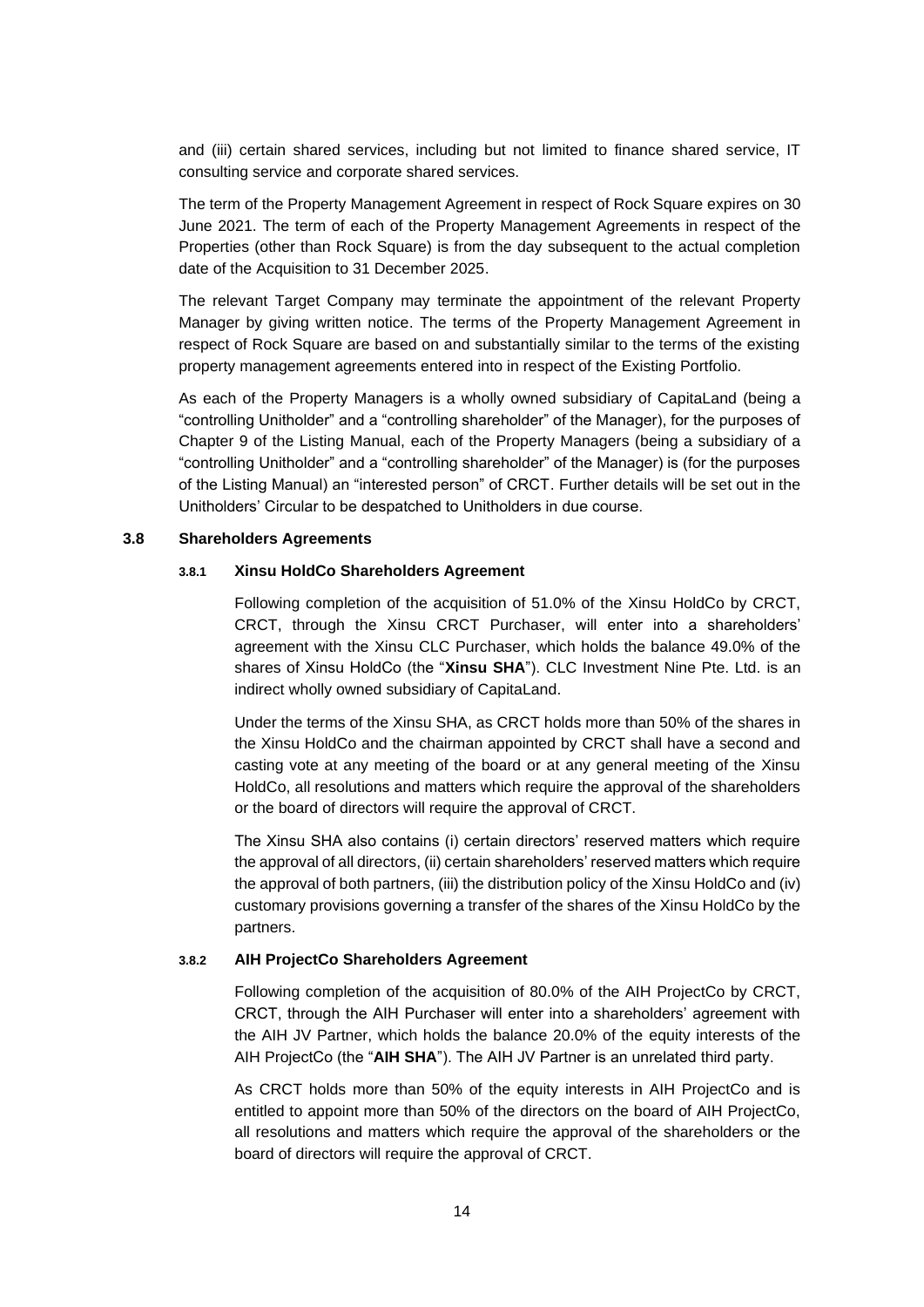## **3.8.3 SHSTP Target Companies Shareholders Agreements**

Following completion of the acquisition of 80.0% of the SHSTP Target Companies by CRCT:

- (i) CRCT, through CRCT Investment (Hangzhou I) Pte. Ltd, will enter into a shareholders' agreement with the SHSTP JV Partner, which holds the balance 20.0% of the equity interests of the Ascendas Hangzhou Science & Technology Co., Ltd. (the "**SHSTPI SHA**"), which holds Singapore-Hangzhou Science & Technology Park Phase I; and
- (ii) CRCT, through CRCT Investment (Hangzhou II) Pte. Ltd, will enter into a shareholders' agreement with the SHSTP JV Partner, which holds the balance 20.0% of the equity interests of the Ascendas Hangzhou Data Processing Co., Ltd. (the "**SHSTPII SHA**" together with the SHSTPI SHA, the "**SHSTP SHAs**"), which holds Singapore-Hangzhou Science & Technology Park Phase II.

The SHSTP JV Partner is an unrelated third party.

As CRCT holds more than 50% of the equity interests in the SHSTP Target Companies and is entitled to appoint more than 50% of the directors on the board of the SHSTP Target Companies, all resolutions and matters which require the approval of the shareholders or the board of directors will require the approval of CRCT.

## **4. RATIONALE FOR AND BENEFITS OF THE ACQUISITION**

The Manager believes that the Acquisition will bring the following key benefits to Unitholders:

## **4.1 Strategic Addition of Highly Resilient Business Park Assets**

# **4.1.1 Business Parks are Thematically Supported by China's Economic Growth Initiatives**

## **Preferential Policy Support**

Business parks in China benefit from preferential policy supported by key economic policies and regional government subsidies. Through the  $13<sup>th</sup>$  Five-Year Plan introduced in 2016, China has successfully shifted its economic focus towards a service-led growth model, with the aim of achieving high-quality economic development. Furthermore, in response to the COVID-19 pandemic, the government has successfully introduced supporting plans and policies specifically targeted at small and medium enterprises in business parks by providing various concessions, thereby driving demand and maintaining occupancies of business parks. Going forward, the upcoming 14<sup>th</sup> Five-Year Plan is expected to prioritise domestic consumption as a core strategy to transform China into a self-sufficient economy.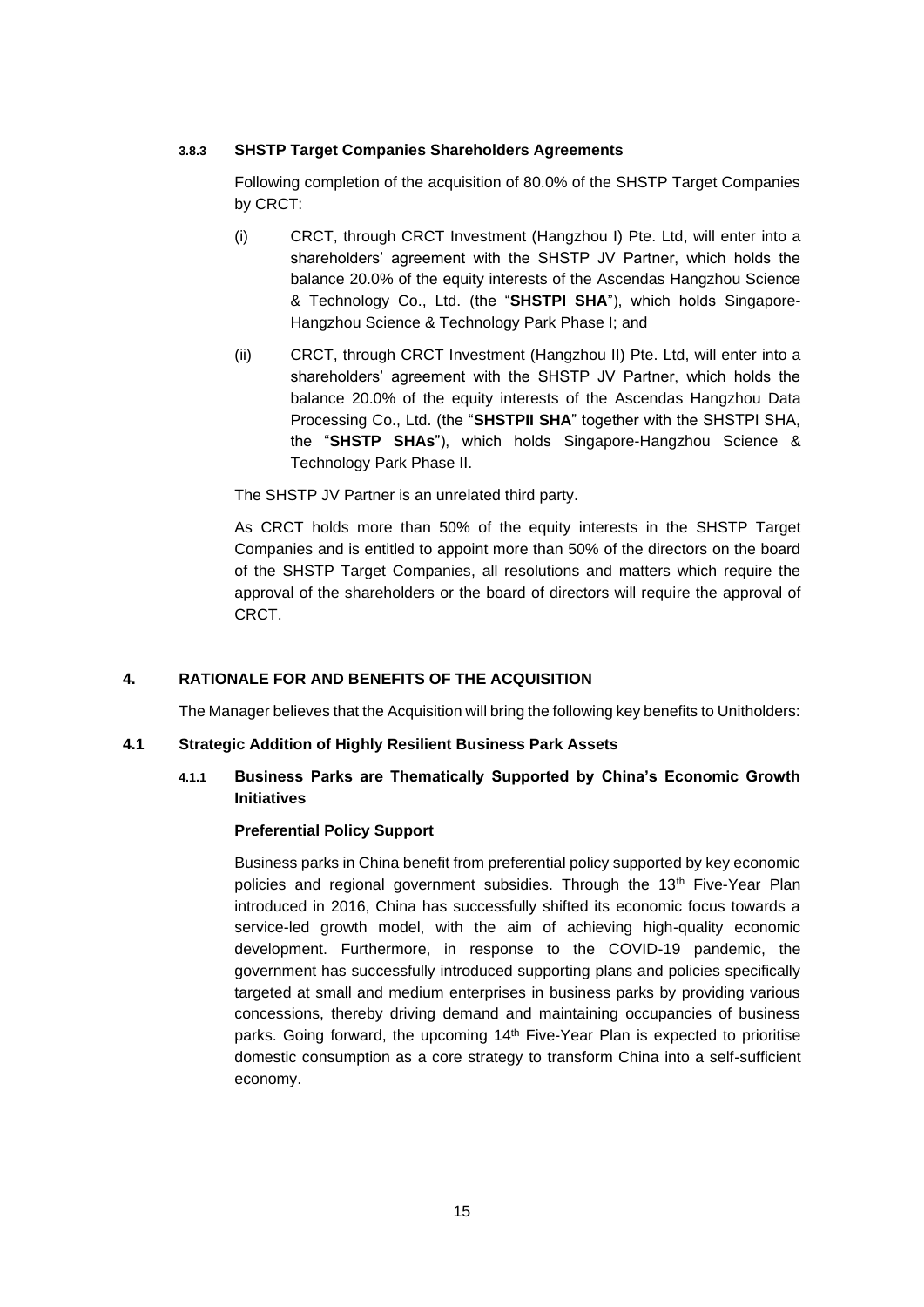## **Growth of Key Tenant Industries**

The government has committed to investing in strategic industries such as information technology, industrial robotics and biomedical sectors, which tend to be key tenants of China's business parks. This is evident from the expanded mandate of the National Development and Reform Commission to invest in these strategic emerging value-added industries. With technology and innovation as the top priority, the 14th Five-Year Plan is expected to lay out the blueprint for increased R&D expenditure and development of major high-tech hubs, supporting strong growth trajectory for business parks in the future.

#### **Decentralisation to Tier 2 cities**

Regional development strategies have also promoted the large-scale building of transport infrastructure in Tier 2 cities, improving their connectivity to major cities. These strategies and developments encourage the ongoing decentralisation of economic activities to Tier 2 cities. The decentralisation trend is evidenced by many renowned global enterprises such as Cisco, Linde, L'Oréal and Samsung relocating their headquarters and manufacturing bases to Tier 2 cities. To date in 2020, Hangzhou has attracted more than 80 key projects across advanced manufacturing and, information and communications technology ("**ICT**") sectors, with investments of up to RMB80 billion. Suzhou achieved gross industrial output of RMB1.55 trillion in the first half of 2020 where it exceeded all Tier 1 cities, with Suzhou emerging as the top industrial city nationwide.

#### **4.1.2 Growing Demand Supported by Robust Industry Drivers**

Innovation-based industries such as Electronics, Financial Services, ICT, and E-Commerce have grown significantly, achieving industry sales compounded annual growth rates ("**CAGR**") of 8.5%, 10.5%, 10.0% and 16.3% respectively over the period 2014 to 2019.



#### **2014-2019 Industry Sales CAGR**  (%)

Source: The independent market research report provided by Colliers International Property Consultants (Shanghai) Co., Ltd. in relation to the Acquisition ("**Independent Market Research Report**").

#### **Note:**

(1) 2014-2018 CAGR due to lack of publicly disclosed information.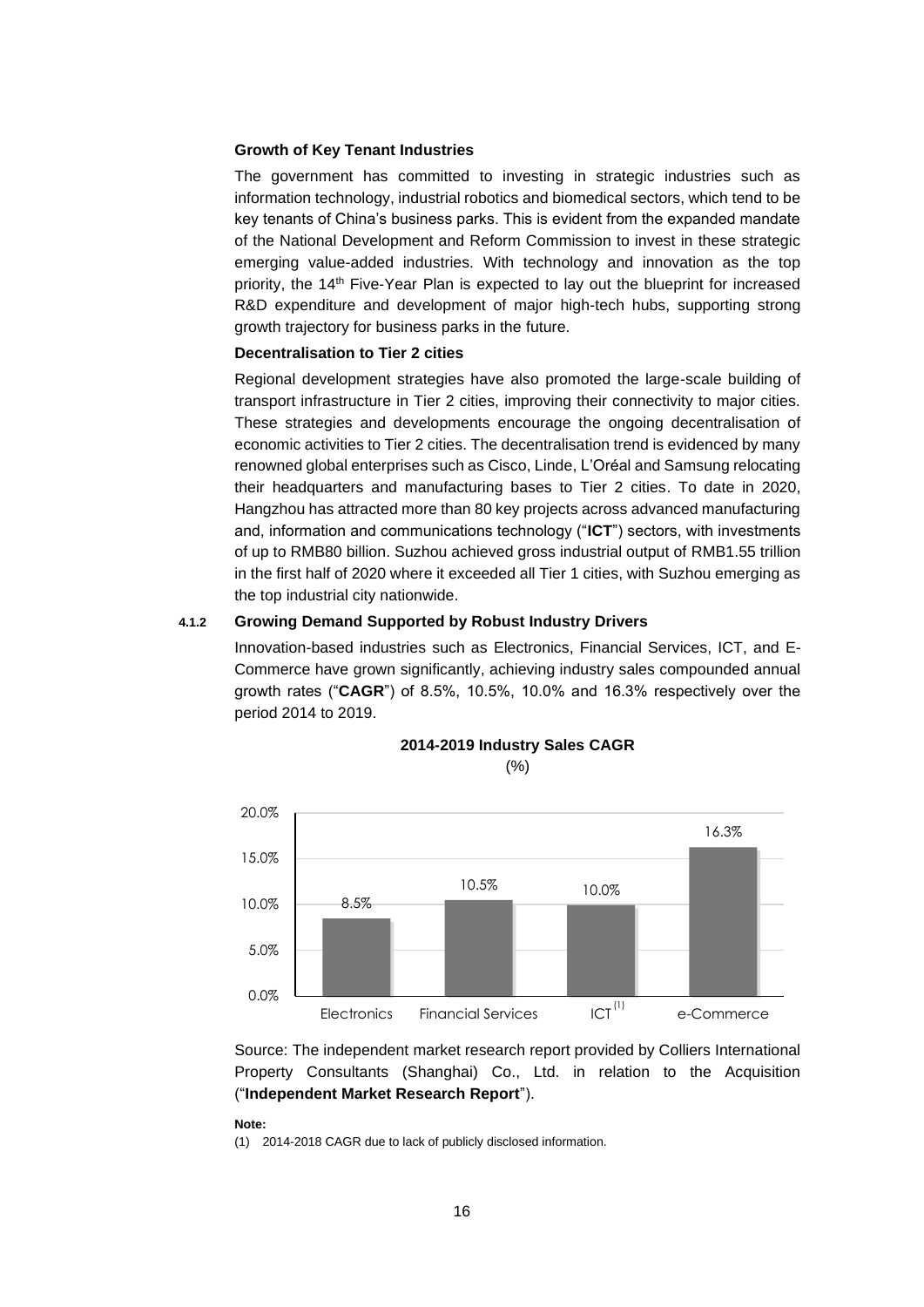In terms of number of people employed, these industries have also exhibited robust growth rates, with Electronics, Financial Services, ICT, and E-Commerce exhibiting CAGRs of 11.9%, 5.4%, 6.0% and 15.0% respectively over the period of 2014 to 2018.



# **2014-2018 Industry Employment CAGR** (%)

A secular shift in office user requirements, with companies looking to consolidate multiple functions such as manufacturing, research and development, and administration, into a single location, supports the increased demand for tenancy in business park assets by the companies operating in the abovementioned highgrowth innovation-industries.

# **4.1.3 Business Parks in Tier 2 Cities Experiencing Higher Occupancy Rates and Stronger Rental Growth**

Since 2017, business park occupancy rates in Tier 2 cities have outperformed business parks in Tier 1 cities with this trend expected to continue further to 2023F. This highlights the resilient characteristics of business park assets in Tier 2 cities and its growing demand in comparison to similar assets in Tier 1 cities.

Source: Independent Market Research Report.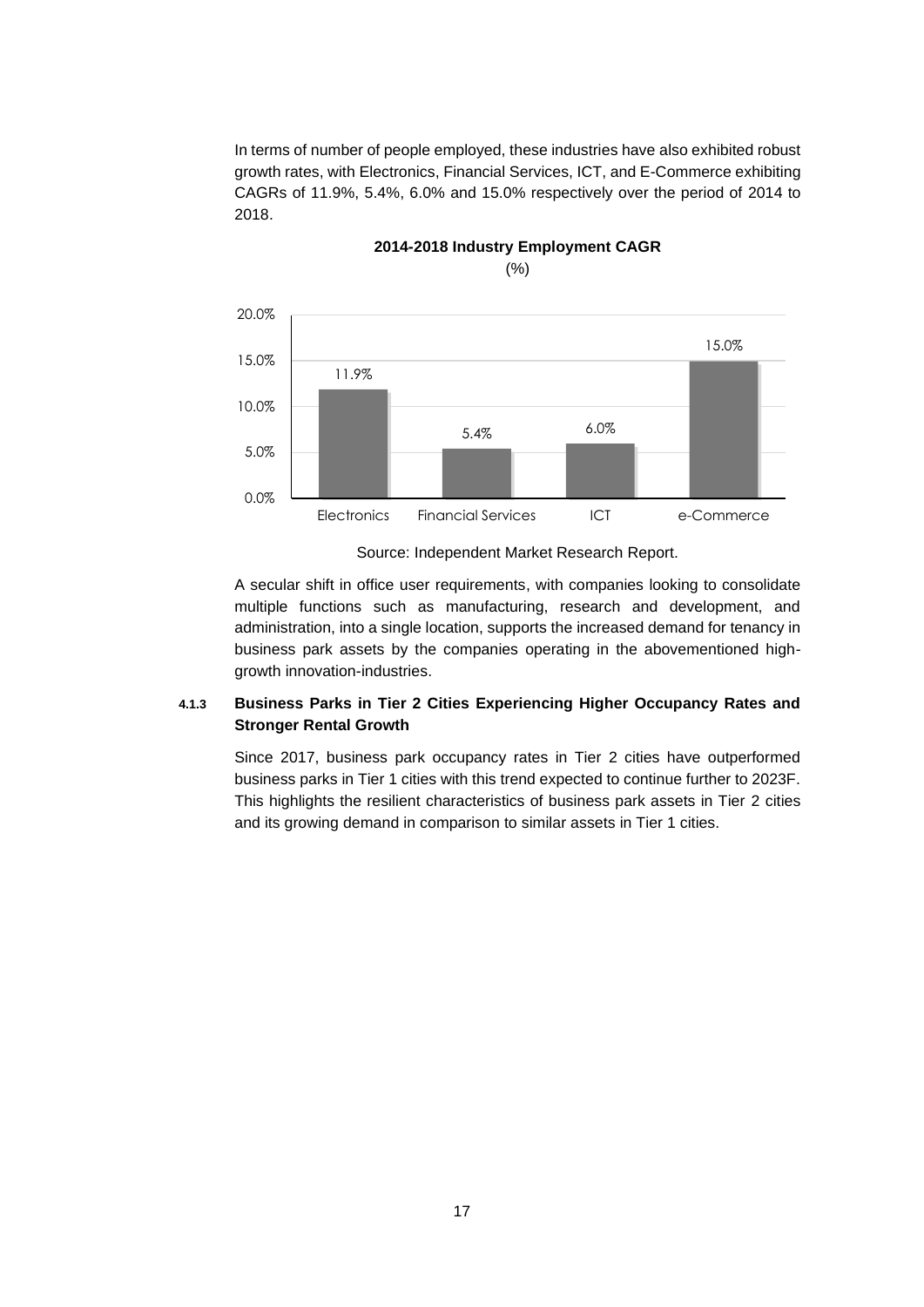

**Business Park Occupancy(1)** (%)

--- Tier 1 Cities Weighted Occupancy --- Tier 2 Cities Weighted Occupancy

Source: Independent Market Research Report.

#### **Note:**

Tier 1 cities comprises Beijing, Shanghai and Guangzhou. Tier 2 cities comprises Suzhou, Hangzhou and Xi'an.

(1) Occupancy is weighted by total stock of business parks in the respective cities for each year.

Rental growth rates for business parks in Tier 2 cities have outperformed similar assets in Tier 1 cities since 2018, most recently with a growth rate of 3.6% in 2019, compared to the 0.6% achieved by business parks in Tier 1 cities. Moving forward, this trend is expected to persist with rental growth rates of business parks in Tier 2 cities forecasted to be stronger than that of Tier 1 cities.



**Business Park Rental Growth(1)** (%)

- $\rightarrow$  Tier 1 Cities Weighted Growth Rate  $\rightarrow$  Tier 2 Cities Weighted Growth Rate

#### Source: Independent Market Research Report.

#### **Note:**

Tier 1 cities comprises Beijing, Shanghai and Guangzhou. Tier 2 cities comprises Suzhou, Hangzhou and Xi'an.

(1) Rental growth is weighted by total stock of business parks in the respective cities for each year.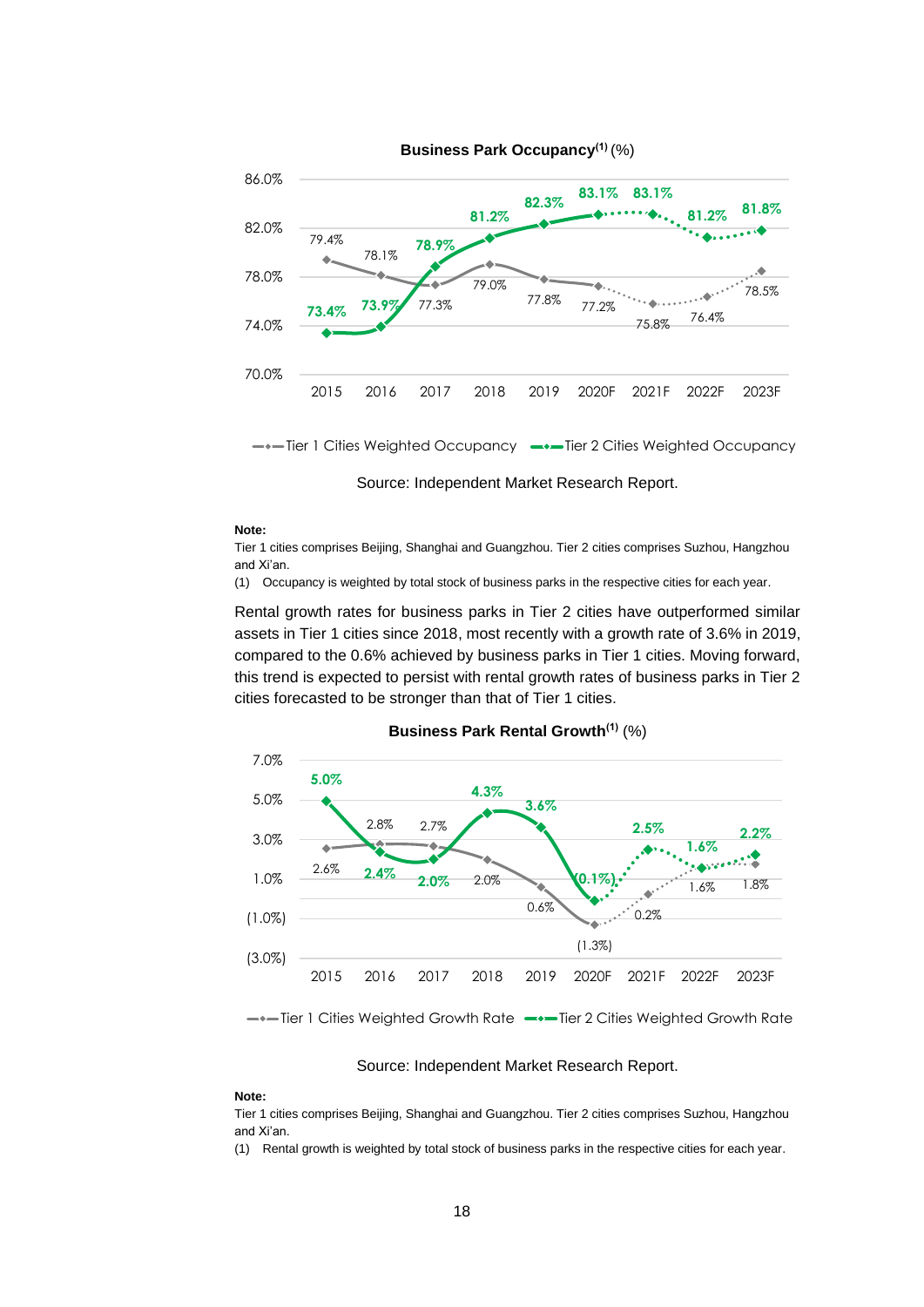#### **4.2 Establishing Foothold in High-Growth Economic Zones**

#### **4.2.1 Tier 2 Provincial Cities Set for Rapid Growth**

The Properties are located in three Tier 2 provincial cities, namely Suzhou, Hangzhou and Xi'an. On the back of the upgrading of regional industrial structures, ongoing decentralisation from Tier 1 cities and continued urbanisation trends, these Tier 2 cities are expected to experience the most rapid growth amongst China's regional Business Park markets.

Suzhou, Xi'an and Hangzhou experienced an average annual GDP growth of 7.0%, 7.4% and 8.0% from 2015 to 2019 respectively, outperforming the national average of 6.6% over the same period. In terms of 2019 GDP, these cities are top quartile cities in China, ranking  $6<sup>th</sup>$ , 24<sup>th</sup> and  $9<sup>th</sup>$  respectively.





Source: Independent Market Research Report.

The Acquisition also allows CRCT to gain exposure to three cities that CRCT currently does not have a presence in.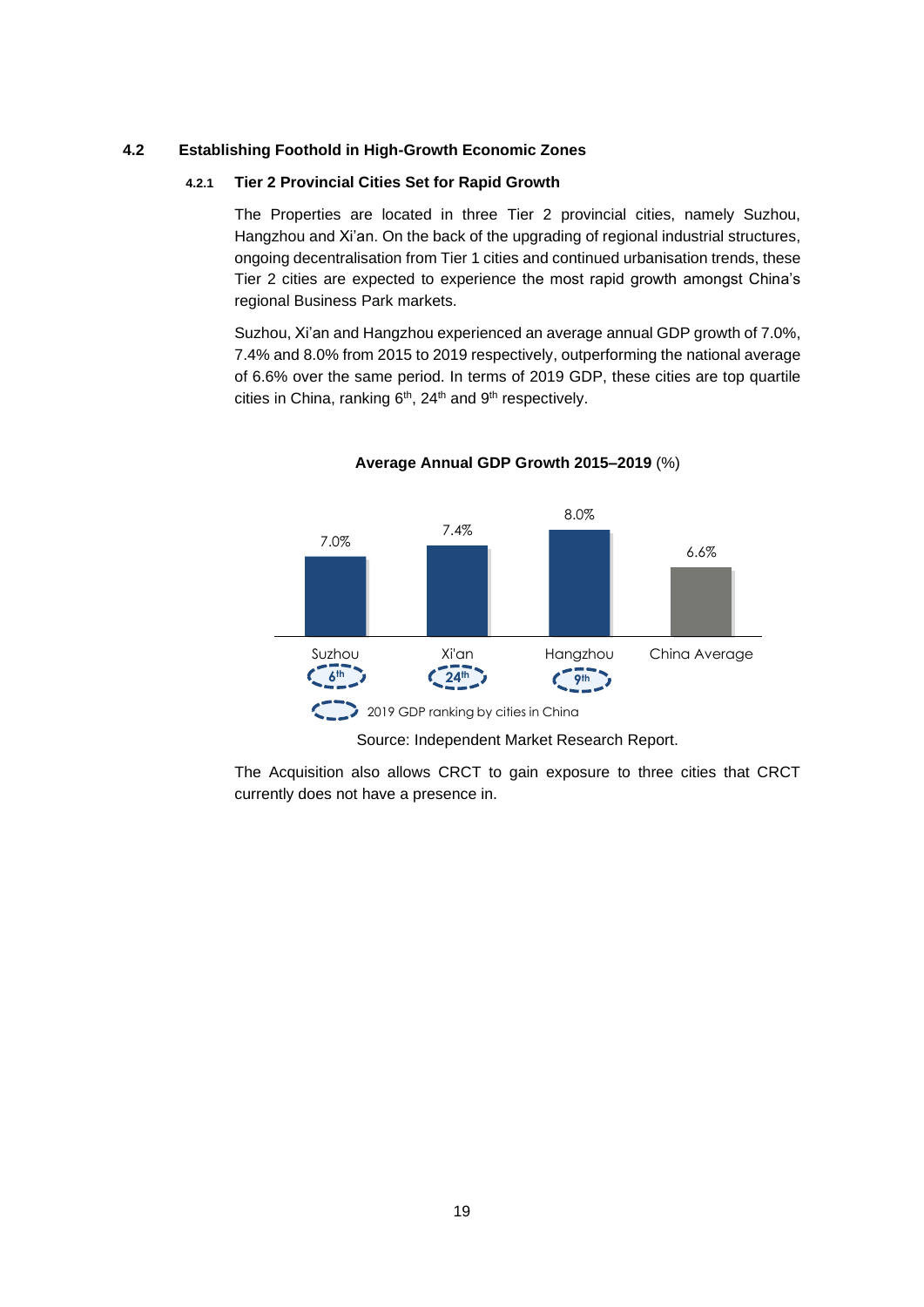

Situated in various industrial and high-tech zones, the Properties are strategically located within close proximity to their respective city centres and have access to key transportation networks.

Ascendas Xinsu Portfolio is located in Suzhou, a major city in Jiangsu Province of East China. Singapore-Hangzhou Science & Technology Park Phase I and Phase II are located in Hangzhou, the capital of Zhejiang Province. Ascendas Innovation Hub and Ascendas Innovation Towers are located in Xi'an, the provincial city of Shaanxi Province in Northwest China.

# **4.2.2 Tier 2 Tech-Driven Provincial Cities Are Supported by Strong Economic Fundamentals**

## **Suzhou**

Suzhou is one of China's foremost cities for foreign investment due to its proximity to Shanghai but with comparably lower operating cost. Key industries in Suzhou include information and communication technology, biomedical sciences, energy and advanced manufacturing. Substantial improvements in infrastructure will continue to benefit Suzhou including a high-speed rail between Suzhou and Shanghai, along with a light rail line linking Shanghai subway system and a Suzhou metro line.

In Suzhou, business parks such as Suzhou Industrial Park ("**SIP**") ranked first for four consecutive years (2016 – 2019) in a comprehensive assessment of nationallevel economic development zones, and Suzhou remains one of the most popular investment destinations for MNCs in the Yangtze River Delta area.

#### **Xi'an**

Xi'an is the capital and largest city of Shaanxi Province. It has developed numerous transportation nodes connecting it to other regions of North and South China. With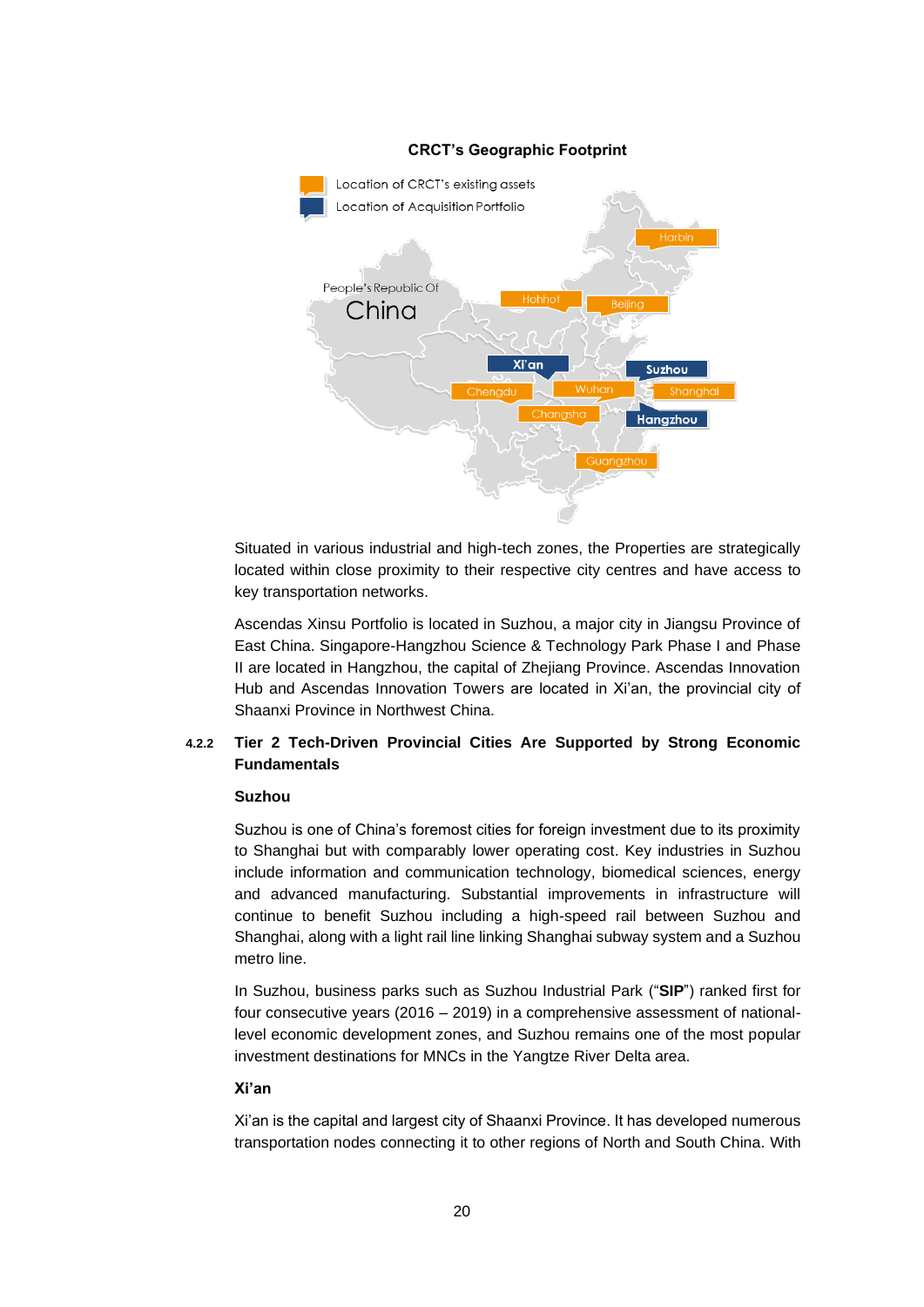a total area spanning over 10,000 square kilometres and resident population of 10.2 million, Xi'an is a core city of China's "Belt and Road Initiative" with its strategic location in Central China and the Guanzhong-Tianshui Economic Zone. Key sectors in Xi'an include electronics, semiconductors, manufacturing, biomedicine, and new energy cars.

Within Xi'an's business parks, Xi'an High Tech Industries Development Zone is the largest business park market in terms of economic scale in Northwestern China.

With the highest density of colleges and universities and the largest number of students in China, Xi'an is highly regarded as the main hub for scientific research, national defence technology industry and the aviation industry. Xi'an also has a strong industrial foundation with IT at its core. Up to now, the output value of IT/IC industries and biotechnology has exceeded 550 billion yuan in Xi'an, with "hightech" unicorns accounting for 52.7% of the market's value.

#### **Hangzhou**

Hangzhou is an industrial city with major industries such as E-Commerce, Information Technology, Healthcare and Financial Services. Hangzhou has a welldeveloped transportation network and connects a number of expressways, intercity railways and national highways between the northeast and southeast of China.

In Hangzhou, Hangzhou Economic and Technological Development Area ranked amongst the top ten national development zones for the last three consecutive years (2017 – 2019). Hangzhou is also a key hub for new economy businesses and internet giants such as Alibaba and NetEase.

## **4.3 High Quality Business Parks Supporting the New Economy**

#### **4.3.1 Well-located Assets with Close Proximity to Key Transport Nodes**

The business parks and industrial properties in Suzhou, Xi'an and Hangzhou ("**Business Park Properties**") are situated in well-established zones with attractive micro-location characteristics, exhibiting excellent connectivity with close proximity to transportation hubs, and are easily accessible via various modes of transportation.

| <b>Property</b>        | City                                                                                                                 | <b>Connectivity</b>                                                                                |                                                       |  |  |
|------------------------|----------------------------------------------------------------------------------------------------------------------|----------------------------------------------------------------------------------------------------|-------------------------------------------------------|--|--|
| Ascendas<br>Xinsu      | Suzhou                                                                                                               | Metro: 1km distance to Station Metro Line 3 and<br>$\bullet$<br>Line 6 which is under construction |                                                       |  |  |
| Portfolio              | approximately one-hour<br>driving<br>Airport:<br>$\bullet$<br>distance to Shanghai Hongqiao International<br>Airport |                                                                                                    |                                                       |  |  |
|                        |                                                                                                                      |                                                                                                    | City Centre: 1 km distance to Suzhou city centre<br>٠ |  |  |
|                        |                                                                                                                      | Railway Station: 15-minute driving distance to<br>SIP Hi-speed Railway Station                     |                                                       |  |  |
| Ascendas<br>Innovation | Xi'an                                                                                                                | Metro: walking distance to Yuhuazhai Station<br>$\bullet$<br>Metro Line 3                          |                                                       |  |  |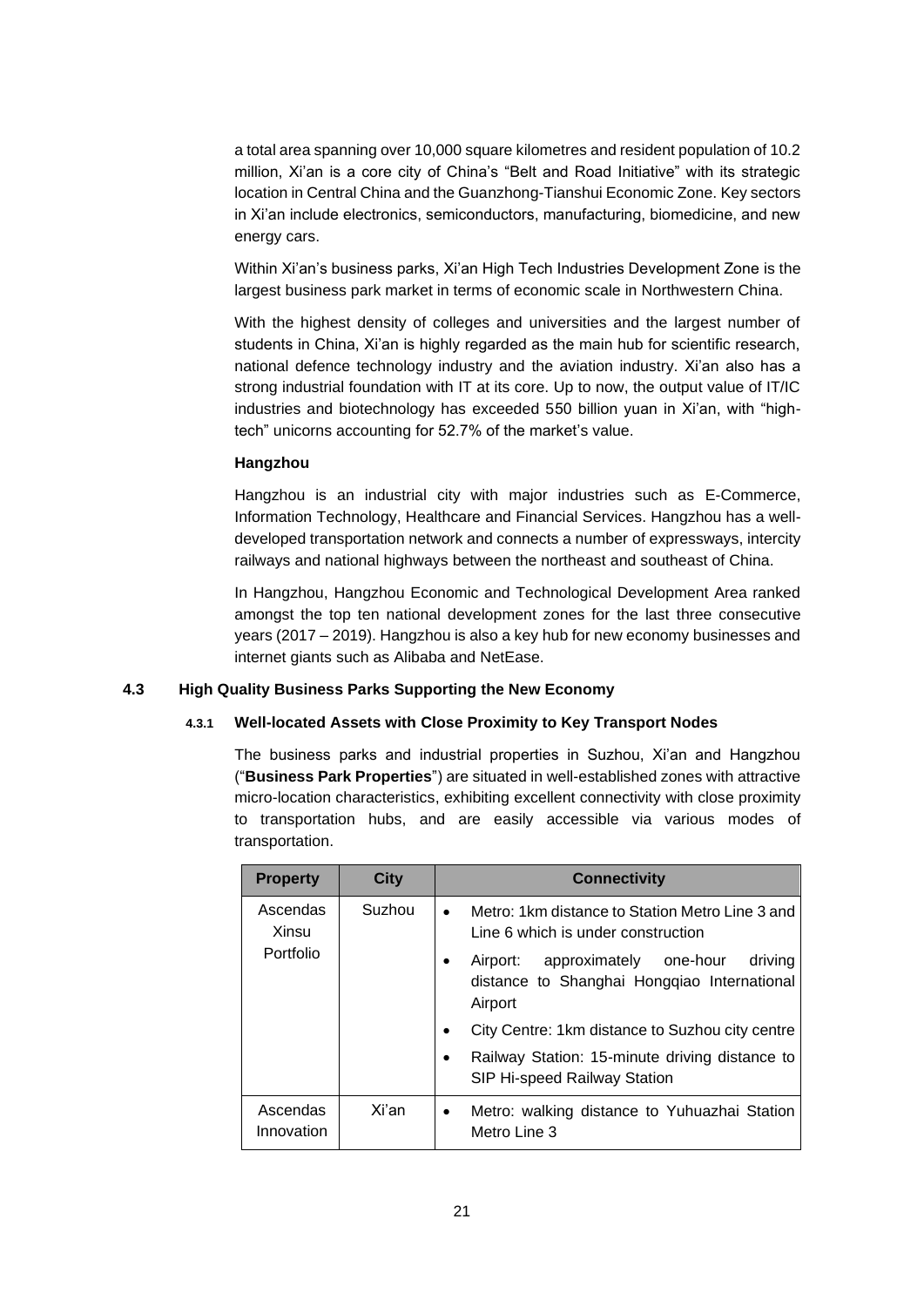| <b>Property</b>                | <b>City</b> | <b>Connectivity</b>                                                                                                           |
|--------------------------------|-------------|-------------------------------------------------------------------------------------------------------------------------------|
| <b>Towers</b>                  |             | Airport: 40-minute driving distance to Xi'an<br>$\bullet$<br>Xianyang International Airport                                   |
|                                |             | City Centre: 40-minute driving distance to city<br>centre                                                                     |
|                                |             | Railway Station: 50-minute driving distance to<br>Xi'an Railway Station                                                       |
| Ascendas<br>Innovation         | Xi'an       | Metro: 1.2km walking distance to Zhangba<br>$\bullet$<br>North Road Station Metro Line 3                                      |
| Hub                            |             | Airport: 45-minute driving distance to Xi'an<br>Xianyang International Airport                                                |
|                                |             | City Centre: 30-minute driving distance to city<br>centre                                                                     |
|                                |             | Railway Station: 45-minute driving distance to<br>Xi'an North Station, 40-minute driving distance<br>to Xi'an Railway Station |
| Singapore-<br>Hangzhou         | Hangzhou    | Metro: 1km distance to Yunshui Station Metro<br>$\bullet$<br>Line 1                                                           |
| Science &<br>Technology        |             | Airport: 25km distance to Hangzhou Xiaoshan<br>International Airport (25-minute drive)                                        |
| Park Phase<br>I and Phase<br>Ш |             | City Centre: 40-minute driving distance to city<br>centre                                                                     |
|                                |             | Railway Station: 15km distance to Hangzhou<br><b>East Railway Station</b>                                                     |

# **4.3.2 Campus-style Workplace Designed for High-growth, Innovation-based Industries**

The Business Park Properties are high quality assets with features and facilities favoured by high-growth, innovation-based industries. With a comprehensive suite of sports, recreational facilities and lifestyle amenities favoured by a modern workforce, the Work-Live-Play concept is deeply rooted in the Business Park Properties. The Business Park Properties offer various size and space choices with desired building specifications at attractive rents, supporting tenants and park growth. In addition, industry clusters are built up across the value chain, reducing proximity of upstream and downstream tenants, thereby encouraging a collaborative environment. These qualities, coupled with a vast green communal landscape, provide a campus-style workplace that is attractive for typical tenants in high-growth and innovation-based industries.

# **4.3.3 Strong Occupancy Anchored by High Quality Tenant in emerging High-growth Sectors**

The Business Park Properties enjoy an established tenant base largely from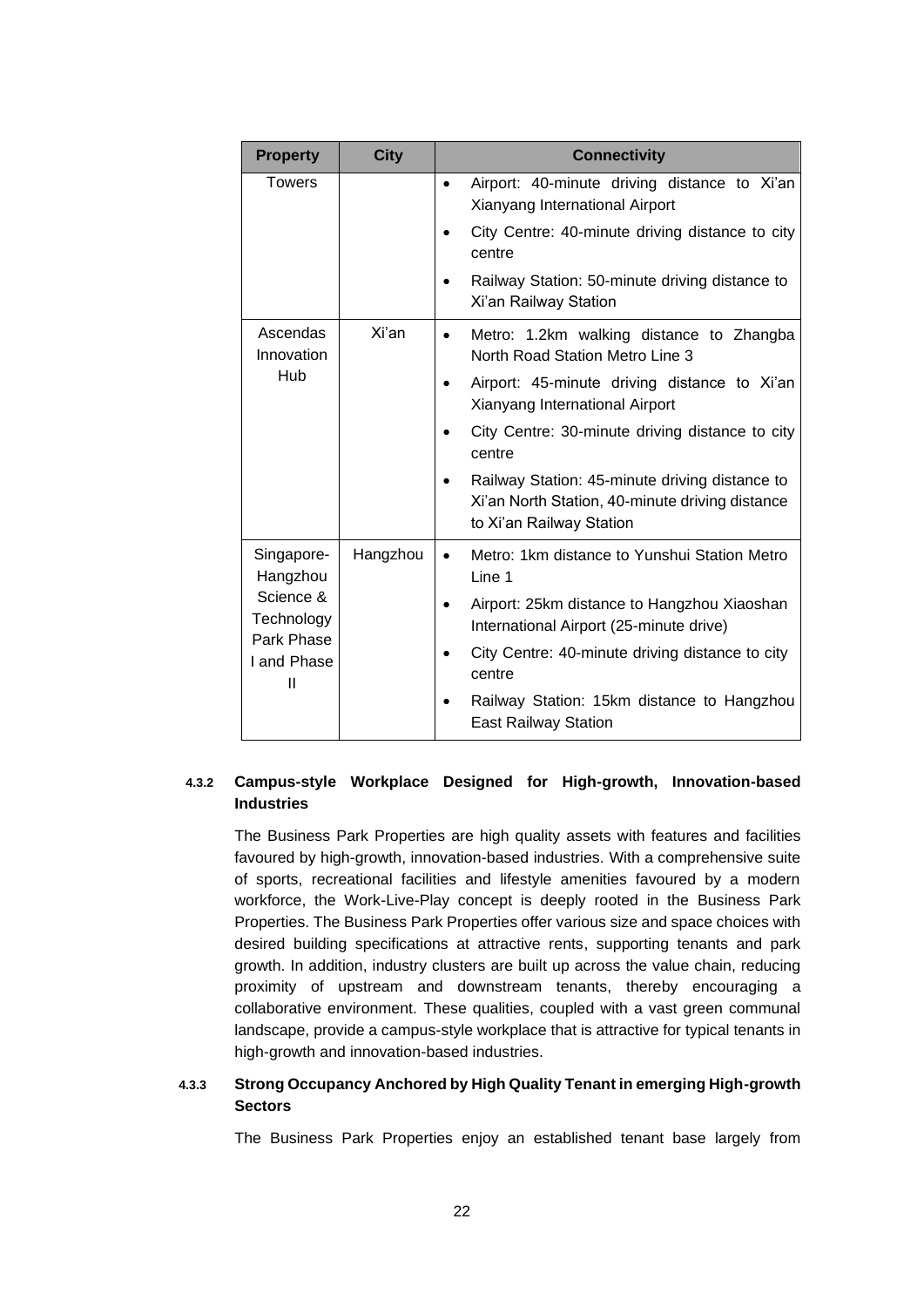emerging growth sectors. As at 31 August 2020, tenants operating in emerging high-growth sectors such as Electronics, Engineering, E-Commerce, ICT and Financial Services contribute to 61.6% of the Business Park Properties' Gross Rental Income ("**GRI**"). The Properties feature numerous high quality and reputable domestic companies and multinational corporations such as Ping An Life Insurance Company of China, Nexteer Automotive Systems, UnilC, and many other leading key tenants that operate in the Financial and Professional Services, ICT, Electronics and Engineering sectors.

As a key beneficiary of emerging growth sectors, the Properties are poised to experience robust rental growth rates and strong occupancy rates. As at 30 September 2020, the committed occupancy rate of the Business Park Properties was 91.5%, which is above the market average.



#### **Notes:**

- (1) Based on GRI for the month ended 31 August 2020 and on a 100% basis for Business Parks / Industrial assets in the Acquisition Portfolio (subjected to rounding difference).
- (2) Others include food and beverages, logistics and supply chain management, distribution and trading, education, data centres, energy and utilities, textiles and garments, leisure and entertainment, chemical, FMCG, media, natural resources, government and hospitality sectors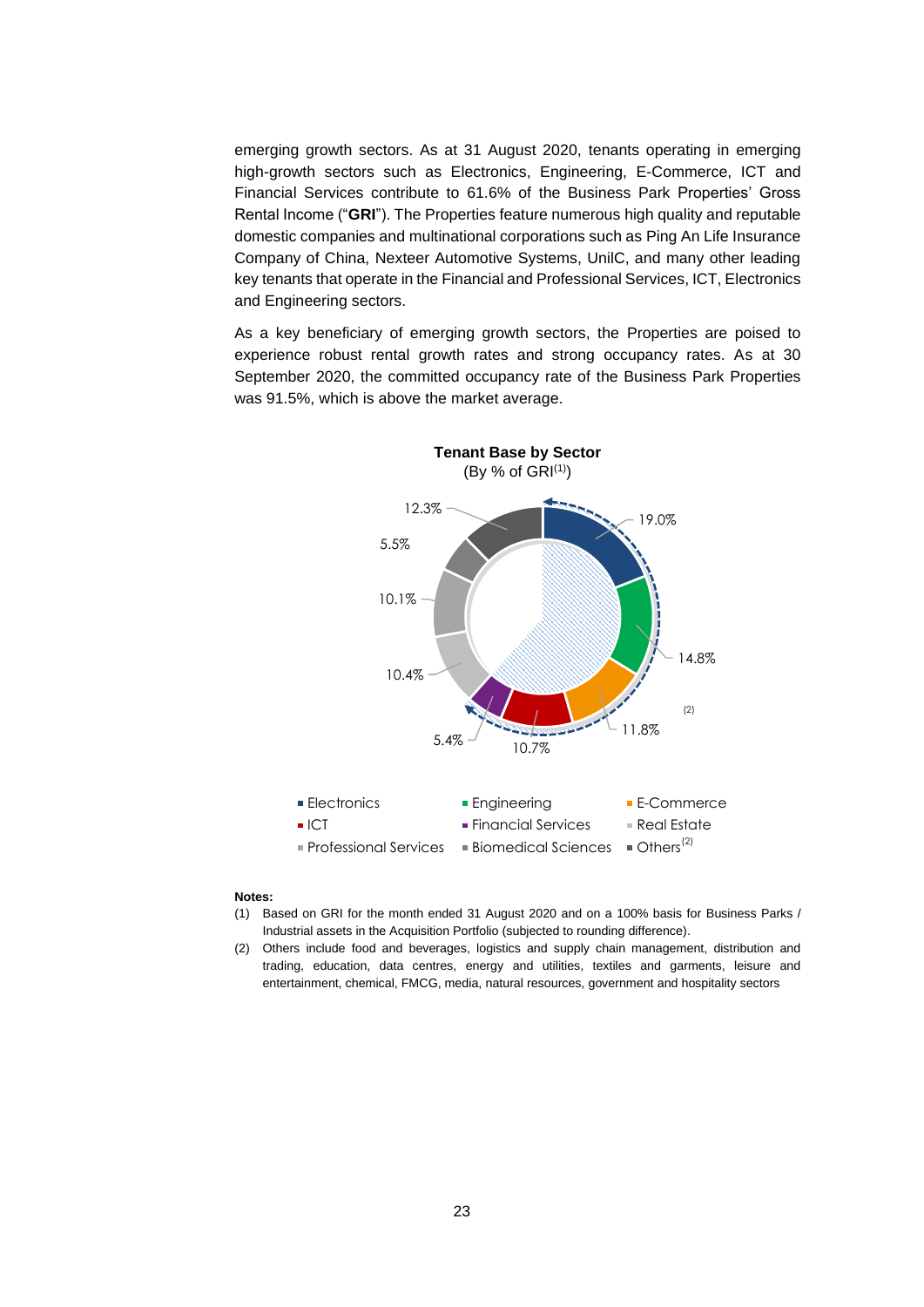

## **Other Key Tenants in High-growth Sectors**

## **4.4 100% Ownership in Rock Square – Proven Track Record with Resilient Performance**

Opened in 2013, Rock Square is one of the largest shopping malls in Jiangnanxi, which is an established retail cluster located in Guangzhou's Haizhu District. Haizhu District is Guangzhou's  $2<sup>nd</sup>$  most populous urban district that places highly in terms of disposable income per capita. Swiftly evolving into a popular residential area for Guangzhou's new affluent class, Haizhu District is home to the Creative Industry Zone (where leading technology firms such as Tencent is based), the city's landmark Canton Tower and tertiary institution Sun Yat-sen University.

Positioned as a modern and trendy retail destination offering a wide range of fashion, F&B and entertainment options, Rock Square houses well-known international and domestic brands such as AEON, UNIQLO, ZARA, Victoria's Secret, Xiaomi, Green Tea restaurant and HEYTEA. Rock Square has exhibited double-digit positive rental reversions since acquisition – 26.8% in 2018, 23.0% in 2019 and 12.8% year-to-date September 2020. It also features a track record of impeccable performance since CRCT's acquisition, and continues to demonstrate resilience post COVID-19 lockdown.

100% ownership in Rock Square will enable CRCT to fully capture the upside from asset enhancement initiatives ("**AEIs**") and reconfiguration effectively. Ongoing AEIs will add 1,000 sq m of NLA to Rock Square over the next two to three years, while reconfiguration will make way for higher yielding F&B tenants – translating to an expected 15% return on investment. These AEIs will likely improve shopper circulation and would enhance the overall building façade, augmenting customer's retail shopping experience.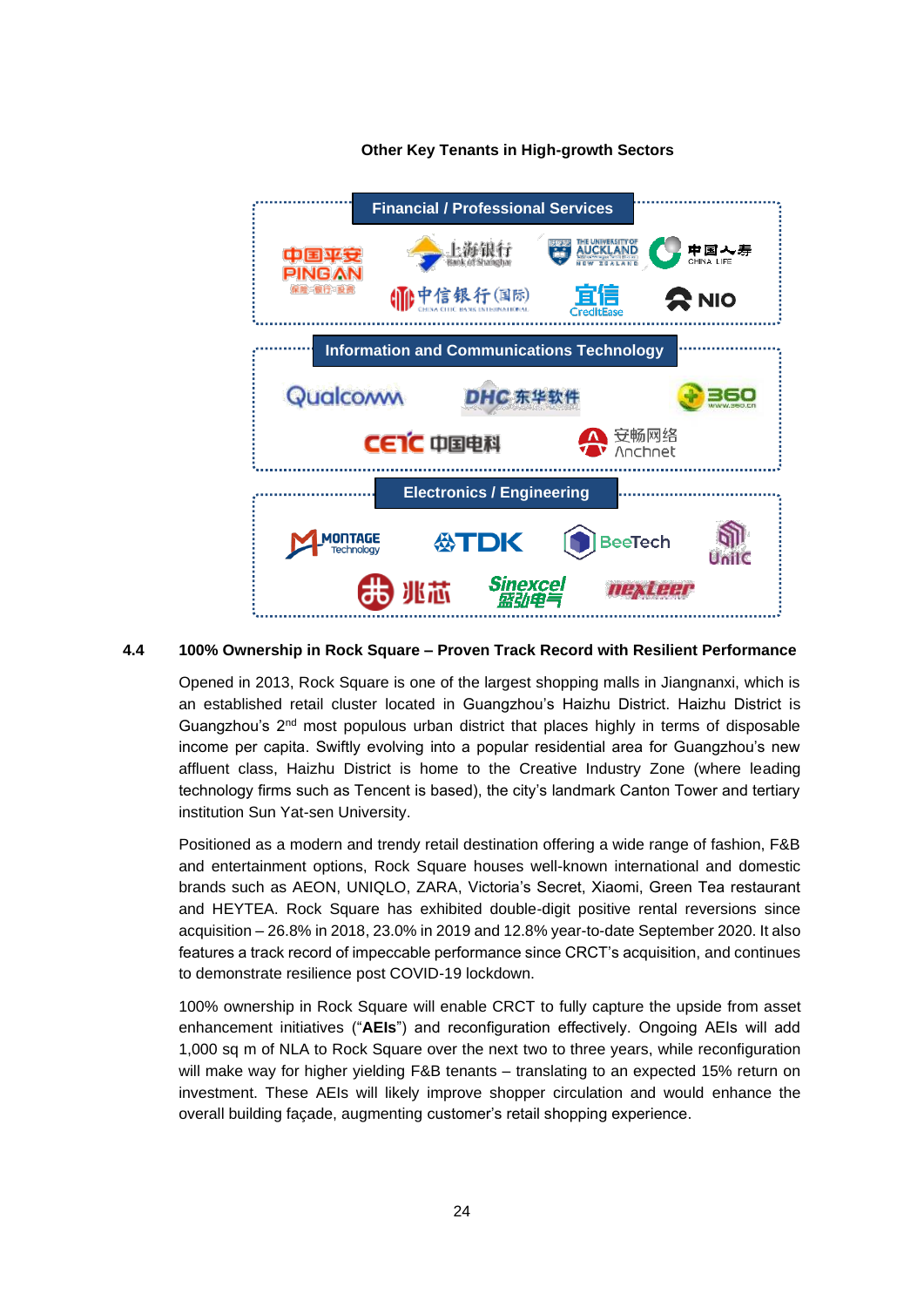## **4.5 Attractive Entry Valuation that Delivers Accretion**

#### **4.5.1 Agreed Property Value Relative to Independent Valuations**

The Manager believes that the Acquisition provides an attractive value proposition for Unitholders with the Acquisition expected to be accretive with the Agreed Property Value at a discount to independent valuations.

The Agreed Property Value of RMB8,130 million represents a discount of 1.3% to CBRE's independent valuation of RMB8,234 million and a discount of 1.4% to JLL's independent valuation of RMB8,243 million.



#### **Note:**

(1) Agreed Property Value and appraised valuation based on 100% basis.

Majority of the assets, including the Suzhou asset, Hangzhou assets, and Xi'an assets are being acquired at an Agreed Property Value that is a discount to CBRE's independent valuation, while all the assets' Agreed Value are at a discount to JLL's Independent Valuation.

> **Asset Level Agreed Property Value Relative to Independent Valuations(1)** (RMB million)

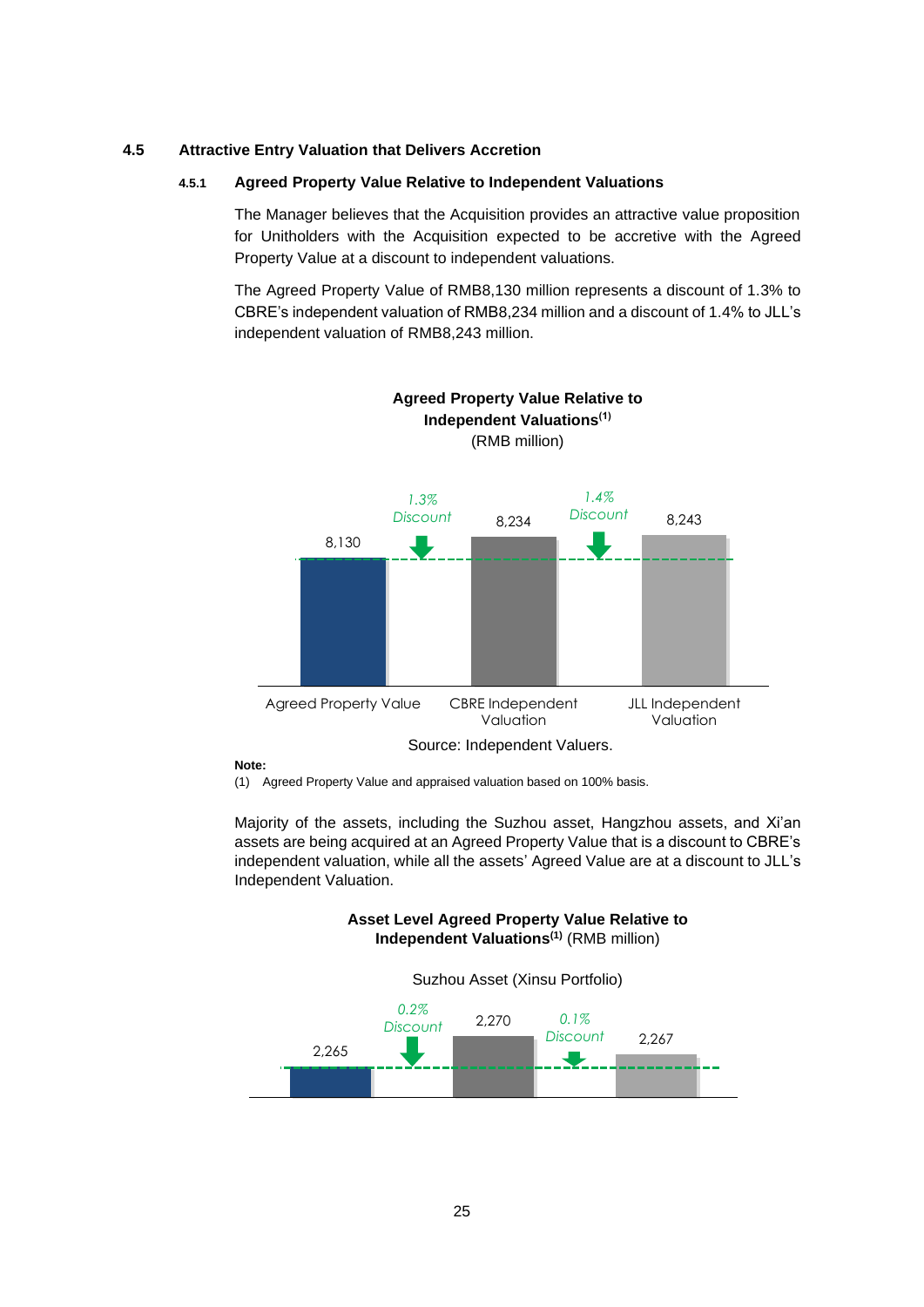

Hangzhou Assets (SHSTP Ph I and II)



Guangzhou Asset (Rock Square)



**Note:**

(1) Aggregate Agreed Property Value and appraised valuation based on 100% basis.

# **4.5.2 Positive Impact on Portfolio with 5.1% Pro Forma Dividend Per Unit ("DPU") Accretion**

The Acquisition portfolio's NPI yield of 5.8% is 150bps higher than the existing portfolio's NPI yield of 4.3%, which would boost CRCT's NPI yield post acquisition.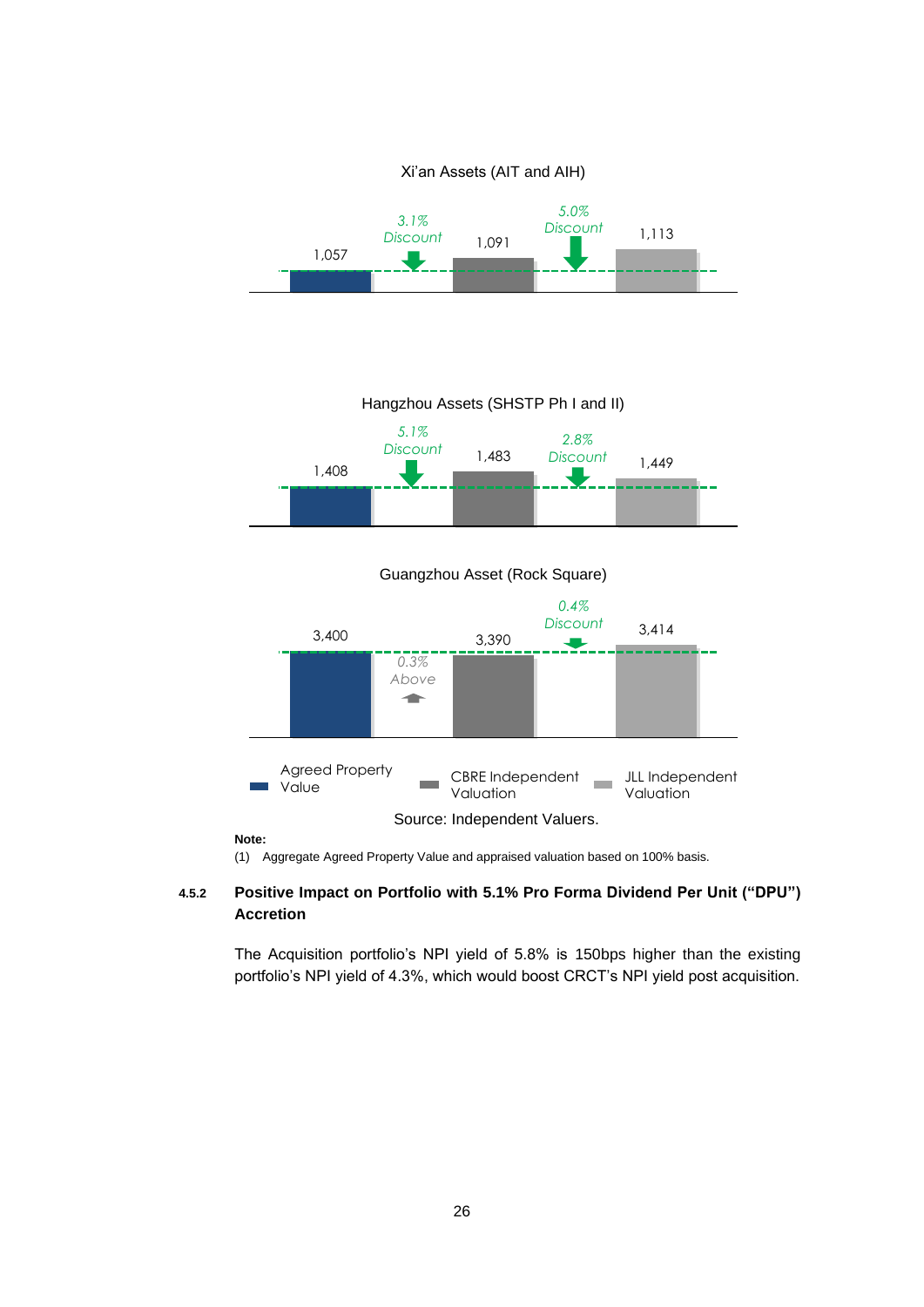#### **1H 2020 Net Property Income Yield**





#### **Notes:**

- (1) NPI yield is computed based on the annualised 1H 2020 NPI and the property valuation as at 1 November 2020 (except for 51% stake in Rock Square where the Agreed Value is used for the property valuation instead). Excludes CapitaMall Erqi as the mall was divested in 28 May 2020. FRS116 adjustments are excluded in the NPI for CapitaMall Qibao and CapitaMall Minzhongleyuan.
- (2) NPI yield is computed based on the annualised 1H 2020 NPI and the Agreed Value of the Acquisition Portfolio on effective stake basis. Excluding the one-off rental rebate given to Rock Square's tenants in relation to COVID-19, the NPI yield would have been 6.0%.

For illustrative purposes, based on the proposed method of financing shown below, the Acquisition is expected to be DPU accretive on a *pro forma* basis. The charts below illustrate the *pro forma* impact on CRCT's DPU, assuming that the Equity Fund Raising comprises the Private Placement and the Preferential Offering, for the financial half year ended 30 June 2020.



# **1H 2020 DPU (excluding one-off rental rebate and other adjustments)(1) (2) (3)** (S\$ cents)

#### **Notes:**

- (1) Computed based on the illustrative average unit price of S\$1.130.
- (2) On a normalised basis excluding one-off rental rebate of S\$17.9 million (net of fees and tax savings) provided to tenants, pre-termination compensation of S\$3.5 million received by CapitaMall Erqi and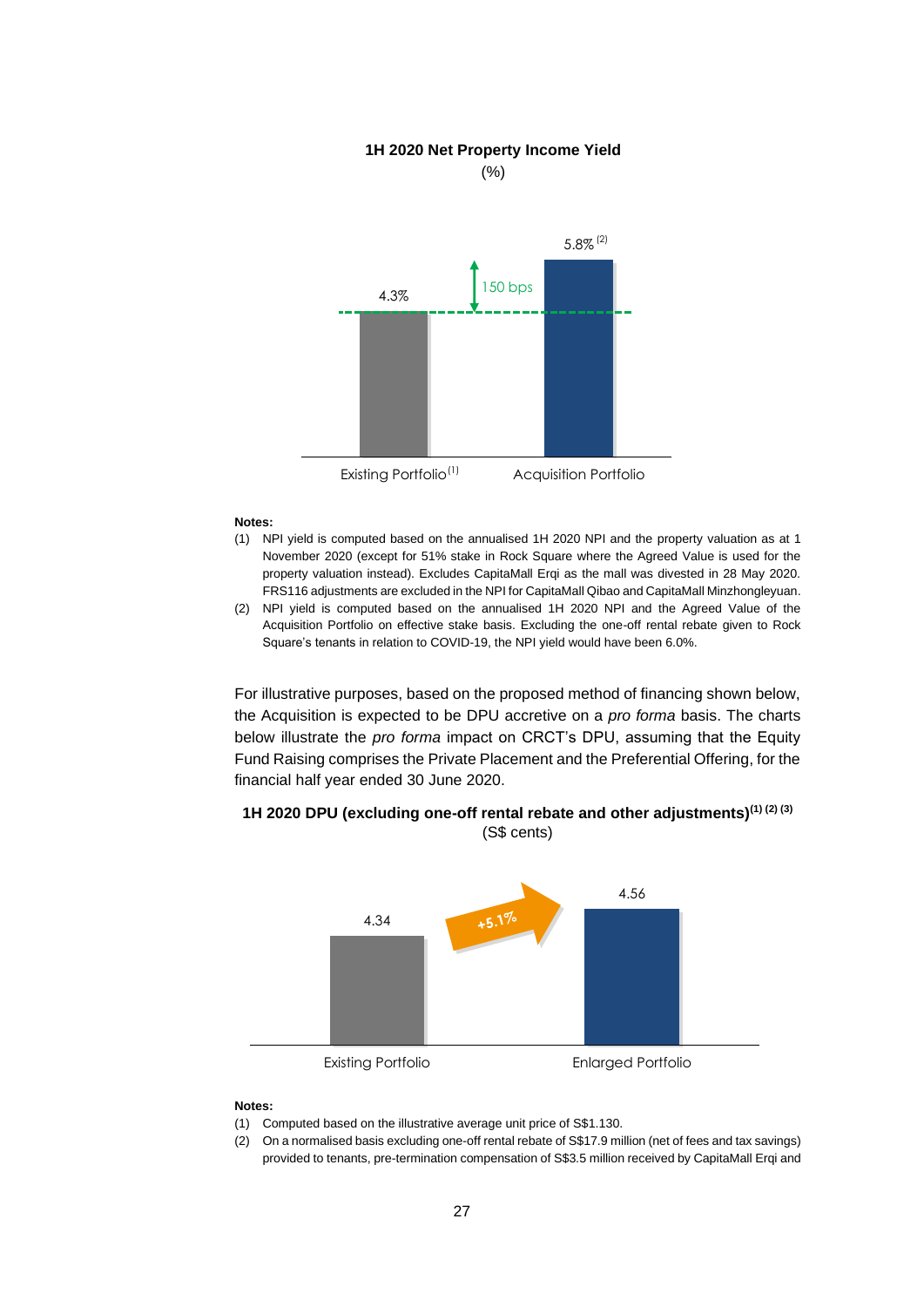retained distributable income of S\$1.8 million. If using the actual CRCT 1H 2020 reported numbers: (i) DPU before acquisition was 3.02 Singapore cents; (ii) DPU after acquisition would be 3.43 Singapore cents; and (iii) DPU accretion would be 13.6%.

(3) Assuming the acquisition is funded through S\$100 million perpetual securities, S\$300 million Equity Fund Raising ("EFR"), S\$30 million of internal cash resources and the remaining through debt financing. If assuming the EFR is S\$325 million, the DPU after acquisition would be 4.51 Singapore cents and the DPU accretion would be 3.9%.

Please refer to Section 4.1 Pro Forma Financial Effects of the Acquisition for more details (including the assumptions on which the pro forma financials have been prepared). The Pro Forma DPU for the Enlarged Portfolio assumes that the Private Placement and Preferential Offering Scenario (as defined herein) raises gross proceeds of approximately S\$300 million to S\$325 million.

# **4.6 Significantly Enhance Portfolio's Scale, Diversification and Resilience**

## **4.6.1 Significant Increase in Size**

Following the Acquisition, CRCT's Enlarged Portfolio will consist of 18 properties, an increase from 13 retail malls in the Existing Portfolio. The Acquisition is expected to increase CRCT's assets under management<sup>1</sup> by approximately 28.5% from S\$3,529 million to S\$4,535 million, while its gross floor area would increase by 76.0%. The Acquisition augments CRCT's portfolio and enlarges the asset base, providing CRCT with greater scale and a larger platform to grow. This increase will help solidify CRCT's leading position in the S-REIT market as the largest Chinafocused REIT.

CRCT would also benefit from a substantial increase of 54.1% in net property income from S\$88 million<sup>2</sup> to S\$135 million<sup>3</sup>, on a *pro forma* 1H 2020 basis after the acquisition.

CRCT's existing portfolio has a weighted average land tenure of 24.5 years. After the Acquisition, the Enlarged Portfolio's land tenure would be extended to 28.6 years.

<sup>1</sup> AUM for Existing Portfolio is based on the valuation as at 1 November 2020 and Agreed Price of Rock Square, and AUM for the Properties are based on the Agreed Value. All AUM are stated on effective stake basis.

<sup>2</sup> Based on the normalised 1H 2020 NPI (excluding one-off rental rebate (net of fees and property tax savings) provided to tenants. The NPI for the Enlarged Portfolio are consolidated at 100% basis.

<sup>3</sup> Exclude one-off rental rebate (net of fees and property tax savings) provided to tenants for Rock Square. The NPI for the Enlarged Portfolio are consolidated at 100% basis.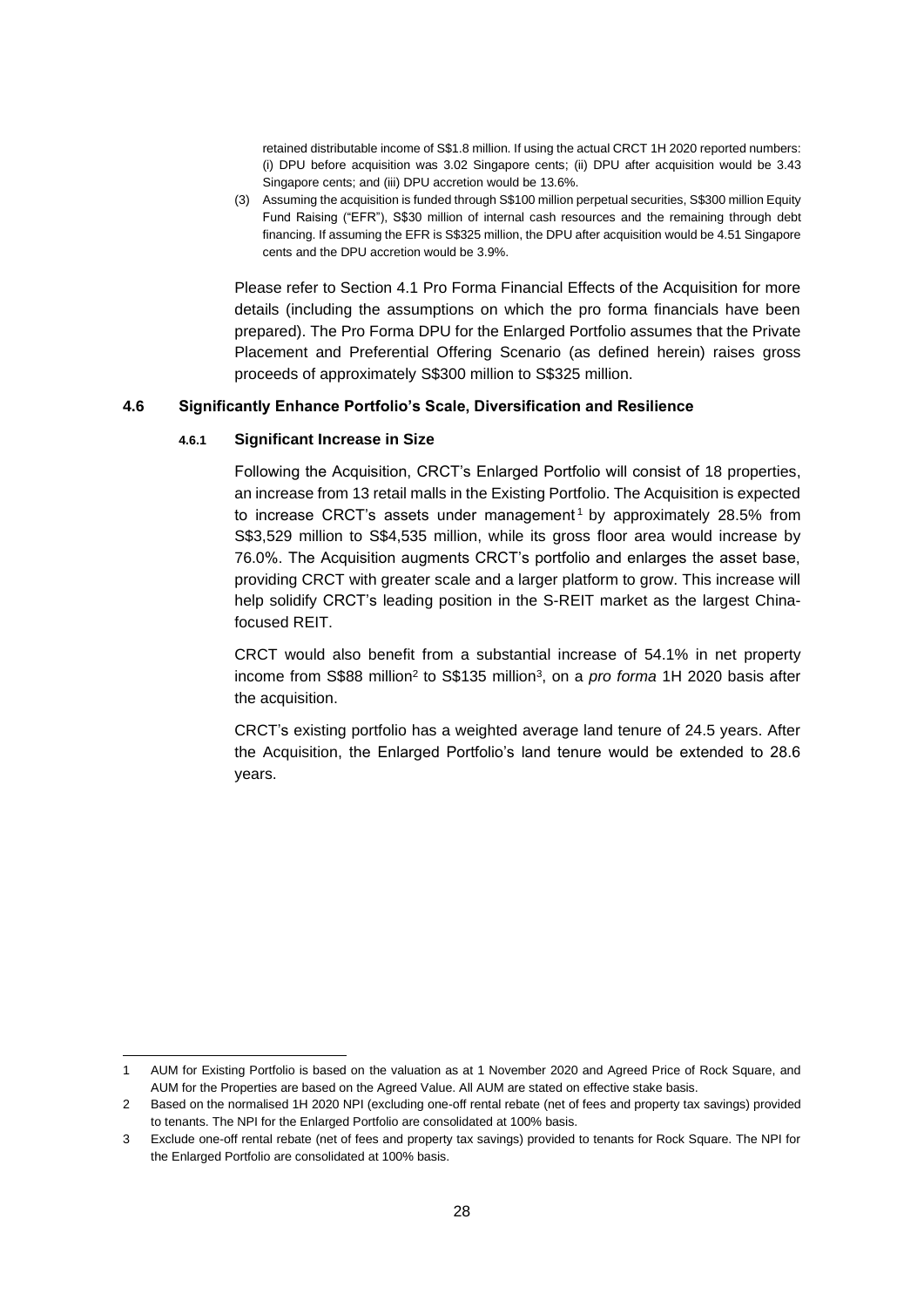

#### **Notes:**

- (1) AUM for Existing Portfolio is based on the valuation as at 1 November 2020 and Agreed Price of Rock Square, and AUM for the Properties are based on the Agreed Value. All AUM are stated on effective stake basis.
- (2) Contribution from Business Parks, Industrials and the balance 49% interest in Rock Square.



#### **Notes:**

- (1) Based on the normalised 1H 2020 NPI (excluding one-off fees and property tax savings) on a 100% consolidated basis.
- (2) Contribution from Business Parks, Industrials and Rock Square (excluding one-off rental rebate (net of fees and property tax savings) on a 100% consolidated basis.



#### **Notes:**

- (1) Includes 100% of Rock Square's gross floor area ("**GFA**").
- (2) Contribution from Business Parks and Industrial.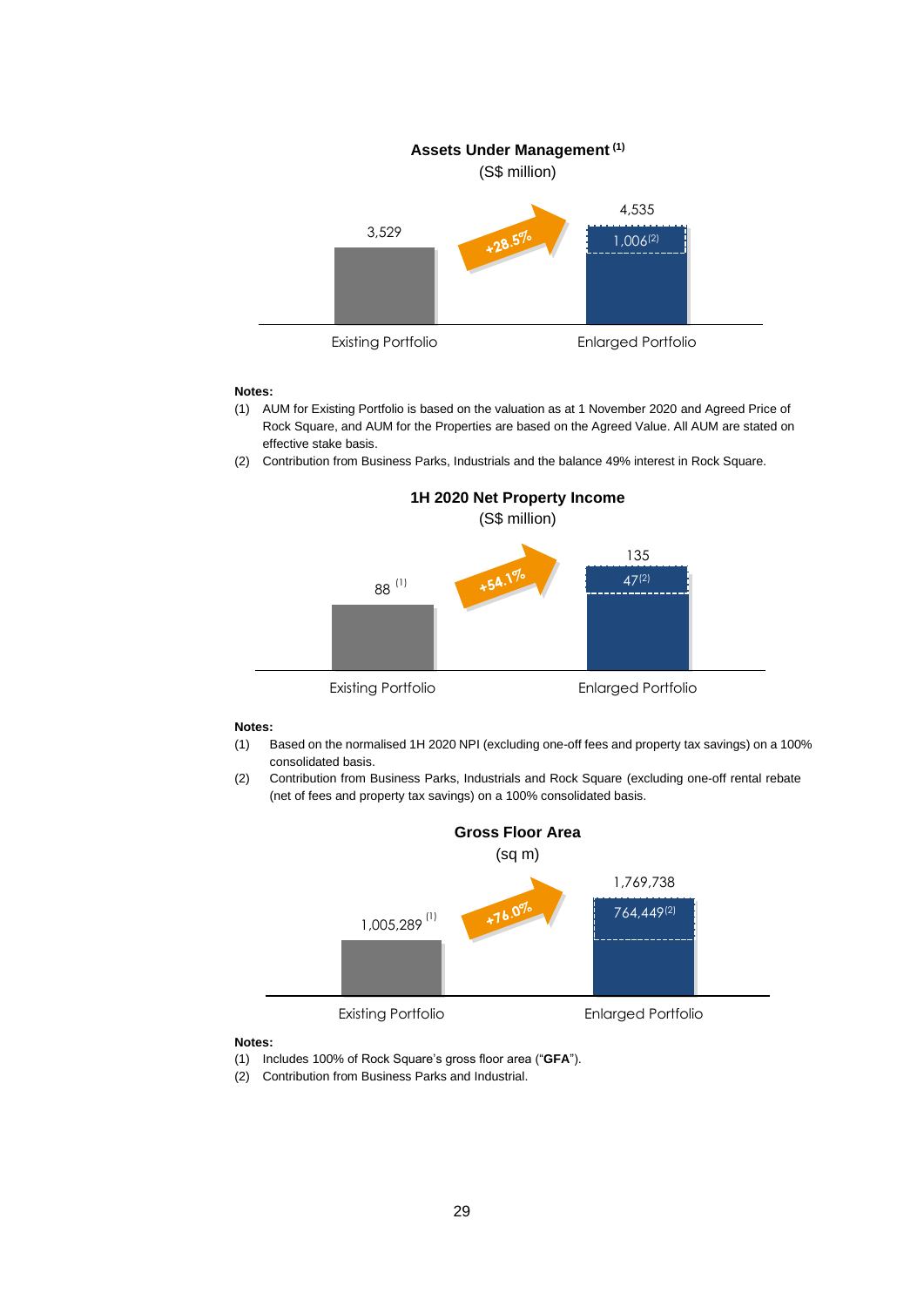

# **4.6.2 Enhanced Diversification and Exposure Offers Greater Stability Through Market Cycles and Flexibility in Portfolio Reconstitution**

CRCT will benefit from a diversified Enlarged Portfolio, with a reduced exposure to retail and more than 40% of its GFA contributed by business parks and industrial assets.

The Acquisition also presents CRCT with a more balanced exposure across retail, business parks and industrial assets, offering stability through cycles. In terms of GRI, 20% of the Enlarged Portfolio's GRI will be contributed by resilient business parks and industrial assets. With multi-asset classes in the Enlarged Portfolio, CRCT is equipped with flexibility in portfolio reconstitution across market cycles.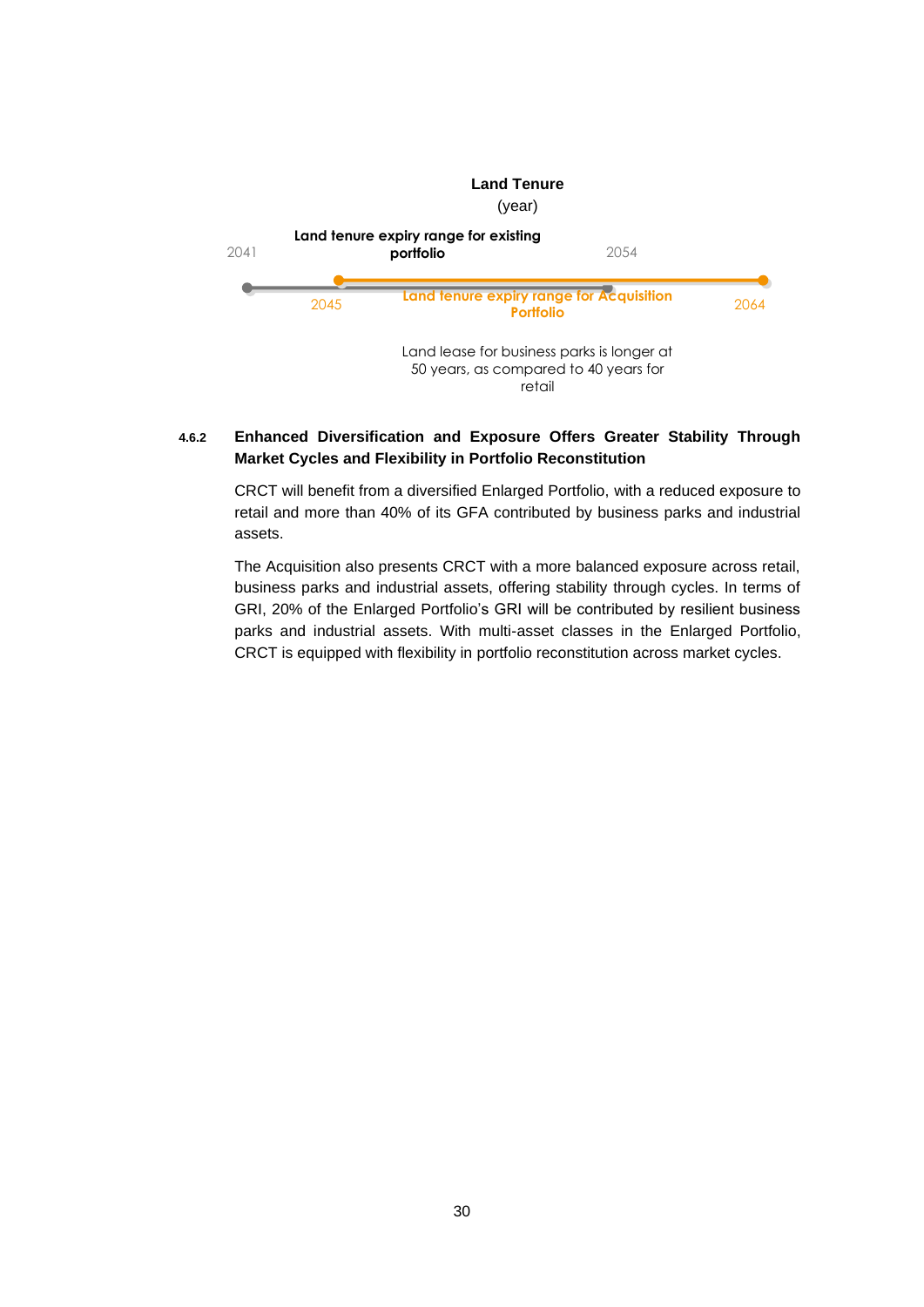

**GFA and GRI Breakdown of Existing Portfolio and Enlarged Portfolio by Asset Class** 

(%)

**Note:**

(1) Based on GRI for the month ended 31 August 2020 and on an effective stake basis.

# **4.6.3 CRCT's Enlarged Portfolio Benefits from Geographical and Trade Sector Diversification, and Access to Tech-Driven Business Park Cities**

The Enlarged Portfolio will be diversified to a larger extent in terms of trade sectors, with the GRI contribution from F&B and Fashion & Accessories reduced to 40% from 54%. The Acquisition also enables CRCT to gain exposure from emerging high-growth sectors (Electronics, Engineering, E-commerce, ICT and Financial Services), with 16% of the Enlarged Portfolio's GRI derived from these sectors.

In addition, CRCT's exposure to Beijing will reduce from 48% to 36% in terms of GRI, while gaining exposure to Suzhou, Hangzhou and Xi'an, with these tech-driven cities accounting for 20% of GRI in the Enlarged Portfolio.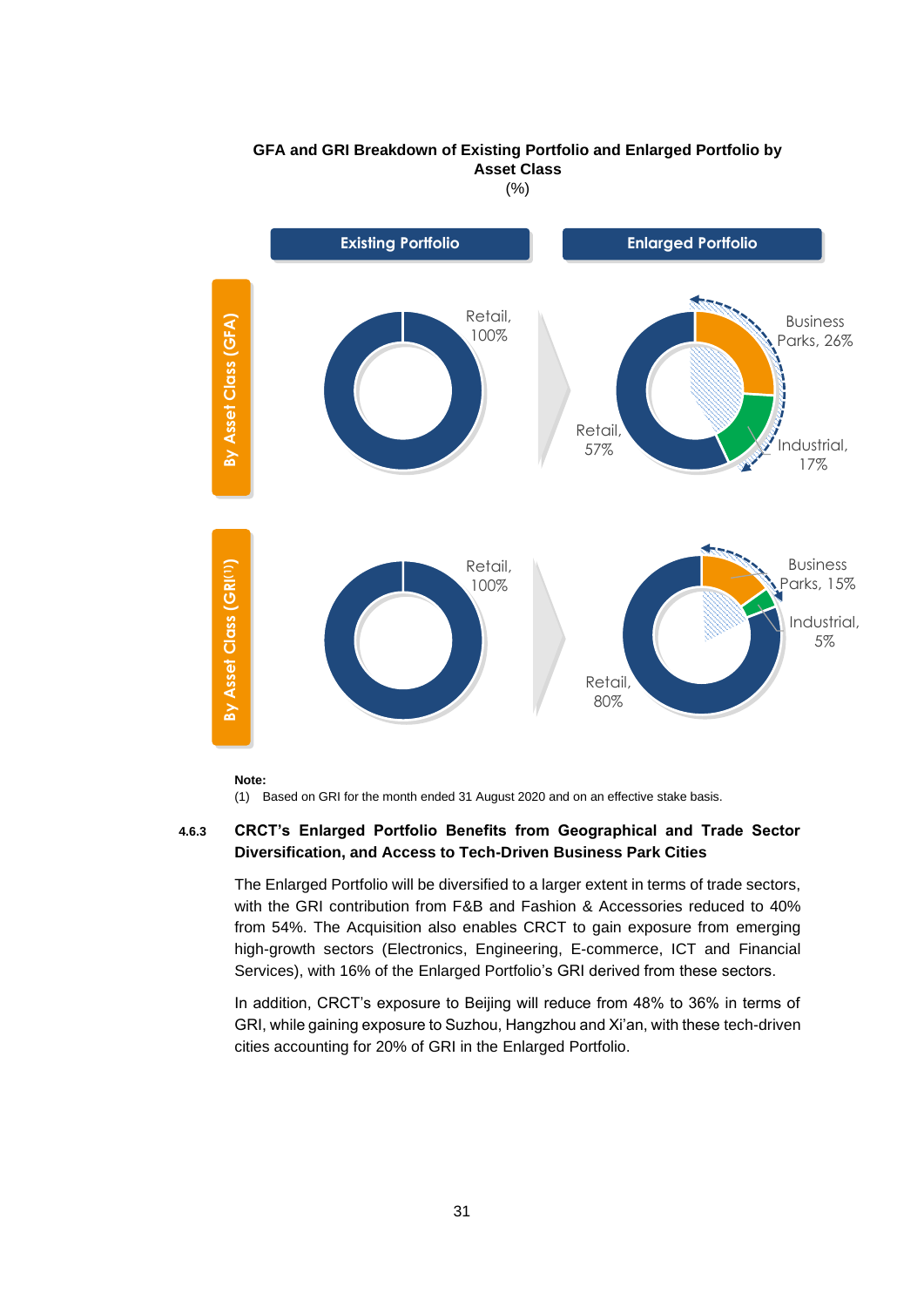

# **GRI Breakdown of Existing Portfolio and Enlarged Portfolio by Trade Sector and by Cities**

(%)

**Note:**

(1) Based on GRI for the month ended 31 August 2020 and on an effective stake basis.

# **4.6.4 Enlarge and Diversify CRCT's Tenant Base and Reduces Exposure to Top 10 Tenants and Single Tenant Concentration Risk**

Following the Acquisition, the number of leases in CRCT's portfolio is expected to increase by 33.5%, reducing tenant concentration risk. The single largest tenant in the Enlarged Portfolio will account for 3.5% of GRI, compared to 4.8% previously. Additionally, the top 10 tenants will account for 15.1% of GRI in the Enlarged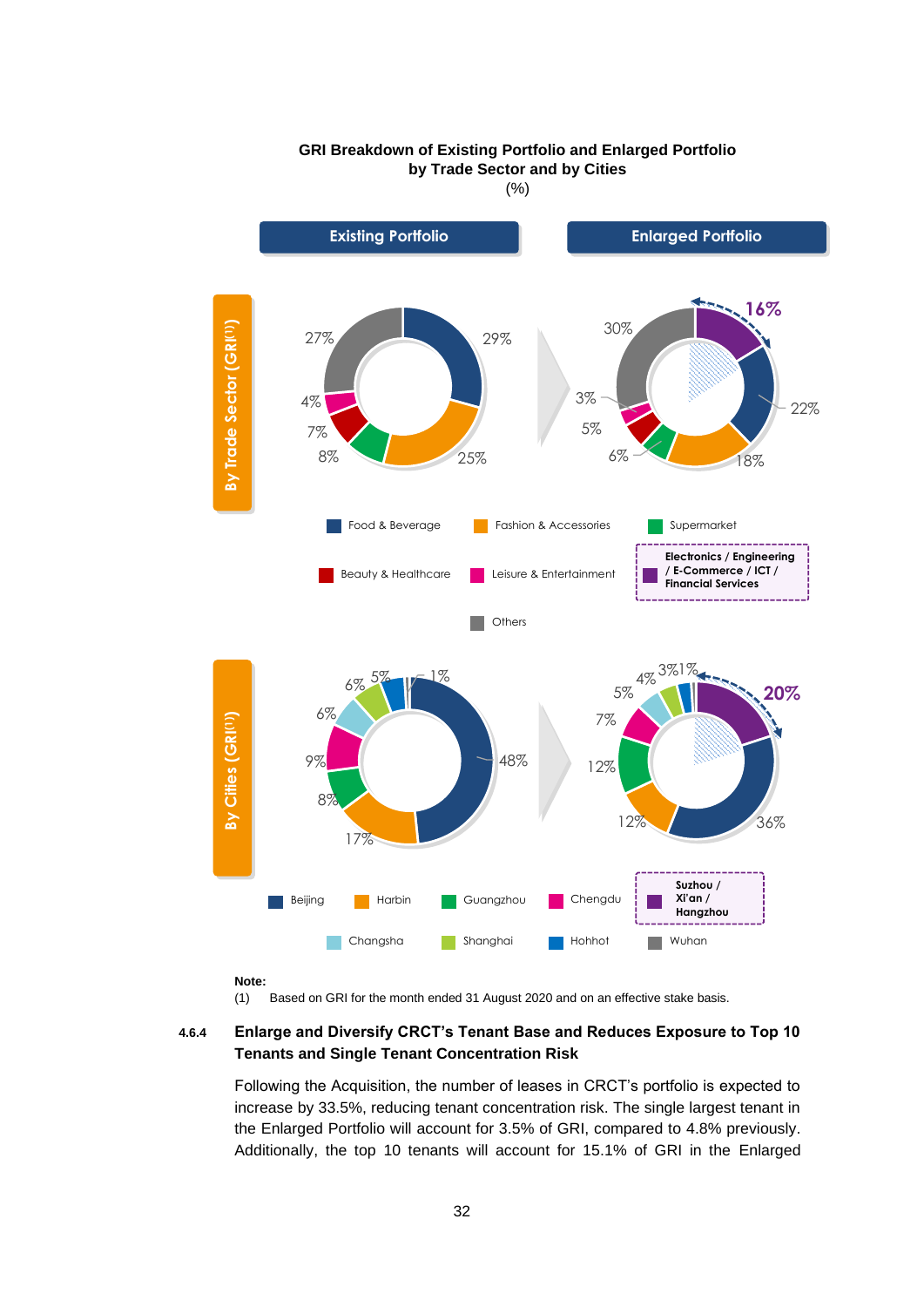Portfolio, down from 18.4% previously. The addition of new leases coupled with the addition of new tenants would translate into reduced exposure to any single tenant, enhancing the tenant base of the Enlarged Portfolio.



**Number of Leases**

(1) Based on GRI for the month ended 31 August 2020 and on an effective stake basis.

## **4.7 Leveraging on Sponsor's Strong Support, Network and Operational Expertise**

## **4.7.1 Strong Sponsor Supporting CRCT's Growth and Diversification**

The Sponsor, CapitaLand, is one of Asia's largest diversified real estate groups, equipped with in-depth local market knowledge in China and a full spectrum of real estate capabilities and resources. As at 30 June 2020, CapitaLand has a sizable China investment portfolio of 25 retail assets, 27 commercial assets, 22 integrated development assets and 10 logistics, industrial and business park assets (including the Properties).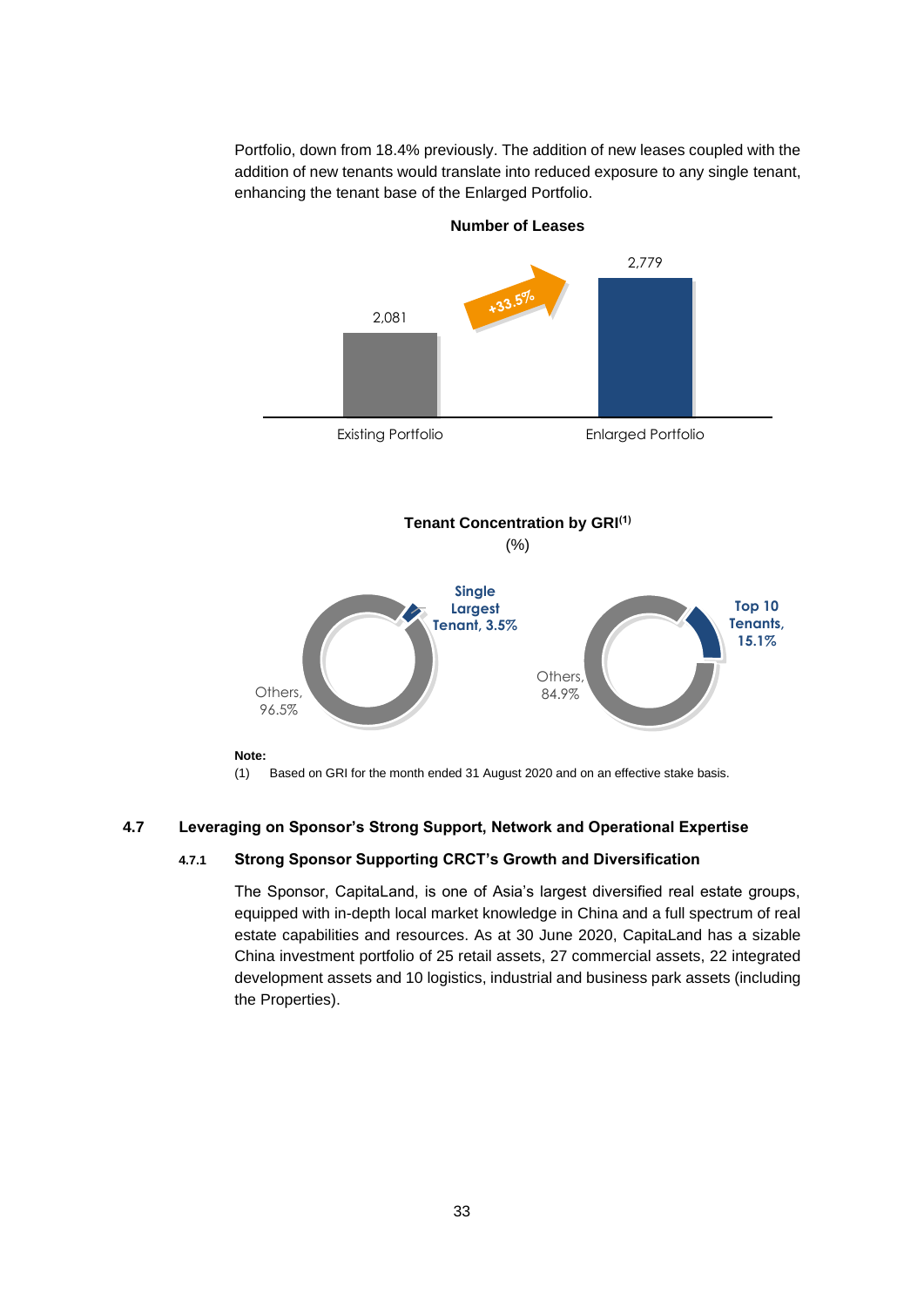| Cap/taLand<br>√ In-depth local market knowledge across China<br>√ Full spectrum of real estate capabilities and resources<br>CRCT to tap on the strength and depth of CapitaLand's expertise and<br>network to enter into new asset classes |            |                                                                                                                                                                  |           |                                         |                                       |  |
|---------------------------------------------------------------------------------------------------------------------------------------------------------------------------------------------------------------------------------------------|------------|------------------------------------------------------------------------------------------------------------------------------------------------------------------|-----------|-----------------------------------------|---------------------------------------|--|
|                                                                                                                                                                                                                                             |            | CRCT is the dedicated Singapore listed REIT for CapitaLand Group's non-lodging China Business<br>with acquisition pipeline access to CapitaLand's China's assets |           |                                         |                                       |  |
|                                                                                                                                                                                                                                             |            | CapitaLand's China Investment Portfolio <sup>1</sup>                                                                                                             |           |                                         |                                       |  |
| Retail                                                                                                                                                                                                                                      | Commercial | <b>Integrated Developments</b>                                                                                                                                   | Logistics | ,,,,,,,,<br><b>PRIMER</b><br>Industrial | <b>HATARA</b><br><b>Business Park</b> |  |
| 25<br>Assett                                                                                                                                                                                                                                | Asset      |                                                                                                                                                                  |           | 10                                      |                                       |  |

# **CapitaLand – One of Asia's Largest Diversified Real Estate Groups**

**Note:**

(1) As at 30 June 2020. Includes Acquisition Portfolio.

With the support of the Sponsor, CRCT is able to leverage on the strength and depth of CapitaLand's expertise to enter into new asset classes. Post-Acquisition, CRCT will be the dedicated Singapore listed REIT for CapitaLand Group's nonlodging China Business with an acquisition pipeline access to CapitaLand's China assets.

# **4.7.2 Professional and Efficient Property Management is Highly Attractive to Corporate Tenants**

CRCT stands to benefit from the Sponsor's best-in-class resources, technology, network, operational and property management expertise.

The Sponsor's operations centre enables data visualisation and real-time monitoring of business parks through cutting-edge technology. CapitaLand also has a national level "one-stop" toll free number that enhances customer and tenant experiences through the unification of services such as leasing inquiries, repair requests, tenant accounting inquiries, user support, and community eco system events inquiries, amongst others.

Furthermore, the Sponsor's intelligent property management system supports remote metering, online feedback and service application, visitor/vehicle management system via facial recognition and QR code scanning, as well as toilet feedback and auto-scrubbers.

Tenancy stickiness is further enhanced via community-building events and programmes focused on technology, lifestyle and trendy fashion themes. The Sponsor's Bridge+ co-working portfolio supports the development of a collaborative community through signature events. These include but are not limited to, TEDx sessions, where occupiers and tenants share ideas through an 8-minute talk on high technology, new energy, virtual reality, and Drone Club, where a series of classes are organised through luncheon sessions, In addition, other signature events include flea markets, colour running, movie week and music festivals, amongst others.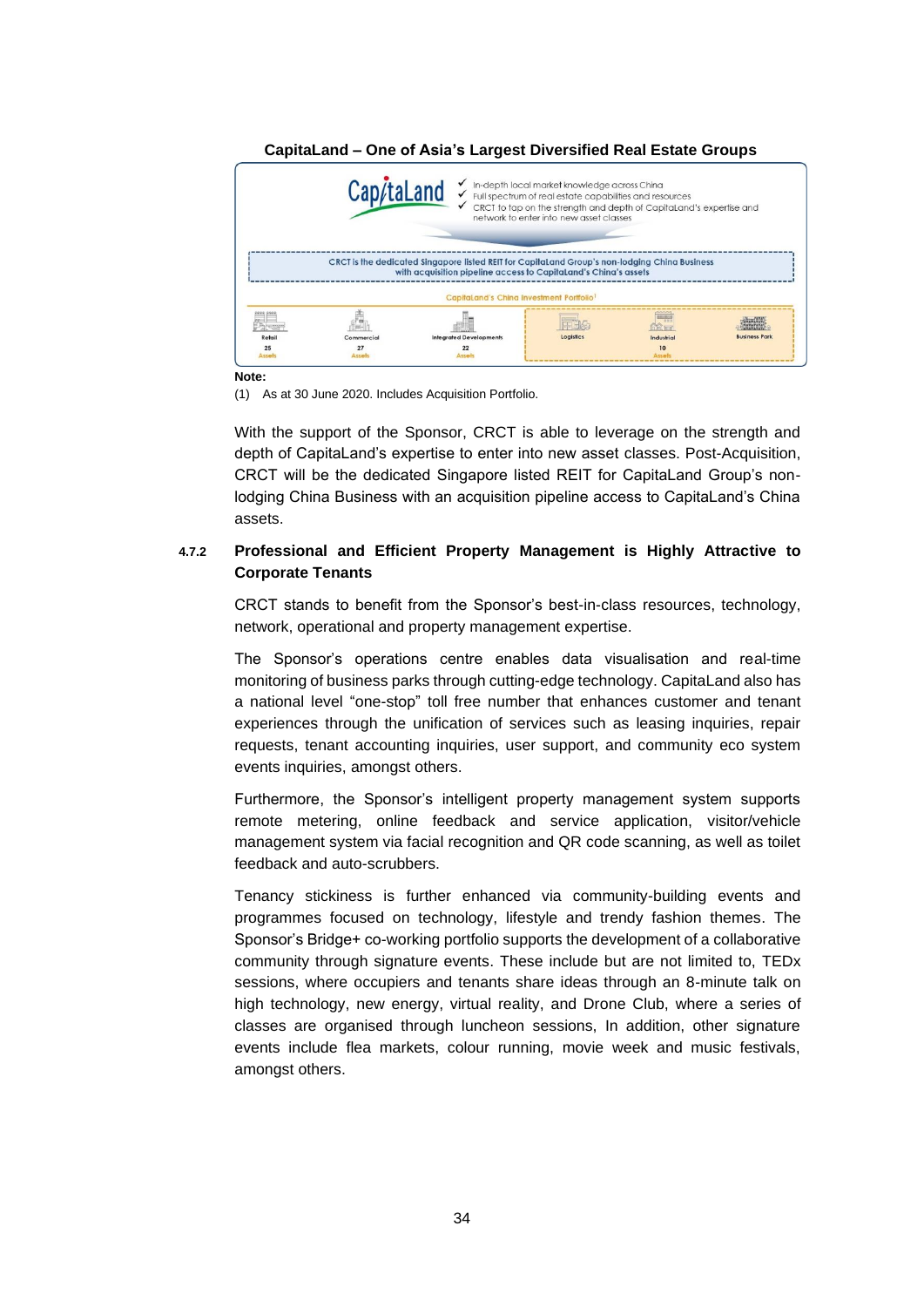# **5. METHOD OF FINANCING**

The Manager intends to finance the Acquisition with (i) the proceeds from an equity fund raising (the "**Equity Fund Raising**"), which will comprise a placement of new Units to institutional and other investors and/or a preferential offering of new Units to existing Unitholders (the "**Preferential Offering**"), (ii) the issuance of perpetual securities under CRCT's S\$1.0 billion multicurrency debt issuance programme, (iii) debt financing and (iv) internal cash resources.

The final decision regarding the proportion of the debt and equity to be employed to fund the Acquisition will be made by the Manager at the appropriate time with an objective to achieve accretion, taking into account the prevailing market conditions, interest rate environment, while maintaining an optimum level of aggregate leverage.

# **5.1 Undertakings by CapitaLand Group**

To demonstrate its support for CRCT and the Preferential Offering, CapitaLand Limited's wholly owned subsidiary, Retail Crown Pte. Ltd. ("**Retail Crown**"), which owns direct interest in 235,233,091 Units representing approximately 19.09% of the total number of Units in issue as at the date of this announcement, has irrevocably undertaken to the Manager on 5 November 2020 that, among other things:

- (i) in accordance with the terms and conditions of the Preferential Offering, it will by no later than the last day for acceptance and payment of the Preferential Offering Units, accept, subscribe and pay in full for its total provisional allotment of the Preferential Offering Units corresponding to its direct interest in CRCT (such provisional allotment of the Preferential Offering Units of Retail Crown, the "**Pro Rata Units**"); and
- (ii) it will, in addition to paragraph (i) above, accept, subscribe and pay in full for such number of additional Preferential Offering Units in excess of the Pro Rata Units ("**Excess Units**") amounting to CICT's total provisional allotment of the Preferential Offering Units corresponding to CICT's direct interest in CRCT ("**CICT Pro Rata Units**"), it being understood that Retail Crown's obligation under this paragraph (ii) arises only to the extent that there remains any CICT Pro Rata Units unsubscribed by HSBC Institutional Trust Services (Singapore) Limited, acting solely in its capacity as trustee of CICT.

For the avoidance of doubt, should CICT subscribe for a proportion of the CICT Pro Rata Units, Retail Crown will only apply for excess based on the balance amount of the CICT Pro Rata Units unsubscribed by CICT. Pursuant to Rule 877(10) of the Listing Manual, in the allotment of any excess Units under the Preferential Offering, Retail Crown will rank last in priority amongst all existing Unitholders. Accordingly, the Excess Units will only be allocated to Retail Crown to the extent that there remains any Units unsubscribed by the existing Unitholders under the Preferential Offering.

CapitaLand Retail China Trust Management Limited (acting in its own capacity), which owns direct interest in 77,847,479 Units representing approximately 6.31% of the total number of Units in issue as at the date of this announcement, has irrevocably undertaken to the Manager in accordance with the terms and conditions of the Preferential Offering, that it will by no later than the last day for acceptance and payment of the Preferential Offering Units,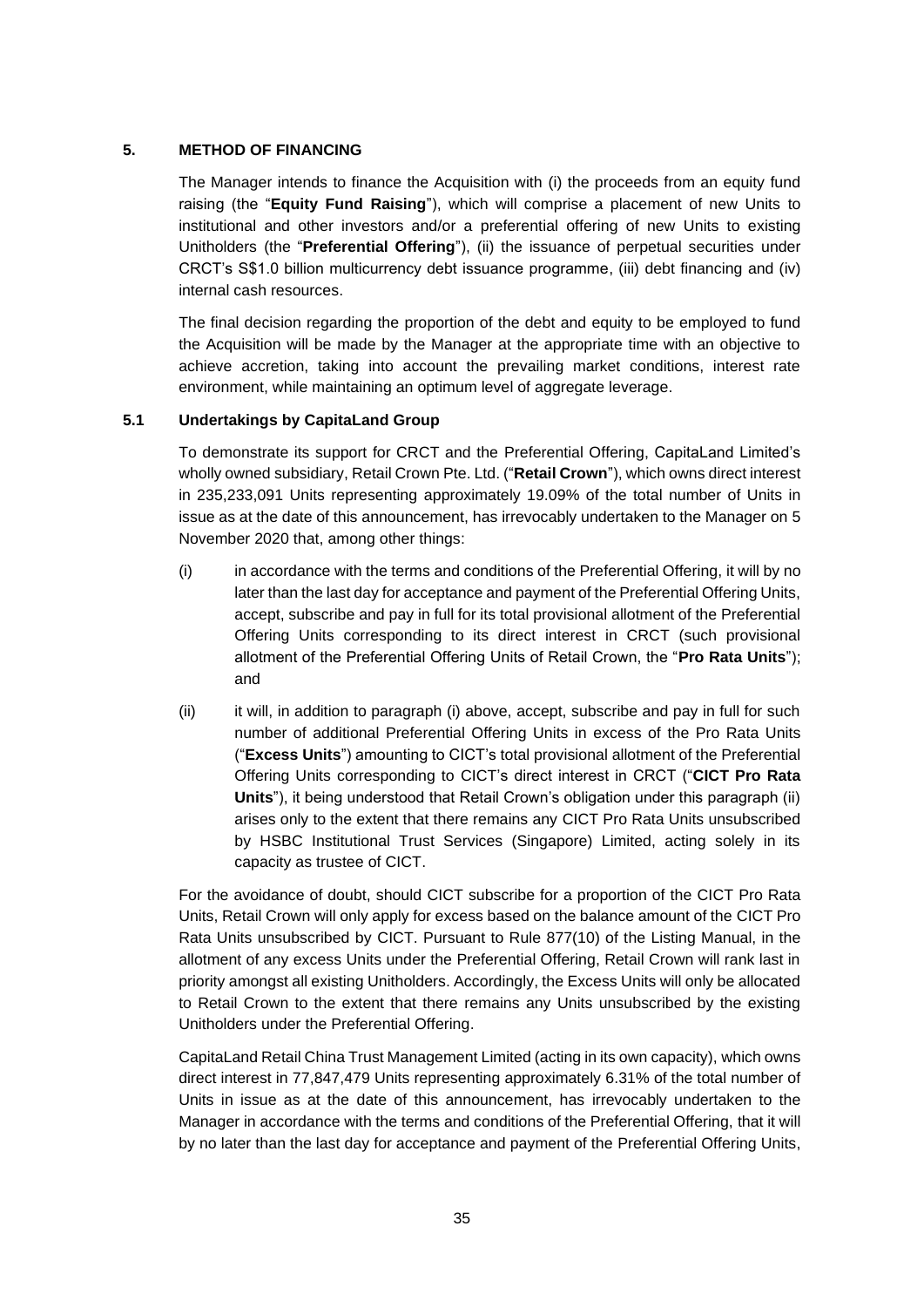accept, subscribe and pay in full for its total provisional allotment of the Preferential Offering Units corresponding to its direct interest in CRCT.

## **6. PRO FORMA FINANCIAL EFFECTS OF THE ACQUISITION**

The pro forma financial effects of the Acquisition on the DPU and NAV per Unit presented below are strictly for illustrative purposes and were prepared based on the audited financial statements of the CRCT Group for the financial year ended 31 December 2019 (the "**CRCT Group 2019 Audited Financial Statements**") as well as the audited financial statements of the Target Companies for the financial year ended 31 December 2019, taking into account the Agreed Value of the Properties and assuming that:

- the Acquisition is funded by perpetual securities, Equity Fund Raising, debt financing and internal cash resources; and
- the Manager's management fees, including the base management fee and the performance management fee, will be paid in the form of Units.

#### **6.1.1 Pro Forma DPU**

#### **FOR ILLUSTRATIVE PURPOSES ONLY:**

The pro forma financial effects of the Acquisition on CRCT's DPU for the financial year ended 31 December 2019, as if the Acquisition was completed on 1 January 2019 and CRCT held and operated its respective interests in the Properties through to 31 December 2019 are as follows:

|                                               | <b>Before the Acquisition</b> | After the Acquisition <sup>(1)</sup> |
|-----------------------------------------------|-------------------------------|--------------------------------------|
| Distributable Income <sup>(2)</sup> (S\$'000) | 99,656                        | 128,821                              |
| Issued Units ('000)                           | $1,209,067^{(3)}$             | $1,483,576^{(4)}$                    |
| DPU $(2)$ $(5)$ $(6)$ (cents)                 | 9.33                          | 9.59                                 |
| DPU accretion (%)                             |                               | 2.8%                                 |

**Notes**:

- (1) Assuming the Acquisition is funded through perpetual securities of S\$100 million, Equity Fund Raising of S\$300 million, internal cash resources of S\$30 million and the remaining through debt financing. If assuming the Equity Fund Raising is S\$325 million, the DPU after acquisition would be 9.48 Singapore cents and the DPU accretion would be 1.6%.
- (2) The calculation of the Distributable Income and DPU exclude the contribution of CapitaMall Erqi (which was divested on 28 May 2020) as if it was divested since 1 January 2019.
- (3) Number of Units issued as at 31 December 2019
- (4) Includes (a) the number of New Units issued in connection with the Equity Fund Raising at an illustrative average issue price of S\$1.130, (b) approximately 8.9 million new Units issuable as payment for the Acquisition Fee payable to the Manager at illustrative issue price of S\$1.130 per new Unit.
- (5) DPU after acquisition is calculated based on the weighted average Units in FY 2019 with the additional Units assumed in note 4.
- (6) Includes capital distribution of S\$1 million.

The pro forma financial effects of the Acquisition on CRCT's DPU for the financial period ended 30 June 2020, as if the Acquisition was completed on 1 January 2020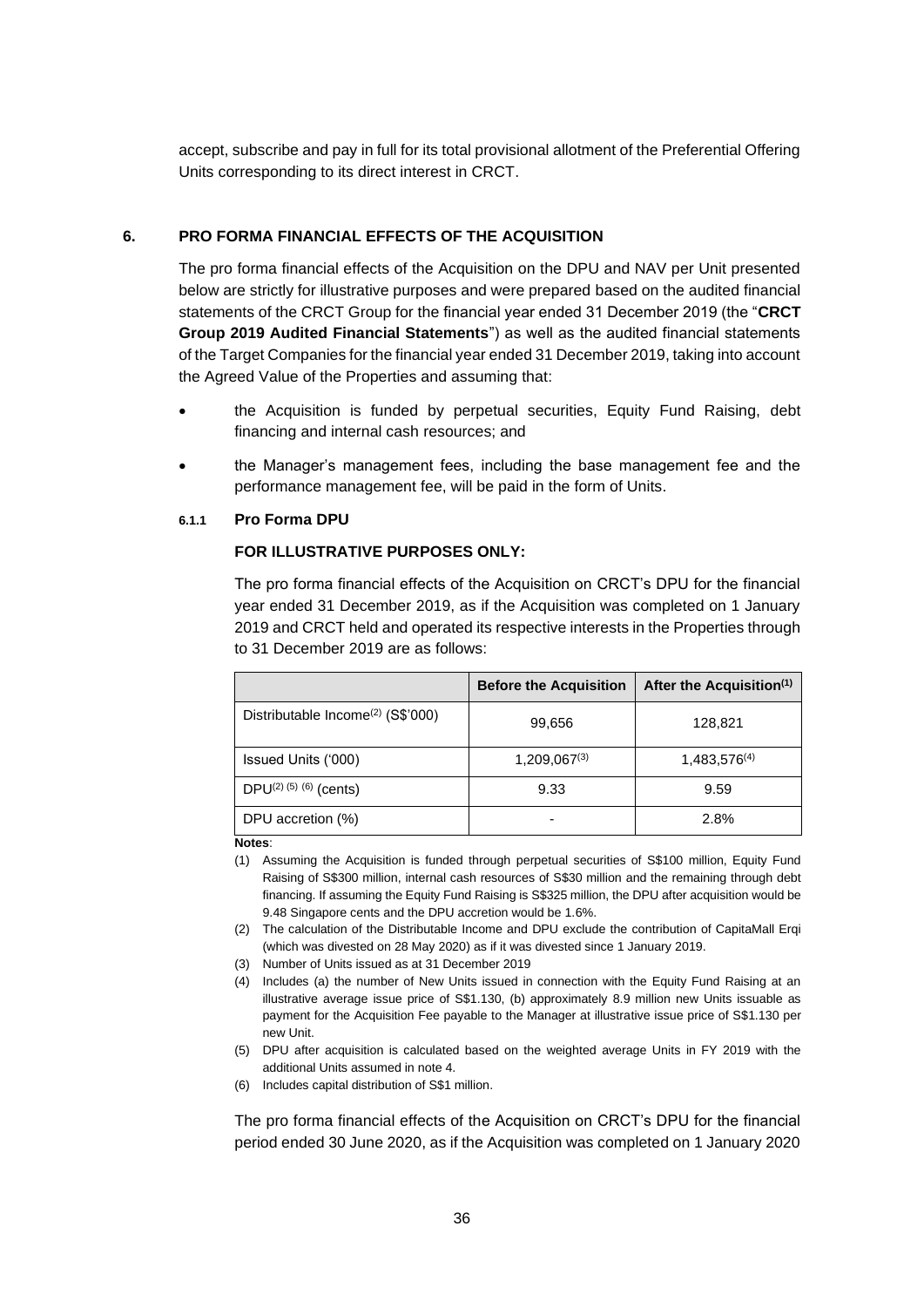|                                                  | <b>Before the Acquisition</b> | After the Acquisition <sup>(1)</sup> |
|--------------------------------------------------|-------------------------------|--------------------------------------|
| Distributable Income <sup>(2)</sup><br>(S\$'000) | 53,157                        | 68,473                               |
| Issued Units ('000)                              | $1,222,872^{(3)}$             | 1,497,381(4)                         |
| DPU (cents) $(2)$ $(5)$                          | 4.34                          | 4.56                                 |
| DPU accretion (%)                                |                               | 5.1%                                 |

and CRCT held and operated the Properties through to 30 June 2020 are as follows:

#### **Notes**:

- (1) Assuming the Acquisition is funded through perpetual securities of S\$100 million, Equity Fund Raising of S\$300 million, internal cash resources of S\$30 million and the remaining through debt financing. If assuming the Equity Fund Raising is S\$325 million, the DPU after acquisition would be 4.51 Singapore cents and the DPU accretion would be 3.9%.
- (2) Excluded one-off rental rebate of S\$17.9 million (net of fees and tax savings) provided to tenants by CRCT for the period from 1 January 2020 to 30 June 2020, pre-termination compensation of S\$3.5 million received by CapitaMall Erqi and retained distributable income of S\$1.8 million. If using the actual CRCT 1H 2020 reported numbers:
	- (i) DPU before acquisition was 3.02 Singapore cents; and
	- (ii) DPU after completion will be 3.43 Singapore cents.
- (3) Number of Units issued as at 30 June 2020
- (4) Includes (a) the number of New Units issued in connection with the Equity Fund Raising at an illustrative average issue price of S\$1.130, (b) approximately 8.9 million new Units issuable as payment for the Acquisition Fee payable to the Manager at illustrative issue price of S\$1.130 per new Unit.
- (5) DPU after acquisition is calculated based on the weighted average Units on 30 June 2020 with the additional Units assumed in note 4.

#### **6.1.2 Pro Forma NAV**

#### **FOR ILLUSTRATIVE PURPOSES ONLY**:

The pro forma financial effects of the Acquisition on CRCT Group's NAV per Unit as at 31 December 2019, as if the Acquisition was completed on 31 December 2019 are as follows:

|                                                           | <b>Before the</b><br><b>Acquisition</b> | After the<br><b>Acquisition</b> |
|-----------------------------------------------------------|-----------------------------------------|---------------------------------|
| NAV represented by Unitholders' funds<br>$(S$'000)^{(1)}$ | 1,830,020                               | 2,140,075                       |
| Issued Units ('000)                                       | 1,209,067                               | $1,483,576^{(2)}$               |
| NAV represented by Unitholders' funds per<br>Unit (S\$)   | 1.51                                    | $1.44^{(2)(3)}$                 |

**Notes**:

(1) Exclude CRCT's distributable income for the period 14 August 2019 to 31 December 2019, which was paid on 10 March 2020

- (2) Includes (a) the number of New Units issued in connection with the Equity Fund Raising to raise S\$300 million at an illustrative average issue price of S\$1.130, (b) approximately 8.9 million new Units issuable as payment for the Acquisition Fee payable to the Manager at illustrative issue price of S\$1.130 per new Unit.
- (3) Assuming the Acquisition is funded through perpetual securities of S\$100 million, Equity Fund Raising of S\$300 million, internal cash resources of S\$30 million and the remaining through debt financing.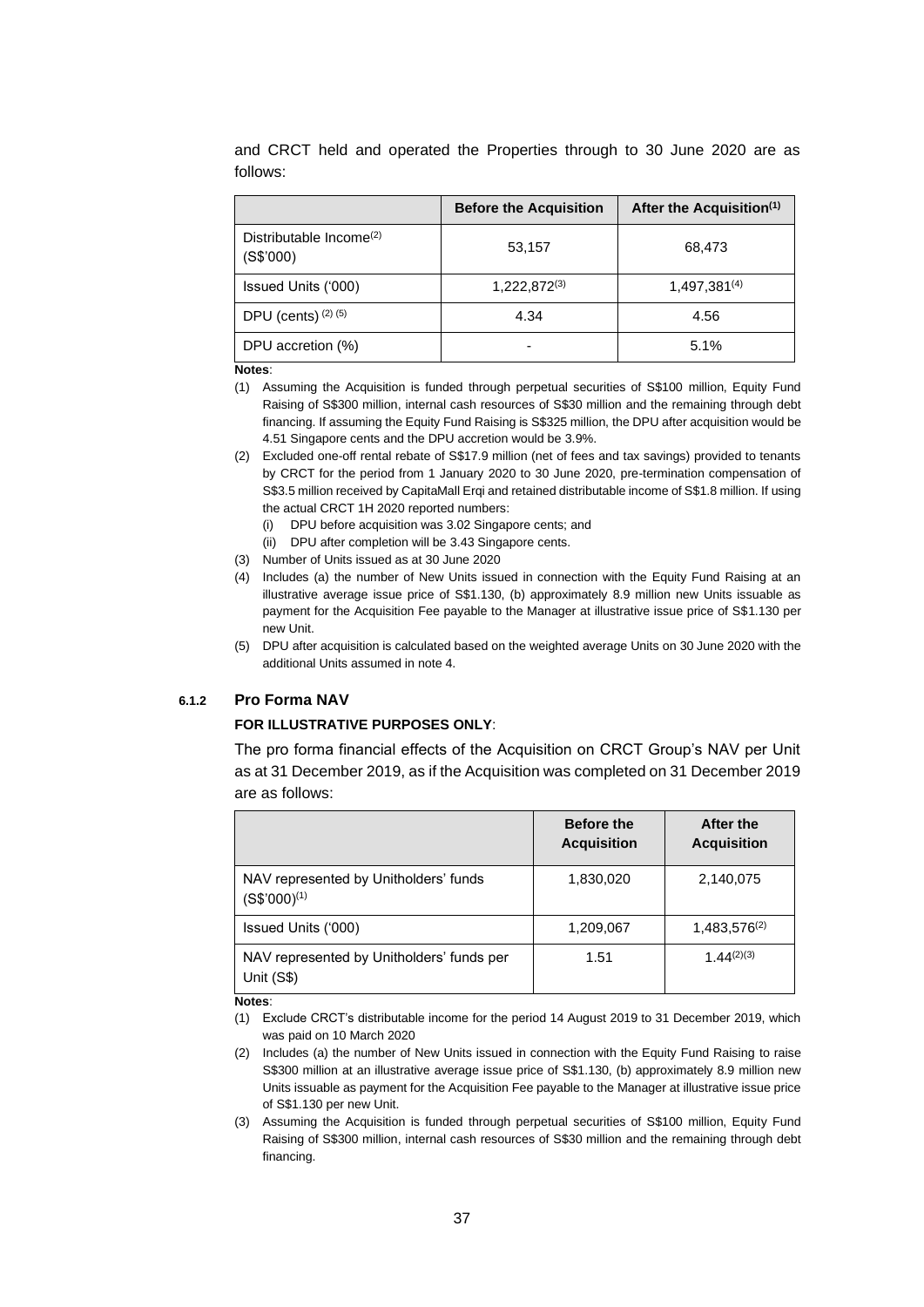#### **6.1.3 Aggregate Leverage**

#### **FOR ILLUSTRATIVE PURPOSES ONLY**:

The table below sets out the aggregate leverage of CRCT Group as at 30 September 2020:

|                    | <b>Before the</b><br><b>Acquisition</b> | After the<br><b>Acquisition</b> |
|--------------------|-----------------------------------------|---------------------------------|
| Aggregate Leverage | $34.7\%^{(1)}$                          | $37.9\%^{(2)(3)(4)(5)}$         |

#### **Notes**:

(1) Aggregate Leverage as at 30 September 2020.

- (2) Includes the incremental deposited properties and gross borrowings as a result of the Acquisition, assuming existing onshore bank loans in relation to Ascendas Xinsu Portfolio, AIH, SHSTP Phase I and Phase II and Rock Square are fully or partially repaid using Target Companies' internal cash and/or CRCT's internal resources.
- (3) Adjusted for the latest valuation for the existing properties as at 1 November 2020.
- (4) Assuming the acquisition is funded through perpetual securities of S\$100 million, Equity Fund Raising of S\$300 million, internal cash resources of S\$30 million and the remaining through debt financing. If assuming the Equity Fund Raising of S\$325 million, the Aggregate Leverage would be 37.4%.
- (5) Enlarged deposited properties and gross borrowings are translated based on the fixed exchange rate of RMB4.9179 = S\$1.000 pursuant to the Agreement.

#### **6.1.4 Pro Forma Capitalisation**

#### **FOR ILLUSTRATIVE PURPOSES ONLY**:

The pro forma capitalisation of CRCT Group as at 31 December 2019, as if the Acquisition was completed on 31 December 2019, is as follows:

|                             | <b>Actual</b> | <b>After the Acquisition</b> |
|-----------------------------|---------------|------------------------------|
|                             | (S\$ million) | (S\$ million)                |
| <b>Debt</b>                 |               |                              |
| Secured debt                | $123^{(1)}$   | $283^{(2)}$                  |
| Unsecured debt              | 1,303         | 1,685                        |
| <b>Total debt</b>           | 1,426         | 1,968                        |
| Unitholders' funds          | $1,830^{(3)}$ | 2,140                        |
| <b>Perpetual Securities</b> |               | 100                          |
|                             |               |                              |
| <b>Total Capitalisation</b> | 3,256         | 4,208                        |

#### **Notes**:

(1) Includes 51% of Rock Square's onshore loan

- (2) Relates to CRCT's effective stake of the onshore bank loan from the respective Target Companies, assuming the onshore bank loans in relation to Ascendas Xinsu Portfolio, AIH, SHSTP Phase I and Phase II and Rock Square are fully or partially repaid using Target Companies' internal cash and/or CRCT's internal resources.
- (3) Exclude CRCT's distributable income for the period 14 August 2019 to 31 December 2019, which was paid on 10 March 2020.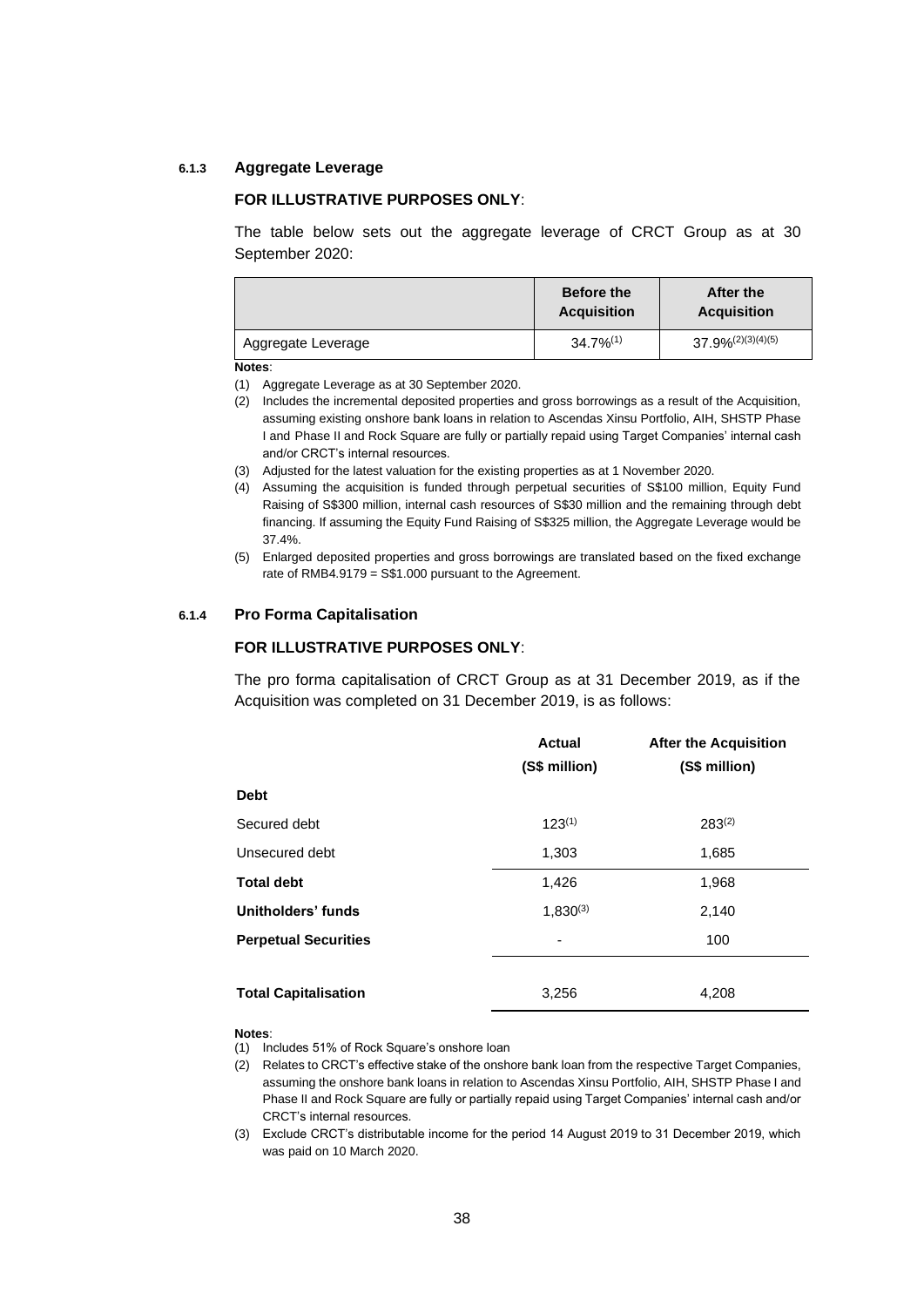## **7. AUDIT COMMITTEE STATEMENT**

The Audit Committee of the Manager will obtain an opinion from Ernst & Young Corporate Finance Pte Ltd (the "**IFA**"), which has been appointed as the independent financial adviser, on the Acquisition before forming its own view.

The opinion of the IFA as to whether the Acquisition is on normal commercial terms and is not prejudicial to the interests of CRCT and its minority Unitholders will be disclosed in the Unitholders' Circular.

## **8. OTHER INTERESTED PERSON TRANSACTIONS**

As at the date of this announcement, the interested person transactions entered into between (i) CRCT and (ii) entities within CapitaLand and its subsidiaries and associates, during the course of the current financial year amount to S\$0.2 million. However, these transactions will not be the subject of aggregation pursuant to Rule 906 of the Listing Manual. There are no other transactions with any other interested person for the same financial year.

# **9. INTERESTS OF DIRECTORS AND CONTROLLING UNITHOLDERS**

As at the date of this announcement, certain directors of the Manager collectively hold an aggregate direct and indirect interest in 842,016 Units.

Mr Soh Kim Soon is the Chairman and a Non-Executive Independent Director of the Manager. Mr Tan Tze Wooi is the Chief Executive Officer and an Executive Non-Independent Director of the Manager. Mr Fong Heng Boo, Mr Christopher Gee Kok Aun, Professor Tan Kong Yam, Mr Neo Poh Kiat and Ms Kuan Li Li are Non-Executive Independent Directors of the Manager. Mr Lucas Ignatius Loh Jen Yuh and Mr Lim Cho Pin Andrew Geoffrey are Non-Executive Non-Independent Directors of the Manager.

As at the date of this announcement, CapitaLand through (i) its indirect wholly owned subsidiaries namely, Retail Crown Pte. Ltd. and the Manager and (ii) CICT has a deemed interest in 446,460,905 Units, which comprises approximately 36.23% of the total number of Units in issue.

Save as disclosed above and as at the date of this announcement, none of the directors of the Manager or controlling Unitholders has an interest, direct or indirect, in the Acquisition.

## **10. OTHER INFORMATION**

## **10.1 Directors' Service Contracts**

No person is proposed to be appointed as a director of the Manager in connection with the Acquisition or any other transactions contemplated in relation to the Acquisition. It should be noted that separate from the Acquisition, directors of the Manager may be appointed or replaced in line with the normal board renewal process.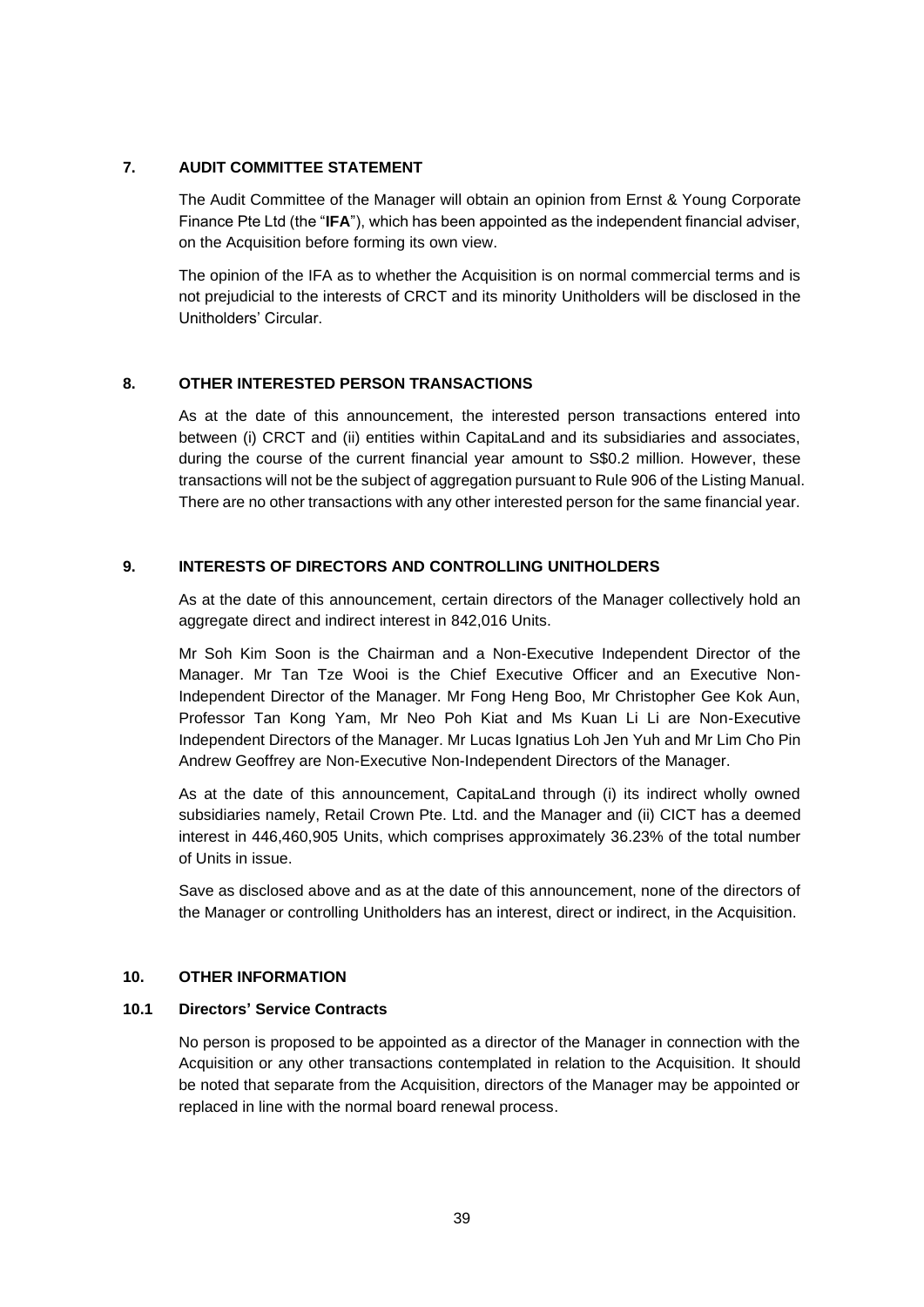## **10.2 Disclosure under Rule 1006 of the Listing Manual**

Chapter 10 of the Listing Manual classifies transactions by an issuer into (i) non-discloseable transactions, (ii) discloseable transactions, (iii) major transactions and (iv) very substantial acquisitions or reverse takeovers, depending on the size of the relative figures computed on, *inter alia*, the following applicable bases of comparison set out in Rules 1006(b) and 1006(c) of the Listing Manual:

- (i) the net profits attributable to the assets acquired, compared with the CRCT Group's net profits; and
- (ii) the aggregate value of the consideration given, compared with the CRCT Group's market capitalisation.

Where any of the relative figures computed on the bases set out above exceeds 20.0%, the transaction is classified as a major transaction. The Listing Manual requires that a major transaction involving CRCT be made conditional upon approval by Unitholders in a general meeting. However, the approval of Unitholders is not required in the case of an acquisition of profitable assets if only sub-paragraph 10.2 (i) exceeds the relevant 20.0% threshold.

The relative figures for the Acquisition using the applicable bases of comparison as described above are set out in the table below.

| <b>Comparison of</b>                                                | <b>Acquisition</b> | <b>CRCT Group</b> | Relative figure (%) |  |
|---------------------------------------------------------------------|--------------------|-------------------|---------------------|--|
| Profits (S\$ million)                                               | $23.7^{(1)}$       | $78.6^{(2)}$      | 30.2%               |  |
| <b>Consideration against market</b><br>capitalisation (S\$ million) | $799.9^{(3)(4)}$   | $1.522.1^{(5)}$   | 52.5%               |  |

**Notes**:

(1) The figure is based on the unaudited management accounts of the Target Companies for the 6-month period ended 30 June 2020.

(2) The figure is based on the unaudited results of the CRCT Group for the 6-month period ended 30 June 2020.

(3) The figure represents the estimated Consideration of the Target Companies based on the unaudited management accounts as at 30 June 2020, which is subjected to post-completion adjustments.

(4) Includes the CRCT Xinsu Entrustment Loan provided to Xinsu to repay its onshore debt.

(5) The figure is based on the weighted average closing price of S\$1.2354 as at 4 November 2020 being the market day prior to the date of the ACBPF4 Conditional Agreement, SHSTP Conditional Agreement and Rock Square Share Purchase Agreement.

As seen in the table above, the Acquisition constitutes a "major transaction" under Rule 1014(1) of the Listing Manual (read with Rule 1006(c) of the Listing Manual) as the aggregate of the Consideration (and the CRCT Xinsu Entrustment Loan) is approximately 52.5% of CRCT's market capitalisation as at 4 November 2020, being the market day preceding the date of the ACBPF4 Conditional Agreement, the SHSTP Conditional Agreement and the Rock Square Share Purchase Agreement. Accordingly, Unitholders' approval will be sought in respect of the Acquisition.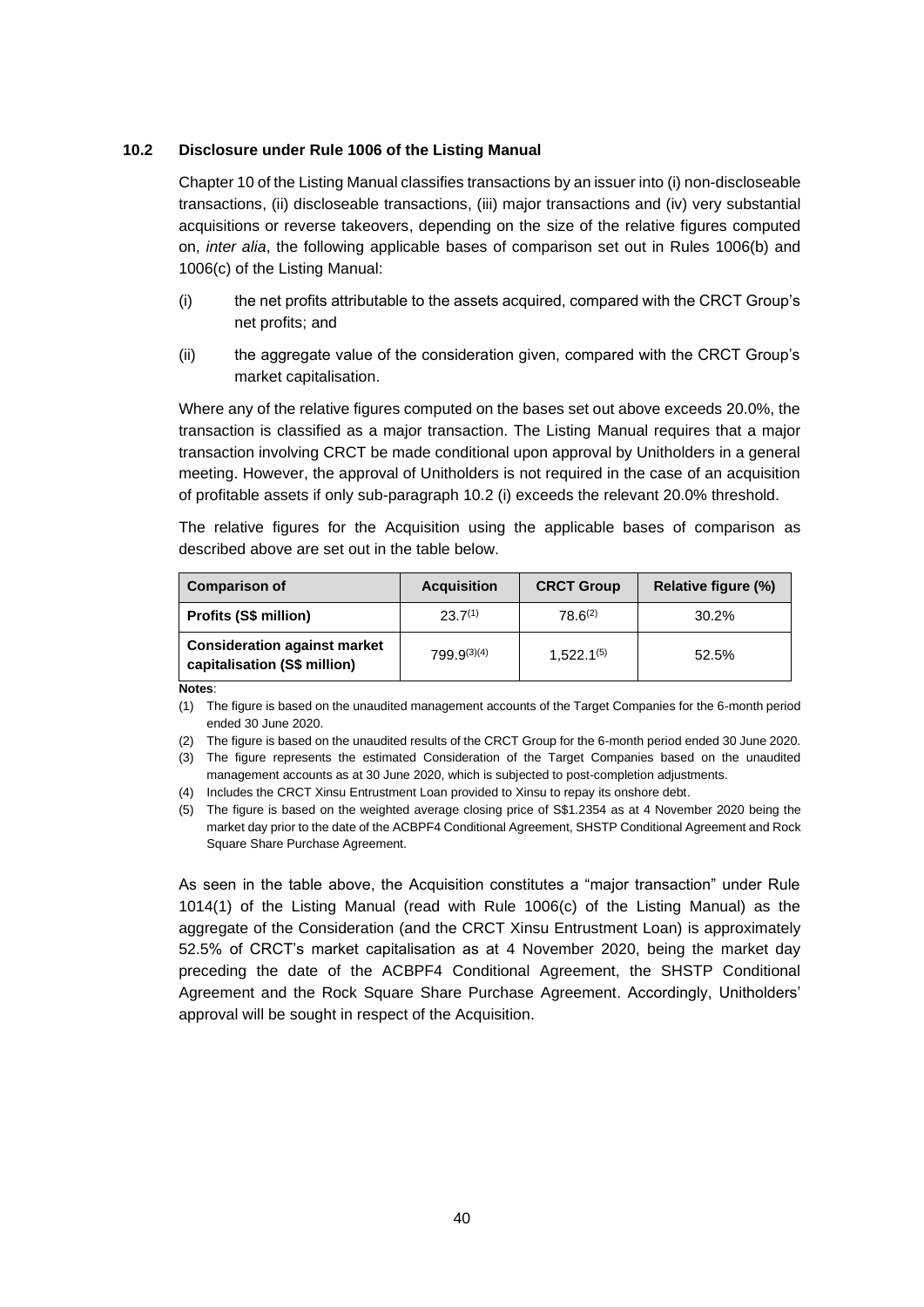# **10.3 Documents Available for Inspection**

Copies of the following documents are available for inspection upon prior appointment during normal business hours at the registered office of the Manager<sup>1</sup> located at 168 Robinson Road, #30-01 Capital Tower, Singapore 068912 from the date of this announcement up to and including the date falling three months after the date of this announcement:

- (i) the Conditional Agreements;
- (ii) the independent valuation reports on the Properties issued by JLL;
- (iii) the independent valuation report on the Properties issued by CBRE; and
- (iv) the forms of the Property Management Agreements.

The Trust Deed will also be available for inspection at the registered office of the Manager for so long as CRCT is in existence.

# BY ORDER OF THE BOARD

CapitaLand Retail China Trust Management Limited (Registration Number: 200611176D) As manager of CapitaLand Retail China Trust

Chuo Cher Shing Company Secretary

6 November 2020

## **Important Notice**:

The value of units in CapitaLand Retail China Trust ("**Units**") and the income derived from them may fall as well as rise. Units are not obligations of, deposits in, or guaranteed by, CapitaLand Retail China Trust Management Limited (the "**Manager**"), as manager of CapitaLand Retail China Trust, or any of its affiliates. An investment in Units is subject to investment risks, including the possible loss of the principal amount invested.

Investors have no right to request the Manager to redeem their Units while the Units are listed. It is intended that unitholders may only deal in their Units through trading on the Singapore Exchange Securities Trading Limited (the "**SGX-ST**"). Listing of the Units on the SGX-ST does not guarantee a liquid market for the Units.

The past performance of CapitaLand Retail China Trust is not necessarily indicative of the future performance of CapitaLand Retail China Trust.

<sup>1</sup> Prior appointment with the Manager is required. Please contact Ms Nicole Chen, Investor Relations (telephone: +65 6713 2888).